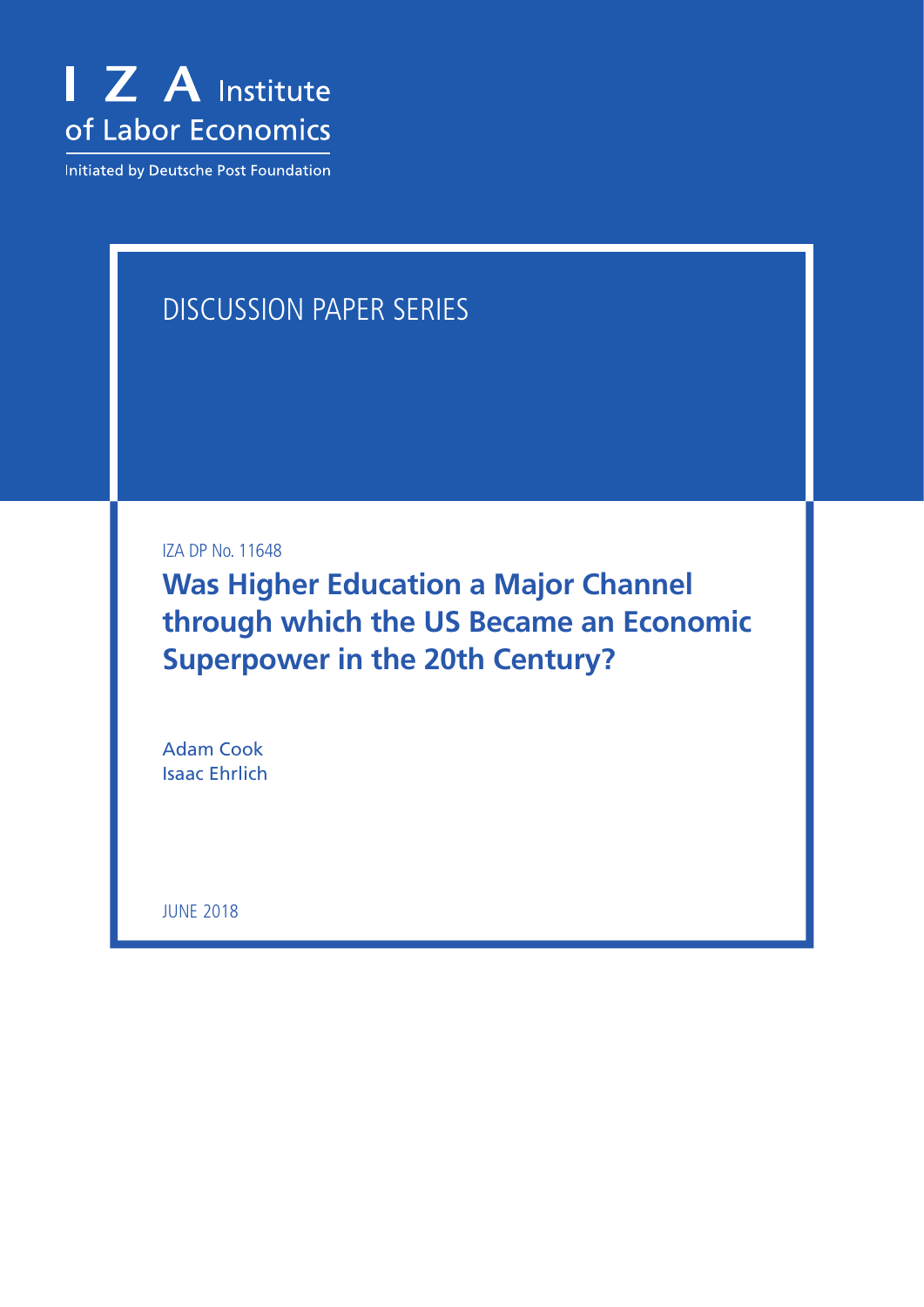

Initiated by Deutsche Post Foundation

## DISCUSSION PAPER SERIES

IZA DP No. 11648

## **Was Higher Education a Major Channel through which the US Became an Economic Superpower in the 20th Century?**

**Adam Cook** *State University of New York at Fredonia*

**Isaac Ehrlich** *State University of New York at Buffalo, NBER, and IZA*

JUNE 2018

Any opinions expressed in this paper are those of the author(s) and not those of IZA. Research published in this series may include views on policy, but IZA takes no institutional policy positions. The IZA research network is committed to the IZA Guiding Principles of Research Integrity.

The IZA Institute of Labor Economics is an independent economic research institute that conducts research in labor economics and offers evidence-based policy advice on labor market issues. Supported by the Deutsche Post Foundation, IZA runs the world's largest network of economists, whose research aims to provide answers to the global labor market challenges of our time. Our key objective is to build bridges between academic research, policymakers and society.

IZA Discussion Papers often represent preliminary work and are circulated to encourage discussion. Citation of such a paper should account for its provisional character. A revised version may be available directly from the author.

|                                                    | IZA - Institute of Labor Economics                   |             |
|----------------------------------------------------|------------------------------------------------------|-------------|
| Schaumburg-Lippe-Straße 5-9<br>53113 Bonn, Germany | Phone: +49-228-3894-0<br>Email: publications@iza.org | www.iza.org |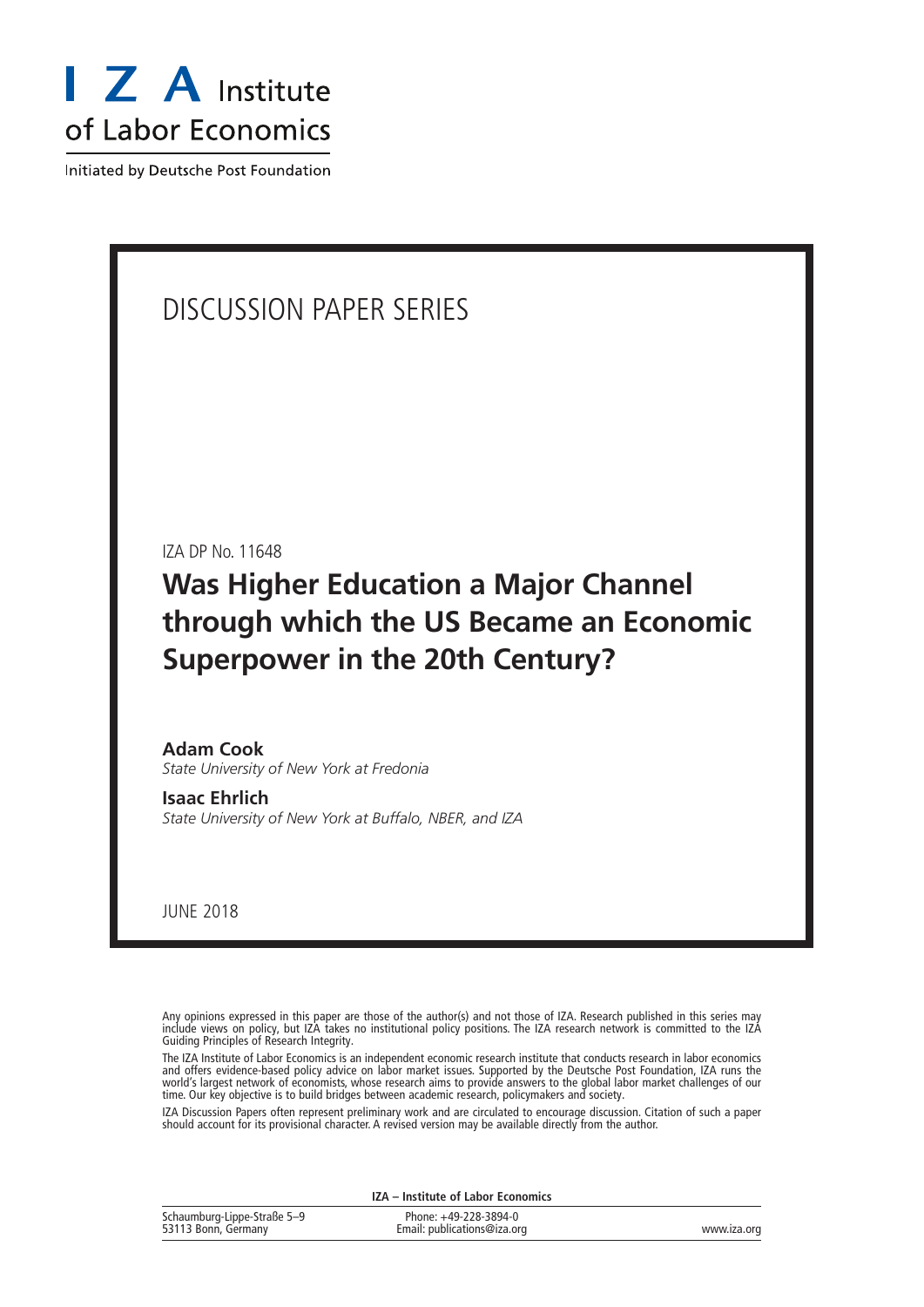## ABSTRACT

# **Was Higher Education a Major Channel through which the US Became an Economic Superpower in the 20th Century?\***

This paper offers a thesis for why the US overtook the UK and other European countries in the 20th century in both aggregate and per capita GDP as a case study of recent models of endogenous growth, where "human capital" is the engine of growth. By human capital we mean an intangible asset, best thought of as a stock of embodied and disembodied knowledge comprising education, information, entrepreneurship, and productive and innovative skills, which is formed through investments in schooling, job training, and health as well as through research and development projects and informal knowledge transfers (cf. Ehrlich and Murphy 2007). The conjecture is that the ascendancy of the US as an economic superpower in the 20th century owes considerably to its faster human capital formation relative to that of the UK and "old Europe." This paper assesses whether the thesis has legs to stand on through both stylized facts and a supplementary quasiexperimental empirical analysis. The stylized facts indicate that the US led other major developed countries in schooling attainments per adult population member, beginning in the latter part of the 19th century and lasting throughout the 20th century, especially at the secondary and tertiary levels. The quasi-experimental analysis constitutes the first attempt to test the hypothesis that the US's ascendancy to a major economic power stems largely from the impact of the first Morrill Act of 1862, which launched the public higher education movement in the US through the establishment of land grant colleges and universities across the nation during the latter part of the 19th century. The higher education movement appears to have spearheaded a higher long-term rate of growth in per capita income in the US relative to the UK and other major European countries.

| <b>JEL Classification:</b> | H1, I2, N1, N3, O0, O4, C21                           |
|----------------------------|-------------------------------------------------------|
| Keywords:                  | human capital, endogenous growth, Morrill Act, higher |
|                            | education, treatment effects, US                      |

#### **Corresponding author:** Isaac Ehrlich State University of New York at Buffalo Department of Economics 415 Fronczak Hall Buffalo, NY 14260 USA

E-mail: mgtehrl@buffalo.edu

<sup>\*</sup> The paper is an extension of Isaac Ehrlich's NBER Working Paper 12868 titled "The Mystery of Human Capital as Engine of Growth, or Why the US Became the Economic Superpower in the 20th Century", as well as his chapter with the same title in The Mystery of Capital and the Construction of Social Reality, B. Smith, D. Mark, and I. Ehrlich, eds. Chicago: Open Court, 2008. A related version was presented in the Asian Development Bank Institute and Asian Growth Research Institute workshop on "Public and Private Investment in Human Capital and Intergenerational Transfers in Asia," held at Hotel Harmonie Cinq, Kitakyushu City, November 14-15, 2017. We are indebted to Jong-Wha Lee and other conference participants for useful comments and to Robert Tamura for sharing with us his country-data on educational enrollments in tertiary institutions.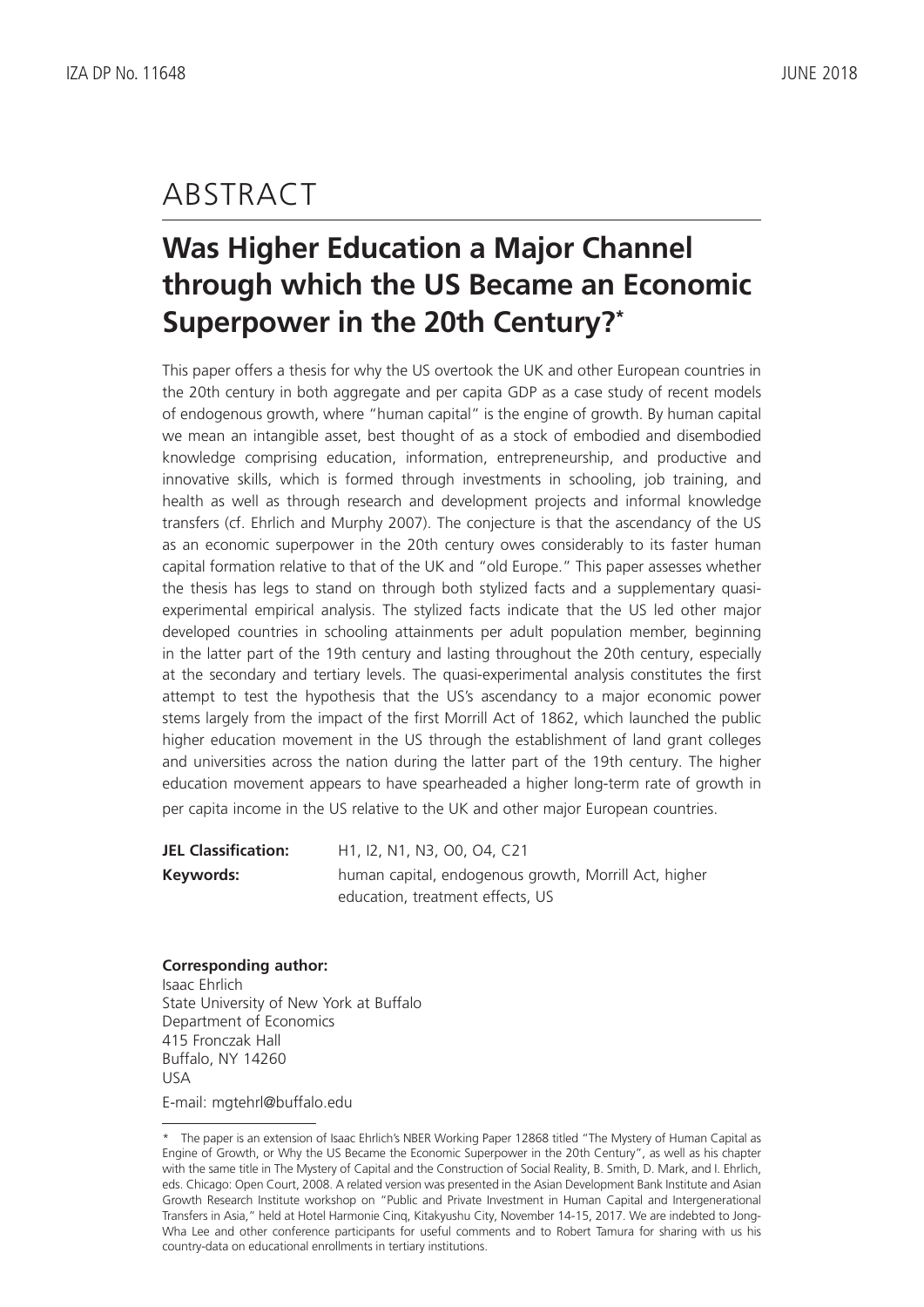#### **PROLOGUE**

Common to the bulk of the "new" economic growth and development literature is the idea that the process by which less-developed countries break out of a poverty trap and achieve steady, self-sustaining growth in their real per-capita income is predicated on the persistent production and accumulation of "human capital." This powerful concept is wrapped up in three layers of mystery. First, unlike physical capital, human capital is not a tangible asset. How, then, can we account for it empirically? Second, what explains its continuous formation over time? Third, how is such formation transformed into growth in real output and personal income?

One of the objectives of this essay is to unwrap this apparent mystery through the exposition of a general-equilibrium paradigm of economic development whereby human capital, or knowledge, is the engine of growth, parental and public investments in children's education empower its accumulation, and institutional and policy variables enable its productive returns and impact on long-term growth.

We develop the paradigm in the context of an institutional environment that ensures a well-functioning market economy that competitively rewards and efficiently allocates human capital, measured *imperfectly* using indicators of schooling and training, to productive activities. The model also recognizes, however the role of externalities, such as market imperfections that adversely affect the accessibility and financing costs of schooling for those with borrowing constraints, or informal knowledge spillover effects emanating from workers and entrepreneurs with superior education and skills, which enhance the productivity of others with whom they interact. The way in which the political and legal frameworks governing the economy internalize these externalities may vary across different economies and as a consequence of accommodating economic and educational public policies, especially concerning higher education. Such factors ultimately account for differential long-term growth patterns in different countries.

A more specific objective of the presentation is to illustrate the power of the "human capital hypothesis" to explain the differences that we observe in the long-term growth dynamics across specific countries. The case in point is the emergence of the US as the world economic superpower, overtaking the UK and Europe in general. The US was a relatively poor country throughout much of the 19th century. In the last few decades of that century, and especially during the 20th century, however, the US *overtook* the UK and other major European countries and then developed a considerable advantage over them not only in gross domestic product but also in per-capita GDP. The comparison of the US with the UK is not just because the UK had reigned as the world economic superpower, at least through the early part of the 19th century, but also because the US had inherited its basic institutional and cultural setting from the UK since its inception as a colony of the UK and a destination country for largely English-speaking immigrants.

What may be less well known is that, over the same period, the US developed a considerable lead over Europe in the schooling attainments of its labor force, especially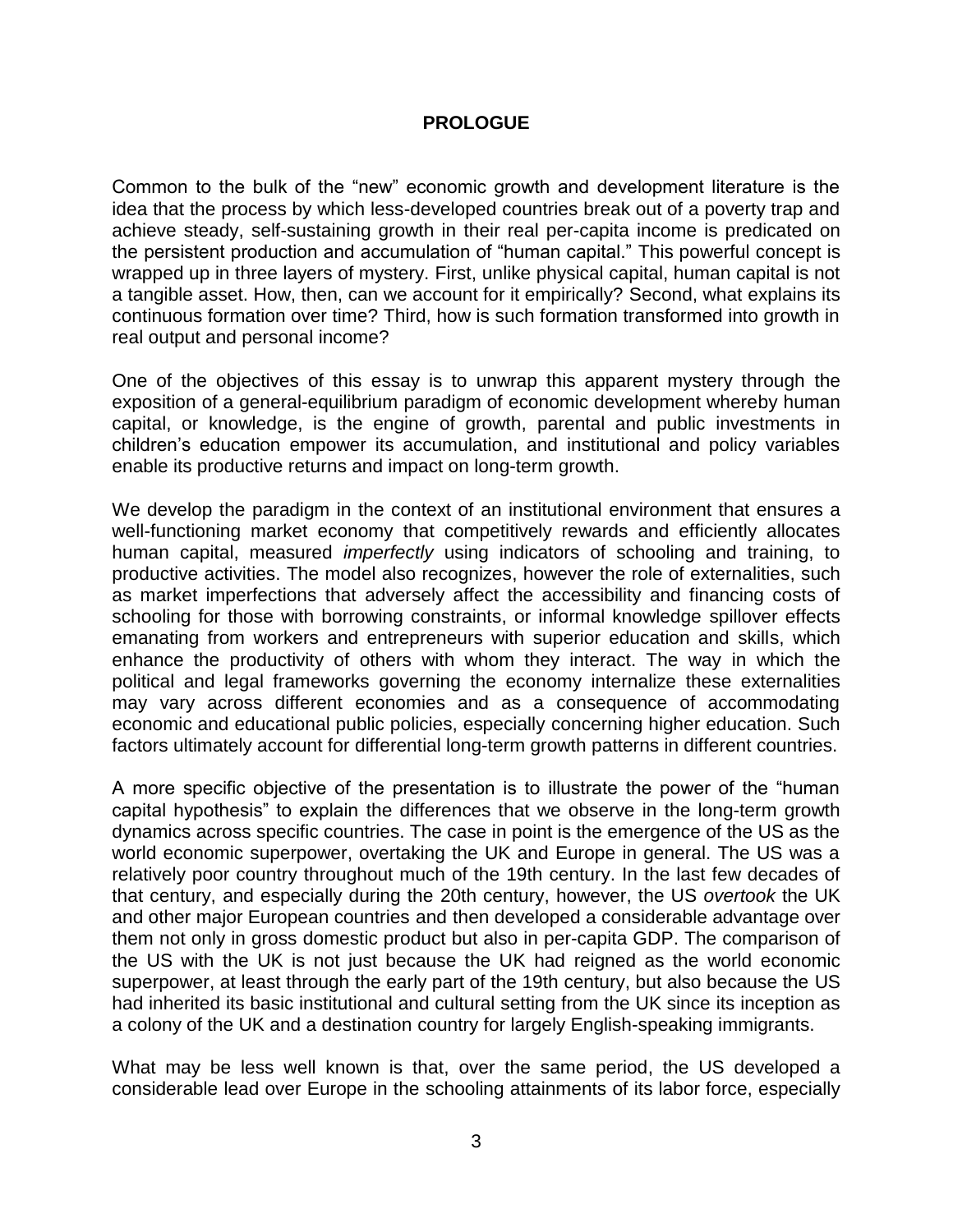at the higher education level. The gap remained significant throughout the entire 20th century, although it narrowed in the latter part of it and is continuing to narrow in the current decade. Largely accounting for this gap was the massive high school movement of 1915–1940, but an independent lead emerged as early as the 1860s with the US foray into tertiary education beginning with the first Morrill Act of 1862 and continuing especially with the massive higher education movement following World War II. A basic argument of this paper is that the US lead in knowledge formation, imperfectly measured as higher educational attainments, was perhaps a major, if not *the* major instrument through which the US overtook Europe as the economic superpower in the 20th century.

To illustrate the case empirically, it is worth noting that, according to popular measures of real income often used for international comparisons – GDP, adjusted by purchasing power parity – the US maintains a considerably larger level of per-capita income relative to practically all the top 25 countries in the world, excluding small countries with populations of fewer than 5 million in 2013 (see Appendix A, Table A). In the early 1800s, however, the US had levels of GDP and GDP per capita that were considerably below those of the UK, and it was not until 1872 for the GDP and 1905 for the GDP per capita that the US overtook the UK. Figures 1 and 2 (see Appendix B) illustrate the comparisons poignantly. Abstracting from year-to-year and cyclical fluctuations, both the US and the UK graphs relating the logarithm of the GDP or the GDP per capita to chronological time appear to resemble an upward-sloping straight line in the long term. The slope of each line represents the long-term annual growth rate of the GDP or GDP per capita. The fundamental difference is that the slopes are higher for the US than for the UK. In other words, the US has overtaken the UK, because its long-term growth rates have been higher: over the 142-year period 1871–2012 (starting at the point of overtaking), the US versus the UK GDP growth rates were 3.31% versus 1.88% per annum, while the corresponding per- capita GDP growth rates were 1.8% versus 1.4%.<sup>1</sup> In recent decades, these gaps have narrowed. For example, over the period 1961– 2012, the comparative growth rates of the GDP in the US versus the UK were 2.99% versus 2.13%, while those for the per capita GDP were 1.95% versus 1.89%, respectively.<sup>2</sup> Our basic thesis is that the differences in the long-term per- capita income

 $\overline{a}$ 

<sup>&</sup>lt;sup>1</sup> We take these statistics from the Maddison Project Database updated by Bolt and Zanden (2014). We convert all the figures into 1990 US dollars using the Geary–Khamis purchasing power parity (PPP) method. For 2009–2012, we compute the GDP using the real GDP growth rate estimates from the IMF. Similar graphs apply to other major European countries as well. For example, the growth rates of the GDP and GDP per capita (in parentheses) over the period 1850–2012—starting when the US overtook other major European countries in per capita GDP—were 3.34 (1.74) for the US; 1.9 (1.42) for the UK; 1.97 (1.6) for France; 2.21 (1.66) for Germany; 2.15 (1.53) for Italy; and 2.36 (1.67) for Spain.

 $2$  The shorter-term trends have been uneven for other major European countries. Over the period 1961–2003, for example, the per- capita GDP growth rate in France and Italy was 0.21% and 0.40% higher than that in the US, respectively, while in Germany it was 0.14% lower. However, over the period 1976–2003, the US's per - capita GDP growth was 0.28% higher than France's, 0.47% higher than Germany's, and .06% higher than Italy's.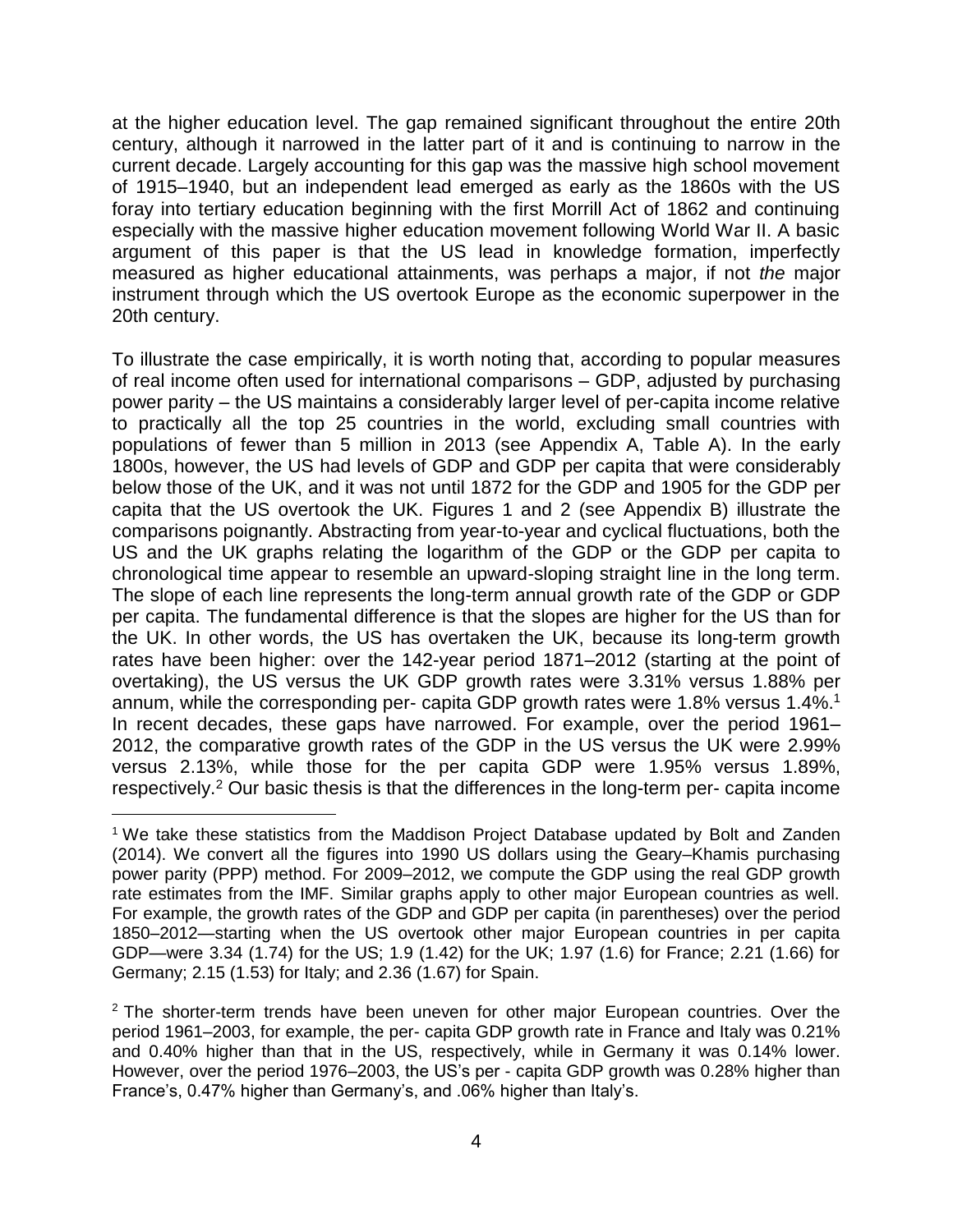growth stem primarily not from differences in physical stocks, including land or other natural resources, but from differences in the rates of growth of human capital. Both human capital formation and its impact on growth, however, are ultimately conditional on supportive institutional and policy factors that *reward* knowledge formation and innovative entrepreneurship. In the following, we investigate whether this hypothesis is defensible.

### **1. THE "MYSTERY" OF GROWTH: THE HUMAN CAPITAL HYPOTHESIS**

The cause of the differences in wealth across nations has been a key puzzle of economic science since Adam Smith. Logically, the question involves both static and dynamic elements: why some nations perform better than others economically at a particular point in time, and why some nations become more successful than others over time. In the terminology of the current literature on economic growth and development, this two-part question relates to the determinants of the long-term *rate of growth*, as distinct from the *level* of per-capita real income or GDP, taking the latter to represent a scalar measure of personal economic welfare.

A significant advance in the modern economic treatment of the problem emerged with the neoclassical growth model, which identifies the key factors contributing to a steadystate *level* of per- capita income and its associated capital–labor (K/L) ratio under any exogenously given rate of population growth and level of production technology. The model thus attributes persistent growth in per- capita income over time, which is a more relevant measure of private economic welfare than aggregate income, strictly to exogenous technological shocks. We can conveniently illustrate this inference through the following "neoclassical" aggregate production function:

 $(1)$  Y = B(T)F(L, K),

where Y is the economy's aggregate output; F is a constant-returns-to-scale production function summarizing the impact of conventional labor (L) and physical capital (K) inputs on production; and B(T) represents a factor-neutral technological factor (T) which augments the impact of both inputs. In the standard neoclassical growth model, these inputs and per- capita income can grow over time through a dynamic process involving sufficiently high levels of investment in physical capital that exceed population growth. If technology is exogenously determined, the standard model suggests that in a balanced growth equilibrium, the steady-state level of *per- capita* real income (y) can approach the following steady state level:

$$
(1a) y^* = B(T^0)f(k^*),
$$

where  $f(k^*)$  is subject to diminishing returns and  $k^* \equiv (K/L)^*$  is the "golden rule" or equilibrium capital to labor ratio under a given technology level,  $T^0$ .

Growth in the equilibrium per- capita income level  $y^*$  may thus occur, according to this analysis, through exogenous technological advances. We can interpret the role of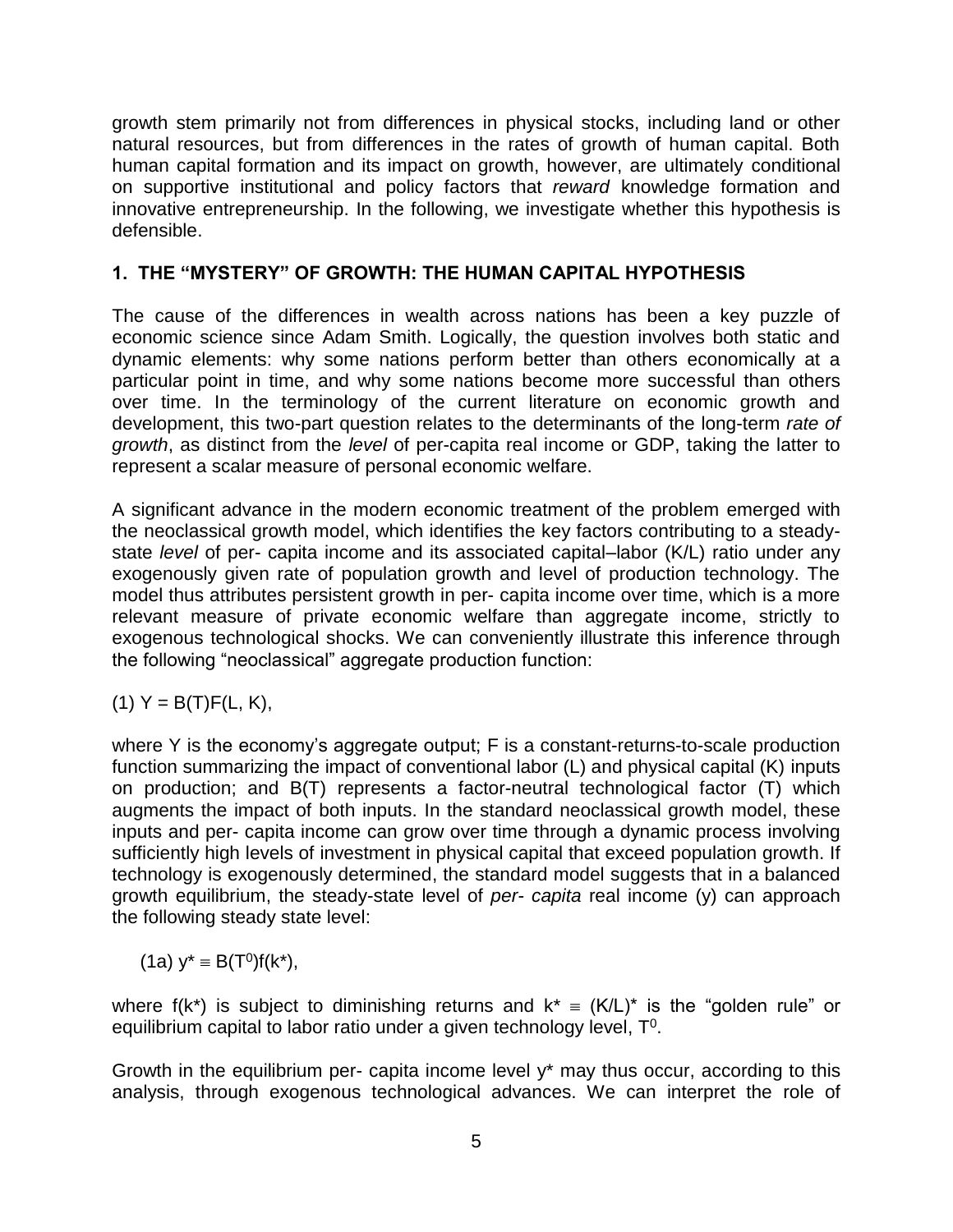technology, B(T), more broadly to include any and all factors that enhance the utilization of the labor and physical capital resources available to the economy at a certain point in time. In principle, therefore, this factor also subsumes the economic and regulatory policies that facilitate the operational efficiency of the market economy within which a country uses its economic resources—a point that we will further underscore in later sections. Like technology, we assume for simplicity that the economy obtains these factors exogenously. They affect the *level* of output per capita at a particular point in time.

In the last two hundred years or so, however, the world has witnessed a relatively new phenomenon in economic history: persistent and seemingly self-sustaining growth in per- capita real income over the long term in most of the so-called developed economies following the technological shock produced by the Industrial Revolution. Periodic and occasionally large business cycle disturbances notwithstanding, this phenomenon is continuing, although at a different pace in different countries. Furthermore, over the last century or so, the world has experienced episodes of economic takeoffs by less developed countries, transforming them from countries with relatively stagnant, low income levels into regimes of self-sustaining growth (e.g., the Asian Tigers), as well as episodes in which a relatively poor economy has overtaken a much wealthier one (e.g., the US versus Europe). If "exogenous" factors, such as accidental technological discoveries, are the key to this mystery, what accounts for the smooth and continuous, but also variable, productivity growth in different countries, especially when any country can rapidly imitate and adopt technological discoveries originating in another country?

The answer which much of the recently developed "endogenous growth" literature offers (see, e.g., the articles in the *Journal of Political Economy* 1990, special issue, Ehrlich ed.), relies on identifying "technology" as "human capital" and modeling continuous and self-sustaining technological advances as the outcome of persistent investment in human capital treated as a decision variable within a dynamic, general-equilibrium framework.

We can perhaps best define the concept of human capital as an intangible asset - a stock of embodied and disembodied knowledge, comprising education, information, health, entrepreneurship, and productive and innovative skills, which is formed through investments in schooling, job training, and health, as well as through research and development projects and informal knowledge transfers (see Ehrlich and Murphy 2007). Following this definition, human capital has two inherent dimensions: "embodied" and "disembodied." The first is knowledge embodied in workers, or skill, which augments the productivity of labor and physical capital inputs at a point in time. The second is creative knowledge, which flows from the minds of scholars, scientists, inventors, and entrepreneurs and increases their capacity to accumulate new knowledge. This "disembodied" knowledge emerges in papers, books, patents, and algorithms and results in *technological advances*—product and process innovations—at the firm and industry levels. It is thus more likely that individuals will acquire and produce this form of knowledge in tertiary institutions of teaching and research. While these types of human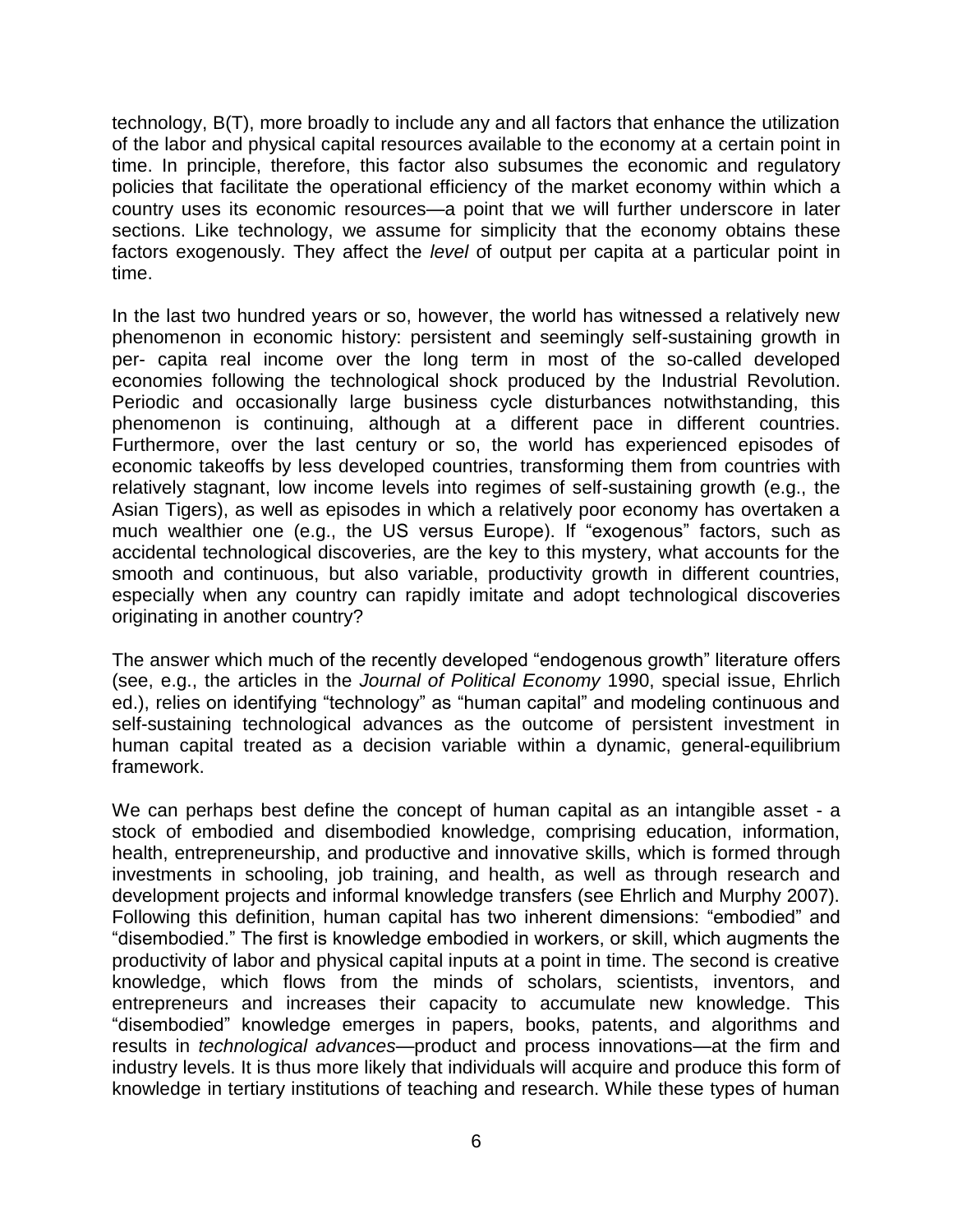capital are distinct, they are also complementary, as creative knowledge feeds on previously accumulated embodied knowledge and facilitates the acquisition of new knowledge.

In this view, technology as people popularly understand it—inventions, innovations, and scientific discoveries—does not "fall from heaven": it stems from decisions that families, firms, and governments make to invest in schooling, job training, and research and development, making human capital the relevant "engine" or facilitator of growth. The fuel that feeds this engine is the rewards or *rates of return* on investments in knowledge formation or human capital, set by market forces and influenced by government policies. Skills and creative knowledge can accumulate continuously in a given economy, however, only if the underlying reward system in that economy supports sufficient investment in skills and creative knowledge beyond a critical level.

How does one measure human capital empirically? The empirical literature associated with this concept typically identifies it as a function of years of schooling and job experience. Corresponding measures of educational quality, however, must supplement these measures. Also missing are education and research efforts at the firm level and knowledge transfers via social media, which become more important at advanced stages of development. Indeed, systematic econometric studies have yet to verify the hypothesis that investment in schooling serves as an engine of long-term growth (but see Section 6.C for some empirical insights). Nevertheless, we venture to apply this hypothesis here using as a case study the comparative long-term real income growth and educational attainment paths of the US versus the UK and other major European countries over the last century. Our dual hypotheses are the following: first, the US's economic overtaking of Europe beginning in the late 19th century and its continuing dominance through the 20th century are due largely to the faster and more widespread schooling attainments at the upper-secondary and especially the tertiary level; and second, these differential schooling attainments, whether domestically produced or imported, are ultimately attributable to the higher reward that the US economy has offered to human capital attainments owing to accommodating political and institutional factors. To flesh out these arguments, we begin by surveying some historical evidence on the evolution of different schooling attainments in the US relative to Europe over the 20th century.

## **2. SUPPORTING EVIDENCE ON EDUCATIONAL ATTAINMENTS**

The following is a summary of illustrative data on comparative educational attainments and educational spending in selected categories involving the US and other European or OECD countries as reported in authoritative publications. Since year-to-year reports do not always involve the same categories, occasionally we select alternative years of data.

#### **2.1. Data on Schooling Attainments in the US versus OECD Countries over the Last Century**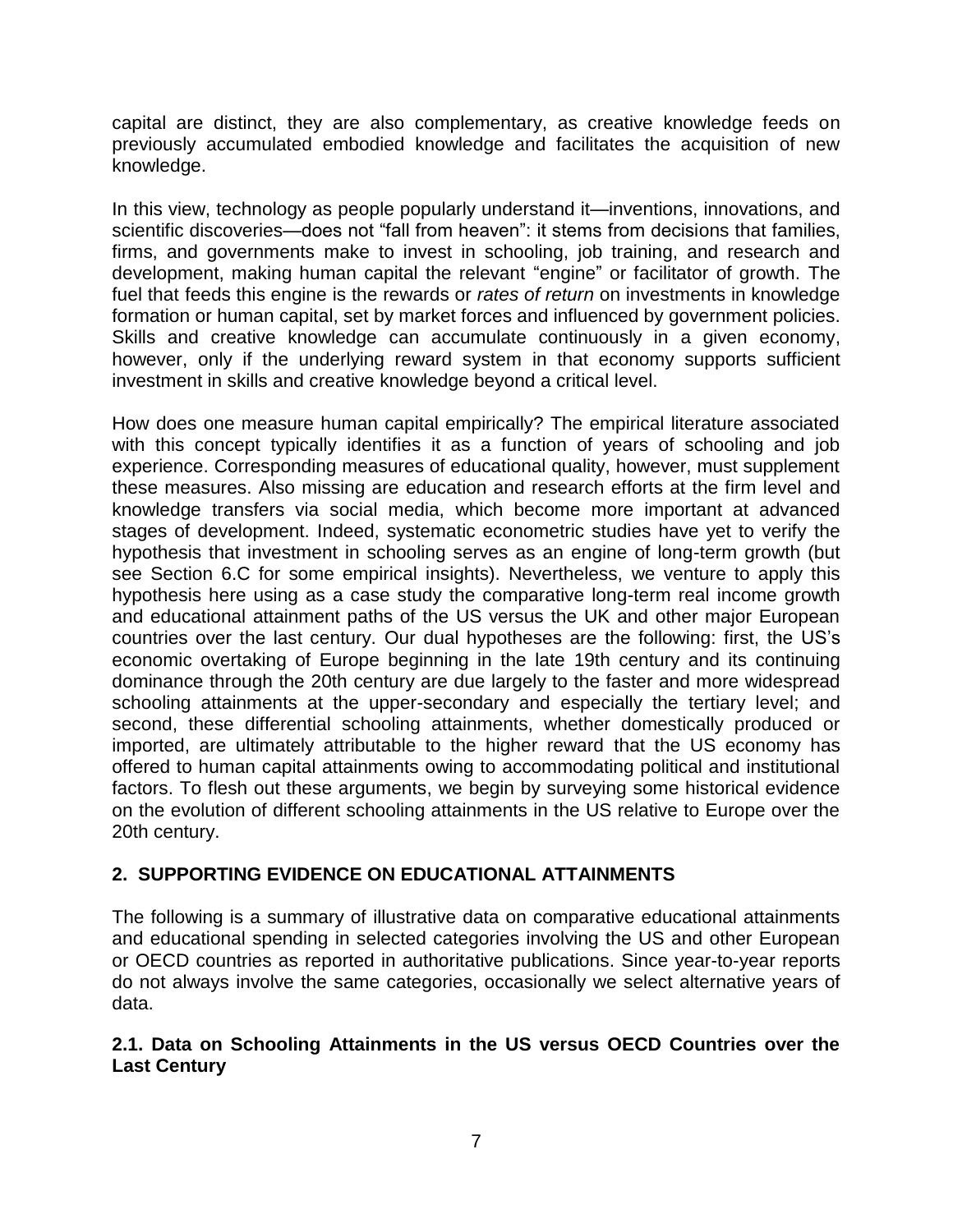#### **Table 1: Average Years of Formal Educational Experience of the Population Aged 15–64 in 1913 and 1989 (Maddison's Data)**

The highlights of Table 1 (see Appendix A) include Maddison's (1991) finding that, in 1913, average schooling years in the US (6.93) was lower than that of Germany (6.94) and the UK (7.28). Japan had the lowest attainment (5.10). Even at that time, though, the US already had the highest average higher-education attainments in years in 1913 (0.2), followed by the Netherlands (0.11) and France (0.10). In 1989, the US became the leader in schooling attainments at all levels. The average number of schooling years in the US shot up to 13.39, ahead of Japan (11.66), France (11.61), and the UK (11.28). Germany slipped to last place with 9.58. The average number of higher-education years attained in the US was 1.67, ahead of France (1.32), with other countries having substantially lower figures. Note that Japan, which was in the last place in average schooling attainments in 1913, rose to the second place in 1989.<sup>3</sup> Unfortunately, no comparable data were available for the same countries in more recent years, but the following tables allow for such comparisons using other educational attainment measures.

#### **2.2. Recent Evidence from the OECD's** *Education at a Glance***, 1998 and 2003**

#### **2.2.1. Schooling Attainments**

 $\overline{a}$ 

#### **Table 2: Percentage of the Population that has attained at least Tertiary Education Type A, by Age Group, 1998 and 2011**

Table 2 (see Appendix A) shows that, in 1998, the percentage of the US population aged 25–64 who had completed tertiary type-A educational programs (defined as regular four-year college or university courses and advanced research programs), reached 27%, leading Norway's 24%. In 1998, the US figure was decisively above Europe's five major economies, the UK, Germany, France, Italy, and Spain (EU5), while the average for all the OECD countries was scarcely above half that of the US. A striking pattern in the educational gap is that it was larger among older age cohorts. In the age group 55–64, for example, the corresponding US percentage was 22% relative to just 9% for the OECD average. By 2011, Norway had surpassed the US in all the age groups that the table reports except for the oldest cohort. The mean attainments of all the OECD countries in all the age categories, however, were still substantially below those of the US. In the age groups 45–54 and 55–64 in particular, the US maintained a decisive edge of a three to two ratio over the corresponding OECD attainments. We should note in this context that tertiary type-B programs (not shown in Tables 2 and 3), which relate, in contrast, to vocational rather than academic institutions, are especially popular in some OECD countries (e.g., Canada, Japan, New Zealand, and Sweden).

<sup>&</sup>lt;sup>3</sup> Early comparative educational data are difficult to collect. Some economic historians believe, however, that the US relative advantage in education was apparent even before 1913, which would support the basic thesis of this paper even more strongly.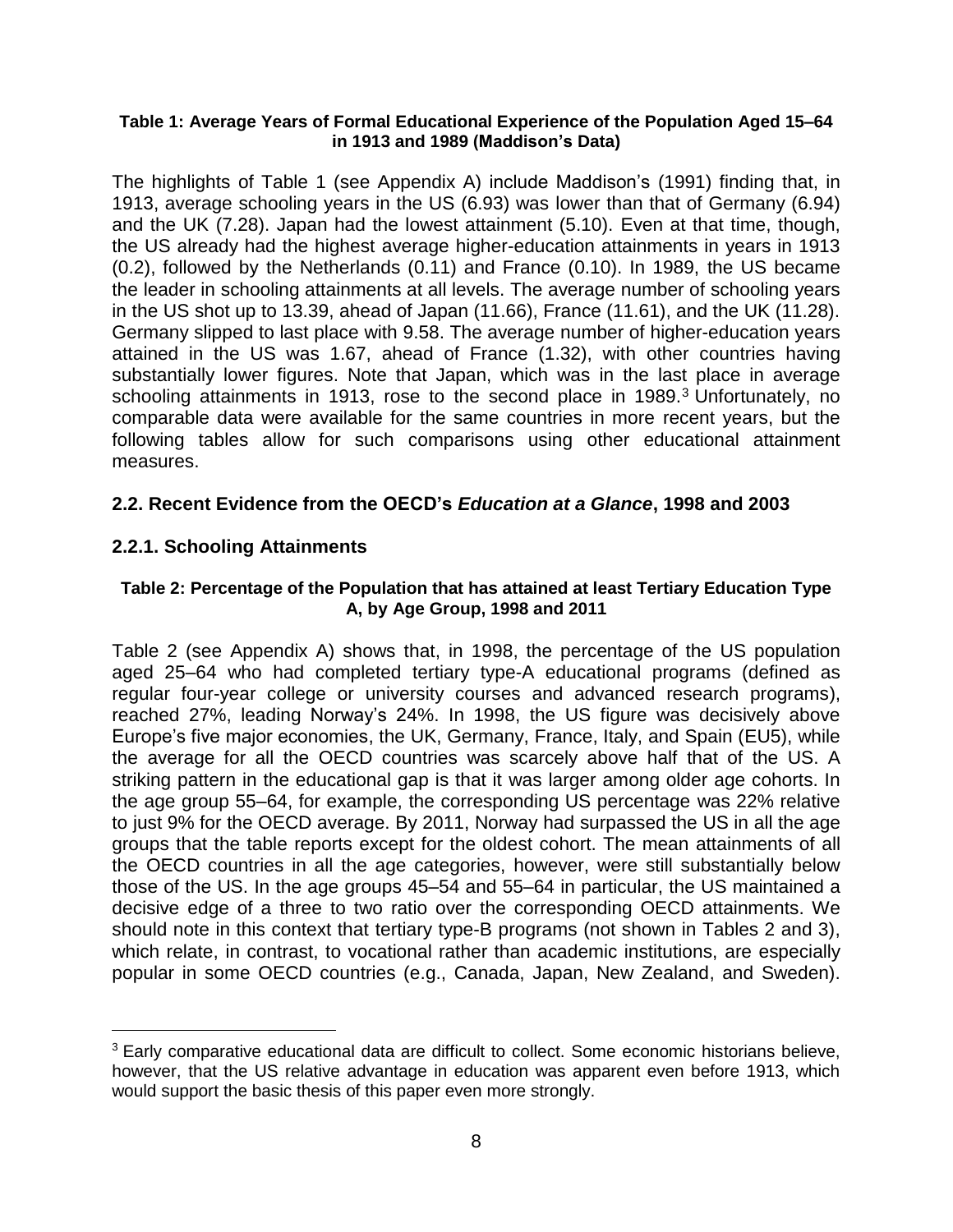Nevertheless, even in total tertiary educational attainments, the US was second only to Canada in the 25–64 age group and was leading in the 55–64 age group in 2003.

#### **Table 3: Distribution of the Population that has attained at least Upper-Secondary Education, by Age Group, 1998 and 2011**

Table 3 (see Appendix A) indicates that, in 1998 and 2011, the US had the leading mean attainments in this category in the age group 25–64 (86% and 89%, respectively, relative to the OECD means of 61% and 75%) but much more so in the age group 55– 64, while the next highest attainments for the age group 25–64 were in Germany (84% and 86%) and Japan (80% and 84%). The average US edge narrows, however, in younger age groups. These data indicate that some OECD countries have caught up with the US in terms of secondary schooling in more recent years, but the US again shows overwhelming leadership in terms of the proportion of the population that has attained at least tertiary education.

## **Table 4: Expected Years of Tertiary Education for All 17-Year-Olds (1998)**

This table (see Appendix A) demonstrates more vividly that, while the US is still in a dominant position in terms of the expected number of years of tertiary type-A education, 2.7 years for both part-time and full-time workers, Finland (2.9) and Norway (2.7) have already caught up with the US, but France with 1.9 and the UK with 1.7 have not managed this yet.

The attainment data tell a dynamic story: the US advantage is highest in the older age categories. The gap is narrowing for the younger ages as well as over time, which indicates that Europe is closing the educational gap. However, the US still holds a commanding lead in the category of those who hold *at least* tertiary type-A education, especially among older age cohorts.

## **2.2.2. Expenditures on Education**

Comparative schooling attainments, as Tables 1–4 illustrate, are but one dimension of an effective measure of human capital. Equally important is the quality of the education experience. A possible measure of quality that economists typically use is educational spending as reported in Table 5. In this context, we consider three alternative spending measures. The first compares total spending on all educational levels across countries by source of funding (private, public, and total) as a percentage of GDP. These measures represents private, public and total investment in education as a fraction of a country's GDP, or total income (see part 5A). The second, compares the level of absolute spending per full-time equivalent (FTE) student, by different levels of education in US dollar-equivalents after converting them to dollar equivalents across states, using PPP (see part 5B). Finally we also compare across country the measure used in part 5B, but measures not in absolute terms but as a fraction of per-capita GDP. The latter measure represents investment in different levels of education as a fraction of percapita income (see part 5C). By all spending measures the US is still exhibiting a leading position worldwide.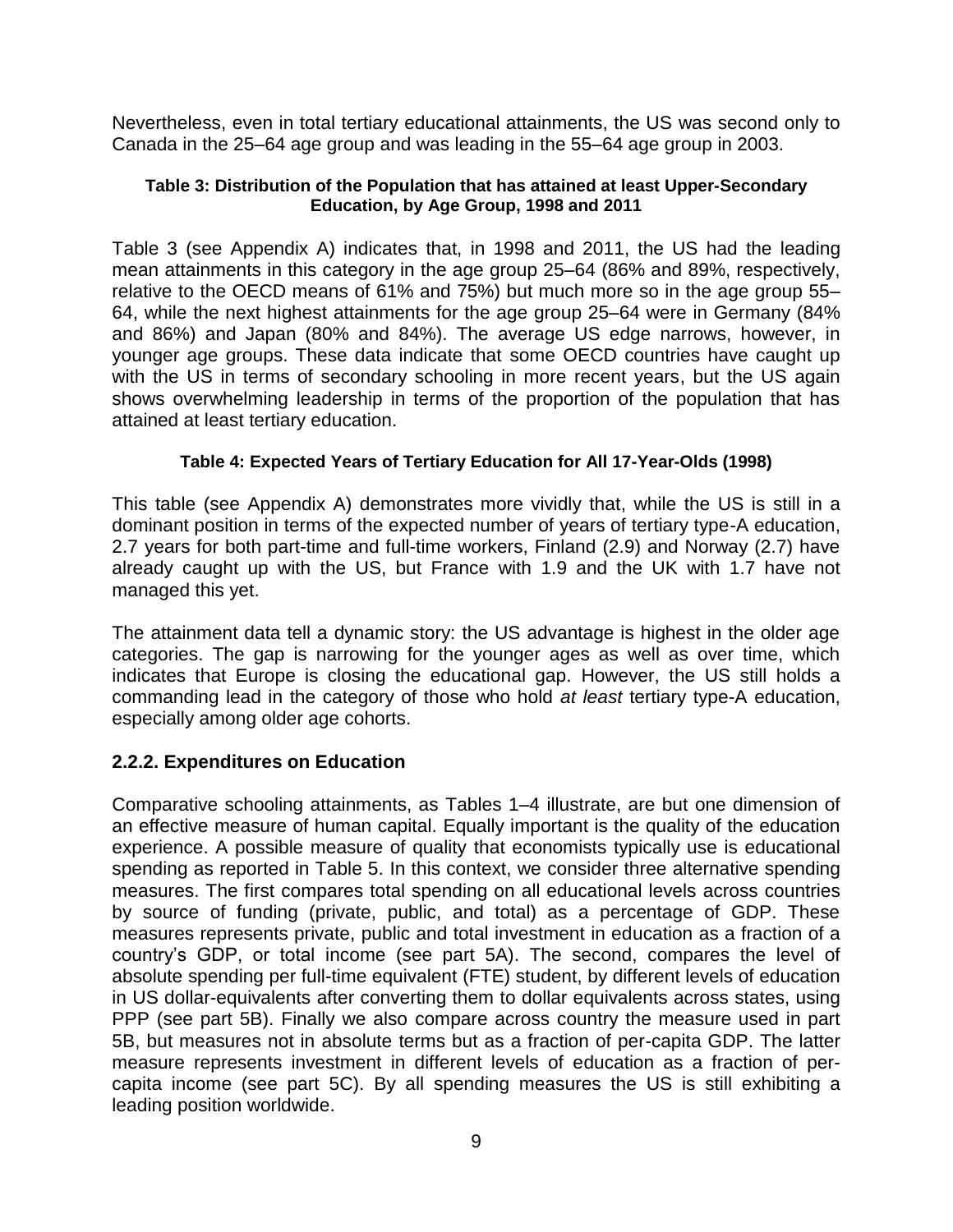#### **Table 5A: Expenditure on Educational Institutions as a Percentage of the GDP for All Levels of Education by Source of Funds (1990, 2002, and 2010) (see Appendix A)**

With 7.3% of the GDP in 2010, the US ranks among the top countries in terms of total expenditure from both public and private sources on educational institutions; only Denmark (8%), Iceland (7.7%), and South Korea (7.6%) surpass this figure, and it is similar to that of New Zealand (7.3%)—countries where the real GDP has also grown at a relatively rapid pace since 1990. Nevertheless, these numbers are not fully relevant, because they are not adjusted for variations in the level and composition of student populations across countries. More relevant are data on total spending *per student*, and these are much higher in the US than in other OECD countries, as shown below.

#### **Table 5B: Annual Expenditures on Educational Institutions per Student (US Dollars Converted Using PPP) by Levels of Education Based on Full-Time Equivalents (2010) (see Appendix A)**

The US expenditure per student on all levels of secondary education in 2010 was \$12,464, while the average among OECD countries was \$9,014, but at this point the US already ranked behind Switzerland (\$14,972) and Norway (\$13,852) and had a similar spending level as Austria (\$12,551). In the case of tertiary educational expenditures (both type A and type B), the US (\$25,576) ranked in the top position, far above most other countries: only Switzerland (\$23,714) had spending levels above \$20,000. Note that the expenditures on tertiary education per student account for the direct monetary component of investment in tertiary education per person and as such can serve as a proxy for the full value of investment in innovative human capital, which, according to our thesis, leads to a faster pace of innovative human capital formation as an engine of a self-sustaining, long-term rate of economic growth.

#### **Table 5C: Expenditure per Student (Private and Public) Relative to the GDP per Capita by Level of Education Based on Full-Time Equivalents (2010) (see Appendix A)**

The US ratio here (27) is equal to the average of OECD countries in the case of all secondary expenditures (27), but at 55 it is still substantially above the average of OECD countries (41) in the case of all tertiary expenditures. To the extent that we can consider education as a consumption good, this ranking indicates only that higher education in the US is now a necessity rather than a luxury good (with the income elasticity of demand falling short of unity). However, these ratios may largely reflect differences in the weight of other types of spending on, for example, private consumption or public defense across different countries.

#### **3. HOW THE US SCHOOLING ADVANTAGE EMERGED: MAJOR SOURCES AND TRENDS**

#### **3.1. The Secondary Schooling Advantage**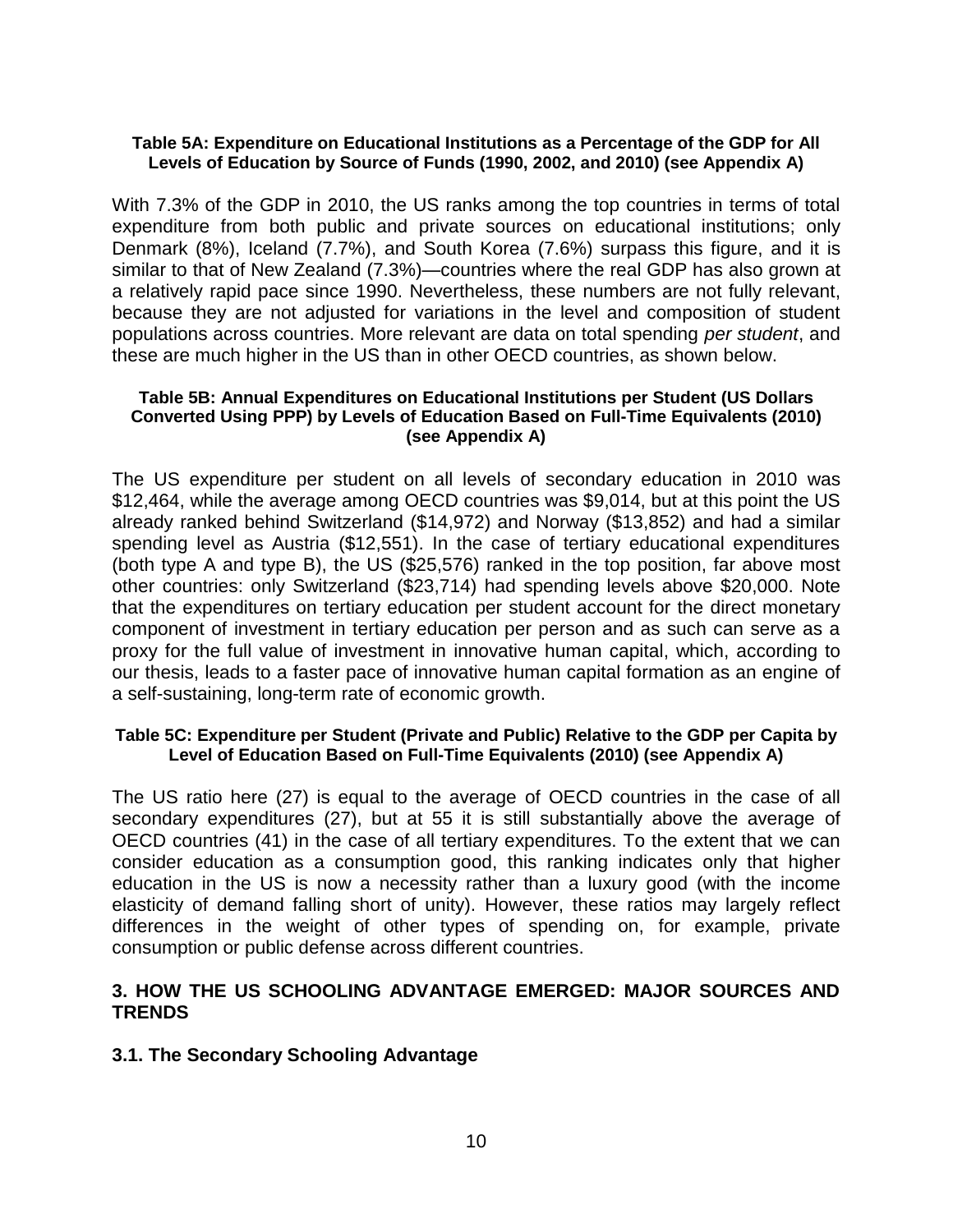Claudia Goldin (see, e.g., 2001) argues that the massive "high school movement of 1910–1940" was mainly responsible for the US advance over Europe. Her thesis is that, although advances in higher education were important, the massive secondary education system, which first emerged in the US, set the stage for the subsequent transition to the mass higher education movement. In 1910, the school enrollment rates for 5- to 19-year-olds were fairly similar among the world's economic leaders (the ratio of enrollments relative to the US set at 1 was 0.93 in France, 0.96 in Germany, and 0.82 in the UK). However, by 1930, the US was three to four decades ahead of Britain and France, and the high school gap remained large until the 1950s. The median eighteenyear-old person was already a high school graduate in the early 1940s. This had a knock-on effect on the massive development of higher education institutions after World War II: when President Franklin Roosevelt signed the GI Bill in 1944, the average GI could attend college because (s)he had already graduated from high school.

## **3.2. The Morrill Acts and the Land Grant Institutions of Higher Learning**

What the previous explanation overlooks, however, is that the US already led in tertiary enrollment in 1913, as Maddison's data show. The Morrill Acts (Land Grant Creation) of 1862 and 1890 may also have been responsible for this historical development and the related accommodating factors that made higher education in the US accessible to larger segments of the population relative to Europe. Rep. Justin Morrill was a Congressman from Vermont who managed to convince Congress and President Lincoln to launch a system of public higher education, which land grants from the federal government to the states would finance.

Under the terms of the original Morrill Act, which the Hatch Act of 1887 later supplemented, the second Morrill Act of 1890, and the Smith–Lever Act of 1914, the government granted public funds in lieu of public lands to the states for the establishment and support of land grant colleges and universities as well as research stations that focused on agricultural and mechanical art studies and research. We are not including in this paper any systematic analysis of the role that the Morrill Acts played in the evolution of the higher education system in the US, but our empirical analysis of the 1862 Morrill Act in Section 6.4 alludes to the critical role that the Act played in launching the higher education movement in the US and in the ascendancy of the US to a major economic power in the 19th century and beyond.

In 1961, 68 land grant public institutions and universities were located in the 50 states and Puerto Rico. Although at that time—following the explosion in tertiary institutions after World War II—these institutions, varying greatly in size from the University of California to Delaware State College, accounted for just less than 5% of all four-year institutions of higher learning, they still accounted for 48% of the total organized research expenditures, 40% of the doctorates conferred, 33% of the current-fund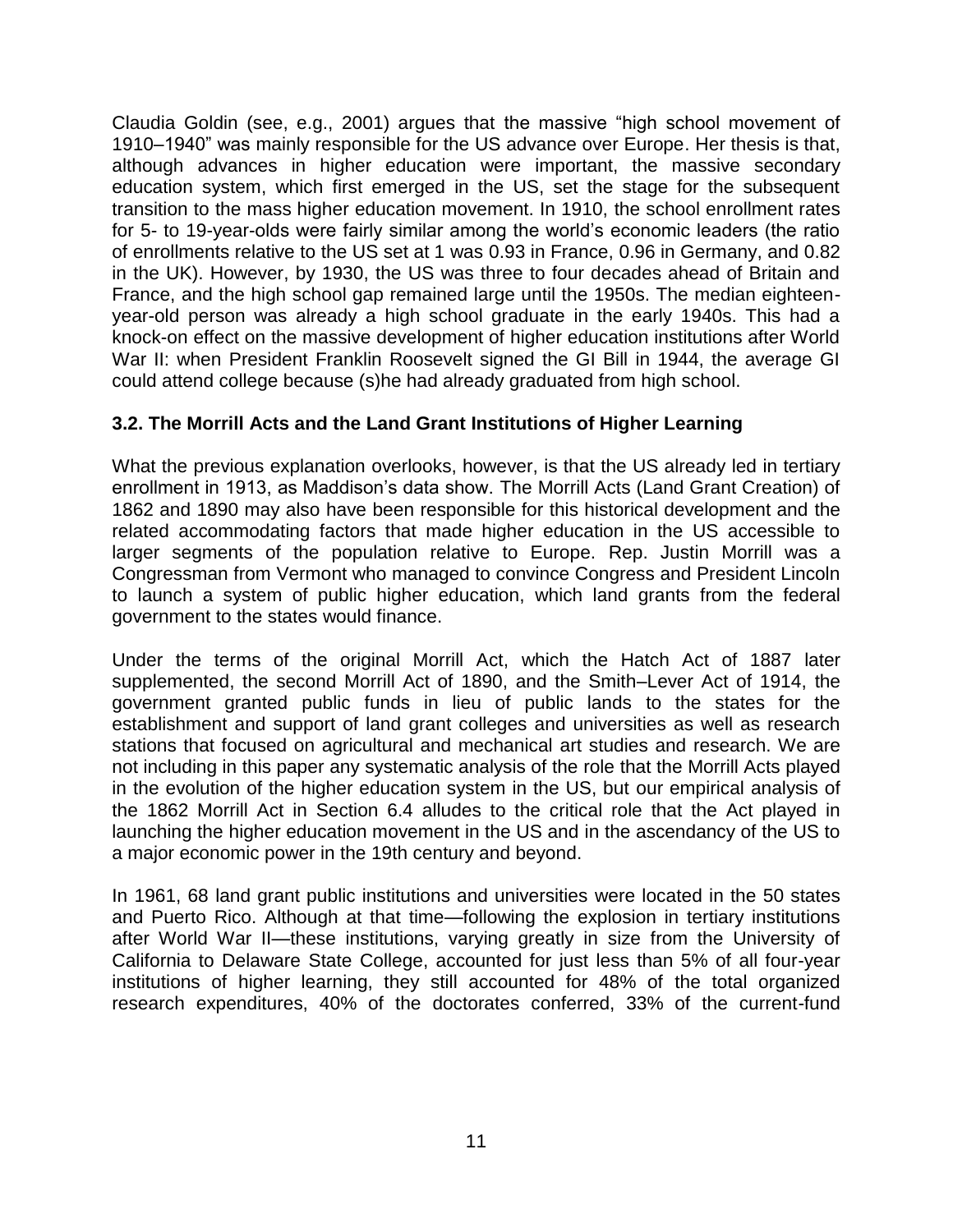income for educational and general purposes, and 28% of the value of plant assets in the US.<sup>4</sup>

## **3.3. The GI Bill of 1944**

The public education system, which the land grant movement bolstered, received a huge impetus from the Servicemen's Readjustment Act, popularly known as the GI Bill, which President Roosevelt signed in June 1944. The act mandated the federal government to subsidize tuition, fees, books, and educational materials for veterans meeting educational admission requirements and to contribute to the living expenses that they would incur while attending college or other approved institutions of their free choosing. The GI Bill created a massive higher education movement. Within the following seven years, approximately 8 million veterans received educational benefits. Of that number, approximately 2.3 million attended colleges and universities. The high school movement of 1910–1940 played a critical role in facilitating this development, since almost half of the soldiers returning home from World War II had a high school diploma and were thus eligible to enroll in colleges and universities. Not just the GI Bill but also the federal Pell grants and the legislation of tuition assistance support in many states enhanced the US's lead in higher education. Again, Europe lagged behind the US in this regard for much of the second half of the 20th century. The British Education Act of 1955, for example, just guaranteed all youths a publicly funded elementary and secondary schooling.

### **3.4. Immigration and the Brain Drain**

 $\overline{a}$ 

Another key factor that accounts for a good part of the US schooling advantage is the immigration of human capital into the US. In an open economy, human capital is not necessarily just homegrown—the immigration of skilled and highly educated labor can import it. It is beyond the scope of this essay to assess the brain drain into the US systematically, but there is general agreement with the proposition that the US became a magnet for skilled labor and scientists, first from Europe and later from Asia as well, following the economic advances of the US in the 20th century, especially after World War II and in more recent decades. A 2005 study that the Committee on Science, Engineering, and Public Policy conducted provides support for this proposition, showing that the share of all the science and engineering doctorates awarded to international students rose from 23% in 1966 to 39% in 2000, the share of temporary residence among science and engineering post-doctoral scholars increased from 37% in 1982 to 59% in 2002, and more than one-third of US Nobel Laureates to date were foreign born.

<sup>4</sup> See the Statistics of Land-Grant Colleges and Universities (LGCU), year ending June 1961, US Department of Health Education and Welfare, Office of Education. In June 2005, the LGCU national association had 214 members. These included 76 land grant universities (36% of the membership), of which 18 were the historically black public institutions created by the Second Morrill Act of 1890, and 27 public higher education systems (12% of the membership). In addition, tribal colleges became land grant institutions in 1994 and 33 are represented in the National Association of State Universities and Land-Grant Colleges through the membership of the American Indian Higher Education Consortium.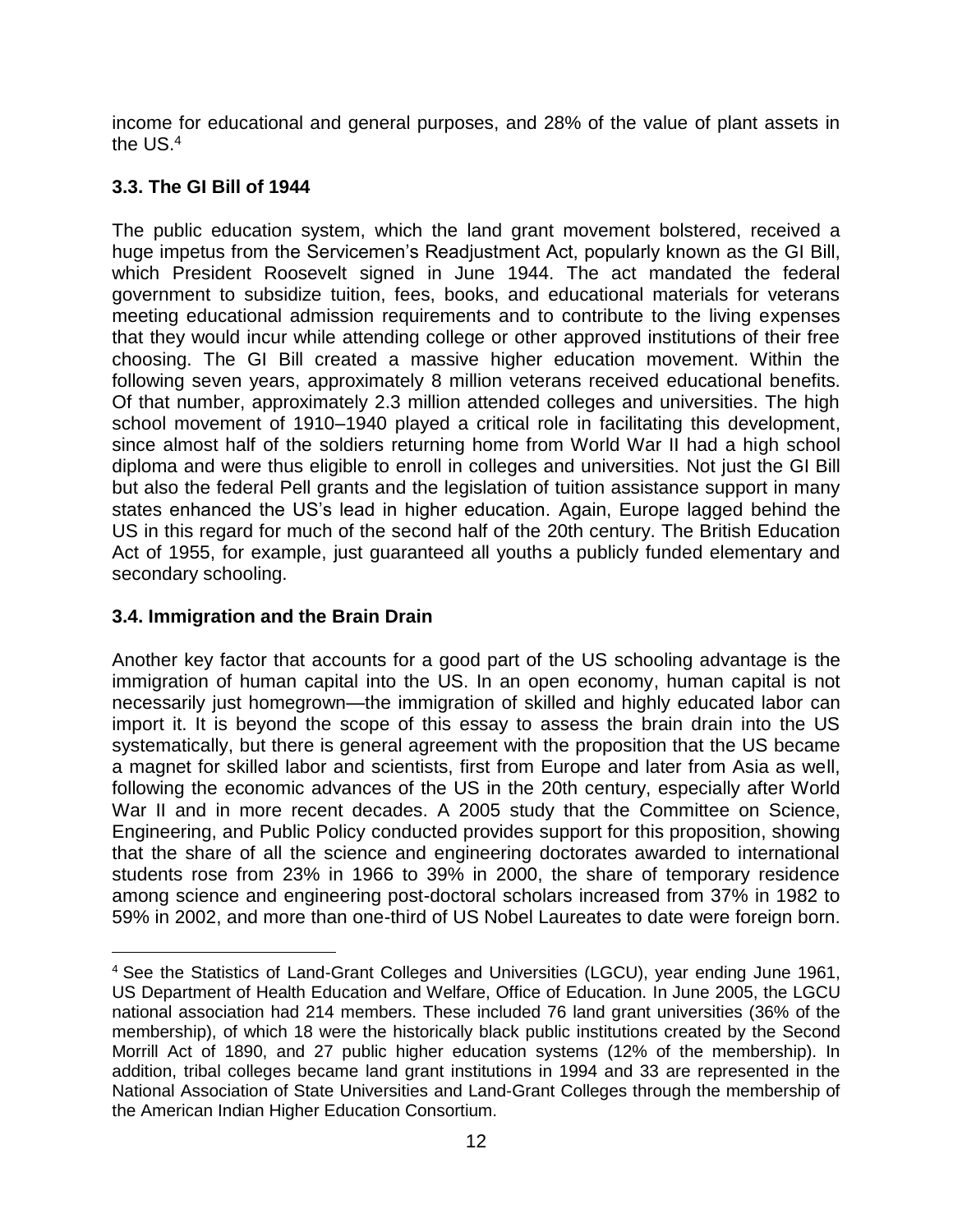Recent studies also document that the share of highly skilled immigrants to the US, especially those with college and post-college degrees, has been rising since the mid-1970s, matching and even exceeding that of natives (see Ehrlich and Kim (2015)and the National Science Foundation Report on the Economic and Fiscal Consequences of Immigration (2017, Section 6.5)).

A number of caveats need to be recognized, however, for a more complete assessment of the US schooling advantage:

i. The US advantage at the tertiary level applies unequivocally to type-A institutions (regular four-year college/university courses) but less to tertiary type-B institutions, which are more vocational in nature. The latter type has remained more popular in Europe. In addition, the numbers do not include post-formal training and apprenticeships, which are more prevalent in Europe.

ii. However, schooling attainments, measured as the number of years of schooling or the percentage of the population with tertiary education, have institutional upper limits, for instance a PhD degree, thus becoming a less effective measure of knowledge formation in highly developed economies. It is thus critical to take into account another dimension of educational attainments, which is more open-ended—schooling quality as the level of spending per student captures. In this regard, the educational gap between the US and the major European countries remains significant, as Tables 5A,B and C illustrate. Furthermore, investments in knowledge at the firm level through general onthe-job training and specific research and development programs are becoming a more important means of knowledge formation in the more developed economies. The US may still hold a sizeable advantage over Europe in this supplementary human capital measure as well.

iii. Both schooling lengths and expenditure levels are in essence "inputs" into effective human capital formation. The picture is far more mixed concerning "output" or quality measures, such as math test scores. The evidence indicates that the distribution of US combined mathematics literacy scores of 15-year-old students is, in fact, below that of the average of OECD countries and in the mid-range of the EU5 countries (see Table 6 in appendix A). In contrast, at the tertiary level, US academic institutions are generally ranked higher than those in Europe and attract more international students and faculty.

## **4. WHENCE THE DIVERGENCE? CONTRIBUTING FACTORS**

## **4.1. Educational Templates**

Goldin (2001) and Goldin and Katz (1999) emphasize the implicit choice between *general* training (formal schooling) and *specific* training (apprenticeship or on-the-job training options). General training is more expensive, but it produces more transferable and flexible skills across geographical areas, occupations, and industries. The focus on general training in the US is attributable to the US's development into a larger opentrade area than European countries. Its labor force in the early 20th century was more mobile and responsive to technological changes in manufacturing, telecommunications, large-scale farming, and retailing.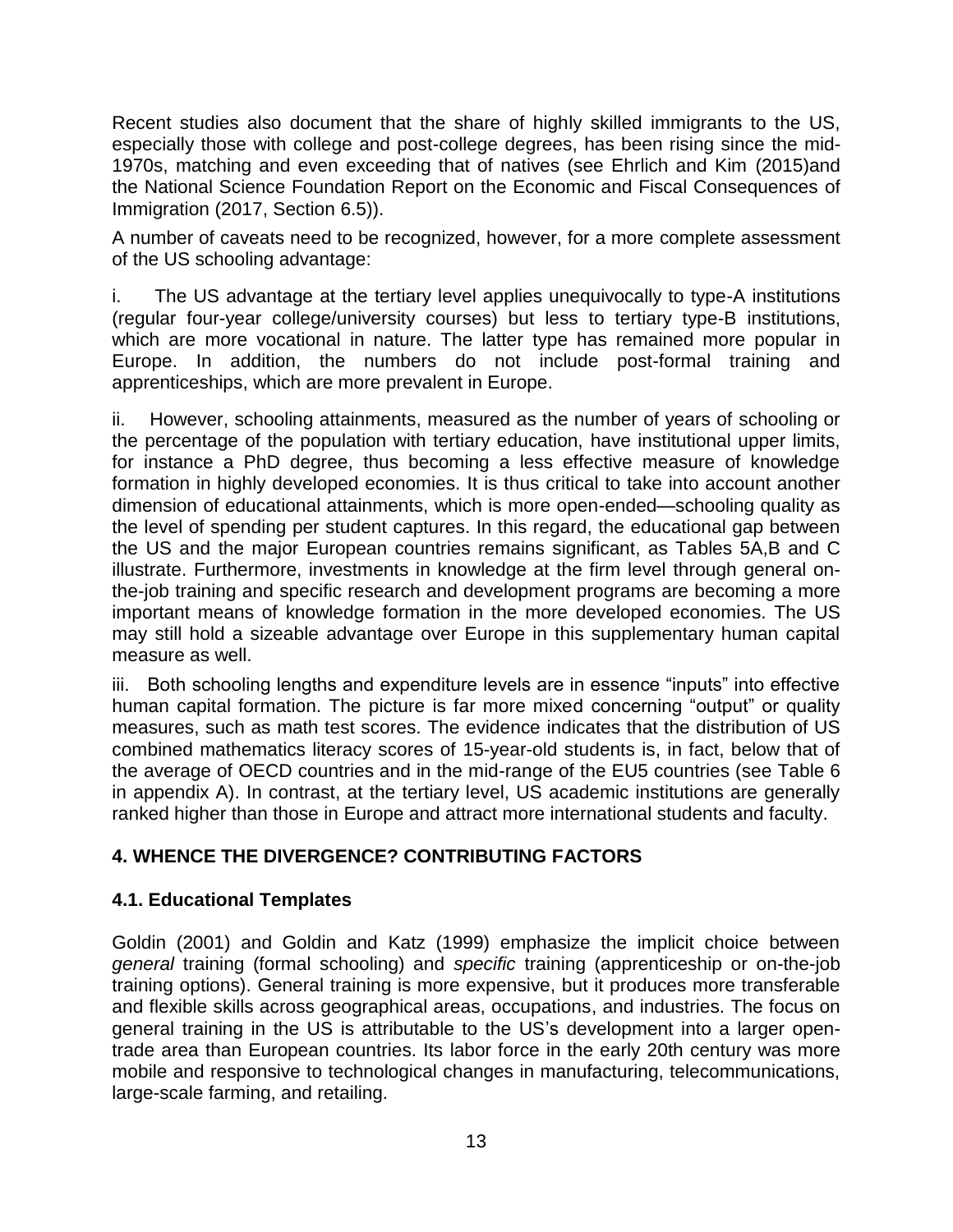## **4.2. Economic Development**

The growth of the industrial and transportation sectors of the economy and the expanding size of the US domestic market raised the rate of return to education, secondary and higher education specifically. The intellectual high school movements that started in New England spread quickly to the rich agricultural areas in central and western states, where the rates of return to schooling were as high for blue-collar workers and farmers as for white-collar workers. The high school movement also gained momentum because of the decentralized educational system in the US, owing to the fiscal independence of local school boards.

## **4.3. Feedback Wealth Effects**

By the early 20th century, the US already had the highest income per capita, enabling families to finance the higher education of their offspring more easily.

## **4.4. Educational Policies**

The US educational system has been relatively democratic, secular, and gender and ultimately race neutral. In contrast, the educational systems in Germany, France, and other European countries were more rigid and elitist over much of the twentieth century. The differences in institutional restrictions appear especially in the context of tertiary education. In the US, publicly subsidized higher education started with the Morrill Acts (see Section 6.4), becoming massive in 1944, while in Europe this process began later—in some countries not until the 1960s and 1970s. In France, for example, the number of college students started to increase considerably only during the 1980s because of the knock-on effect of expanding secondary education: the government made a political decision to increase to 80% the percentage of age cohorts that would reach the level of the *baccalaureate* and to guarantee admissions to the first year of university studies to anyone with a high school diploma, regardless of its type. Although European tertiary institutions have become virtually tuition-free in recent decades, *access* to these colleges and universities remained much more restricted until recently. The US, in contrast, has practiced virtually universal admission to higher education, albeit with differences between community colleges and public and private colleges and universities. As noted in Section 2, however, the gap in higher education enrollments between the US and Europe is closing fast.<sup>5</sup>

#### **4.5. The Political–Economic Systems**

 $\overline{a}$ 

Last, but not least, the US has had a more democratic political system; for example, suffrage was extended to all (white) US males early in the 19th century but much later in

<sup>5</sup> For a survey of European school systems, see Section B (Structures and Schools) of Eurodice (2000).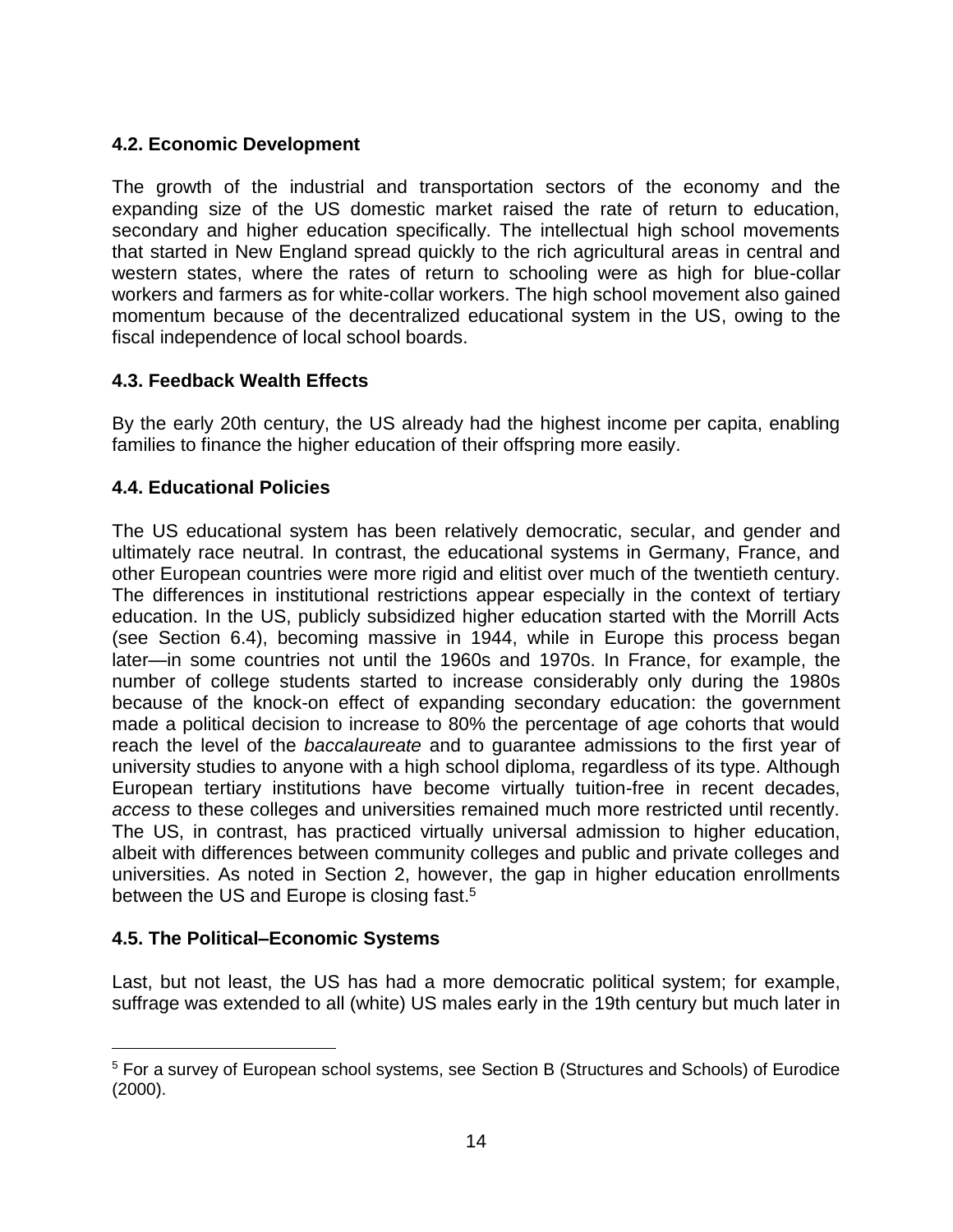almost all European countries. It has also had a freer and more decentralized economy, in which individuals, families, and firms can make resource allocation decisions in largely free markets, which the rule of law and the protection of property rights, including intellectual property, bolster. The US has also had less regulated labor markets and greater openness to external trade and immigration than Europe. These factors helped to produce a relatively high rate of return to human capital investments for the domestic population and a larger premium on completed education for skilled immigrants.

The preceding analysis attributes the gap in educational attainments favoring the US in the 20th century to the interplay of two main forces: first, the feedback effects on the private demand for education that the new industrial economy, economic growth, and personal wealth generated; and second, the impact of the more open economy and society in the US on the returns to human capital formation, whether produced domestically or imported, and thereby on economic growth.

As the items in Sections 4.1–4.3 above show, economic growth and affluence lead to a greater demand for education and knowledge and to a greater ability to finance private educational investments by overcoming the inherent imperfections in the capital market. The items in Sections 4.4–4.5 above trace the growth in educational attainments to institutional, political, and economic policies that lower the costs or raise the potential returns to investment, especially in higher education, thus enabling individuals and firms to capture more fully any external effects generated by education. These factors also encourage the immigration of workers with superior skills, education, and entrepreneurial ability. Put differently, the democratic capitalism exercised in the US has contributed to a higher rate of return to individual investment in human capital generally and in tertiary education in particular.

While the two groups of factors represent apparently opposite directions of causality regarding the association between human capital formation and economic growth, they are in fact complementary. Greater investment in human capital as a proportion of the total production capacity raises productivity growth, while the demand for human capital investments is partly a by-product of economic growth, and regression analyses aiming to explain productivity growth as a function of educational spending need to account for this. However, these would provide a partial-equilibrium view of economic development. The endogenous growth, general-equilibrium model discussed below sees both human capital formation and productivity growth as endogenous outcomes of the underlying legal and political factors. Moreover, the schooling level of the electorate affects prudent political and economic policies. This view traces the critical causal factors especially to those summarized in Section 4.5.

## **5. LINKING HUMAN CAPITAL FORMATION WITH ECONOMIC GROWTH**

## **5.1. The Endogenous Growth Hypothesis: Human Capital as the Engine of Growth**

The literature on endogenous growth attempts to move beyond the neoclassical model of economic growth in two important ways: (a) explaining persistent growth as a result of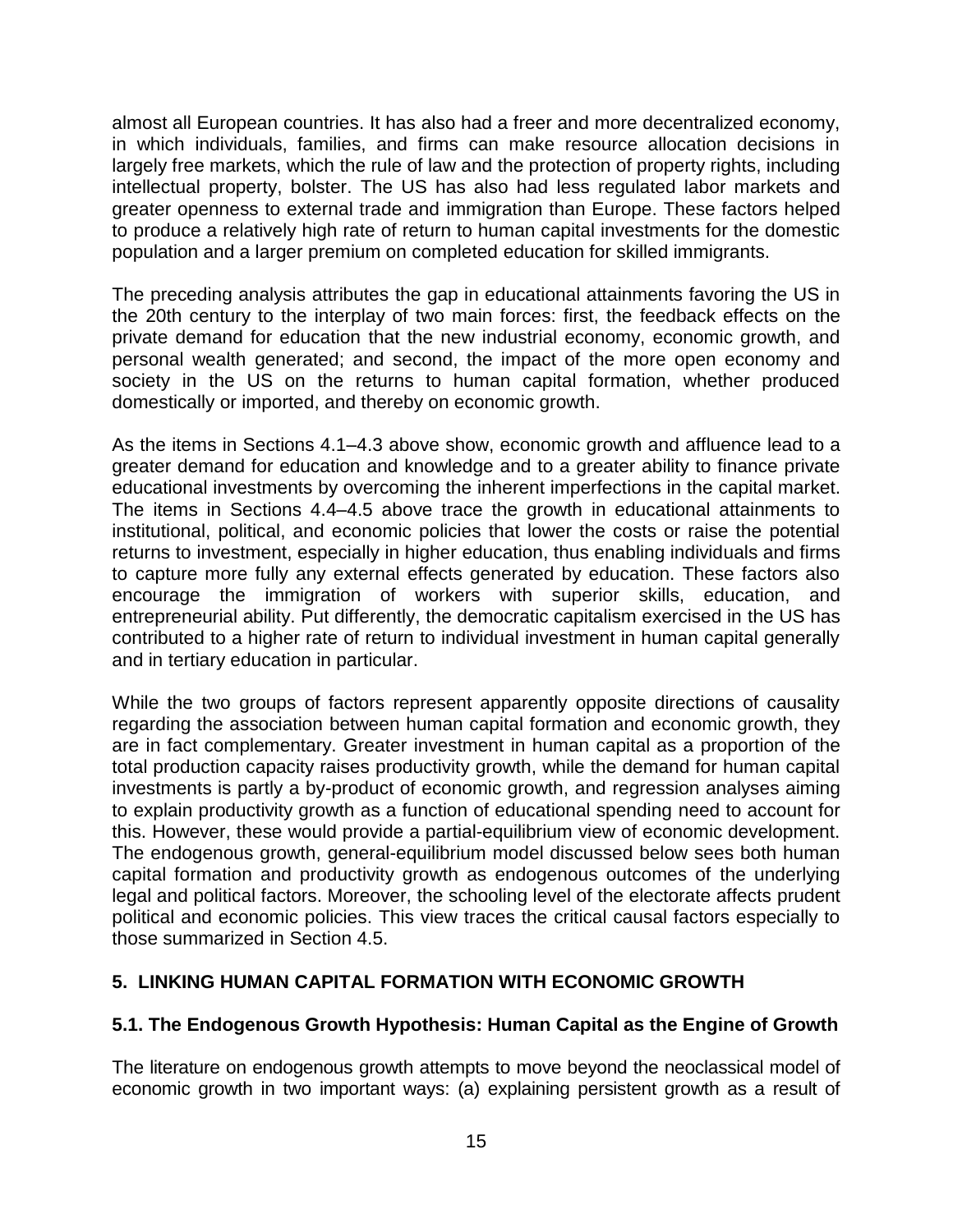factors that are endogenous to the economy rather than exogenous, unpredictable technological inventions; and (b) identifying "technology" as human capital or *knowledge*. According to this view, knowledge breeds greater knowledge. Some new knowledge translates into higher productivity of existing resources (process innovations) or skills (embodied human capital), and some emerges through new goods and machines (product innovation) or new ideas, patents, and manuscripts that account for what we may call "disembodied human capital." Human capital is ultimately the source of both types of "technology," and we can therefore consider it as the engine of growth (see Lucas 1988; Becker, Murphy, and Tamara 1990; Ehrlich and Lui 1991).

While major technological innovations may often be the result of discrete and unpredictable breakthroughs in knowledge, deliberate investment in both learning and new knowledge can effect human knowledge formation. The unique property of investment in human capital, however, is that it can lead to persistent growth in knowledge on the assumption that *knowledge is the only instrument of production that is not subject to diminishing returns*, as John Maurice Clark (1923) put it. It is possible to formalize the idea in a simple way by considering an overlapping generations or dynastic model in which labor is fully employed, human capital is the sole capital asset in the economy, and the law of human capital accumulation of the representative agent or family is:

(2)  $H_{t+1} = A (H^e + H_t) h_t^{\alpha}$ 

Here  $H_t$  and  $H_{t+1}$  denote the human capital stocks of a representative agent in generations t and t + 1, respectively; A represents the technology of knowledge transfer; and  $(H^e + H_t)$ denotes the agent's production capacity, with H<sup>e</sup> representing a fixed personal endowment of ability or production capacity and H<sub>t</sub> representing acquired knowledge at t. The control variable in this production law,  $0 \ge h_t \le 1$ , represents the fraction of production capacity that the representative agent in generation t invests in the human capital formation of his or her offspring in generation t + 1. Although the rate of *investment* in human capital could in principle be subject to diminishing returns, if  $\alpha$  in equation (2) is less than 1, we can specify the next generation's human capital stock as a linear function of the human capital that the current generation, Ht, attains. The implicit argument is that the knowledge and skills that any given generation attains enhance both the creation of new knowledge and the productivity of intergenerational knowledge transfer to the overlapping future generation, thus escaping diminishing returns.

Human capital can thus grow perpetually from one generation to another essentially because the level of productive knowledge that the current generation attains serves as an input into the production of knowledge in the succeeding generation. However, whether and the extent to which the latter exceeds the former (or  $H_{t+1} > H_t$ ) critically depend on whether the investment in human capital exceeds a threshold level: according to equation (2), if the optimal investment rate, ht, is not sufficiently high, the knowledge that generation  $t + 1$  attains will be stuck at the level of generation t,  $H_t$ , producing a stagnant equilibrium level of output. In a decentralized market economy and a well-functioning free-market system, individuals and families, as well as the level of public spending that they demand from their local and federal government, affect investment in human capital directly. This is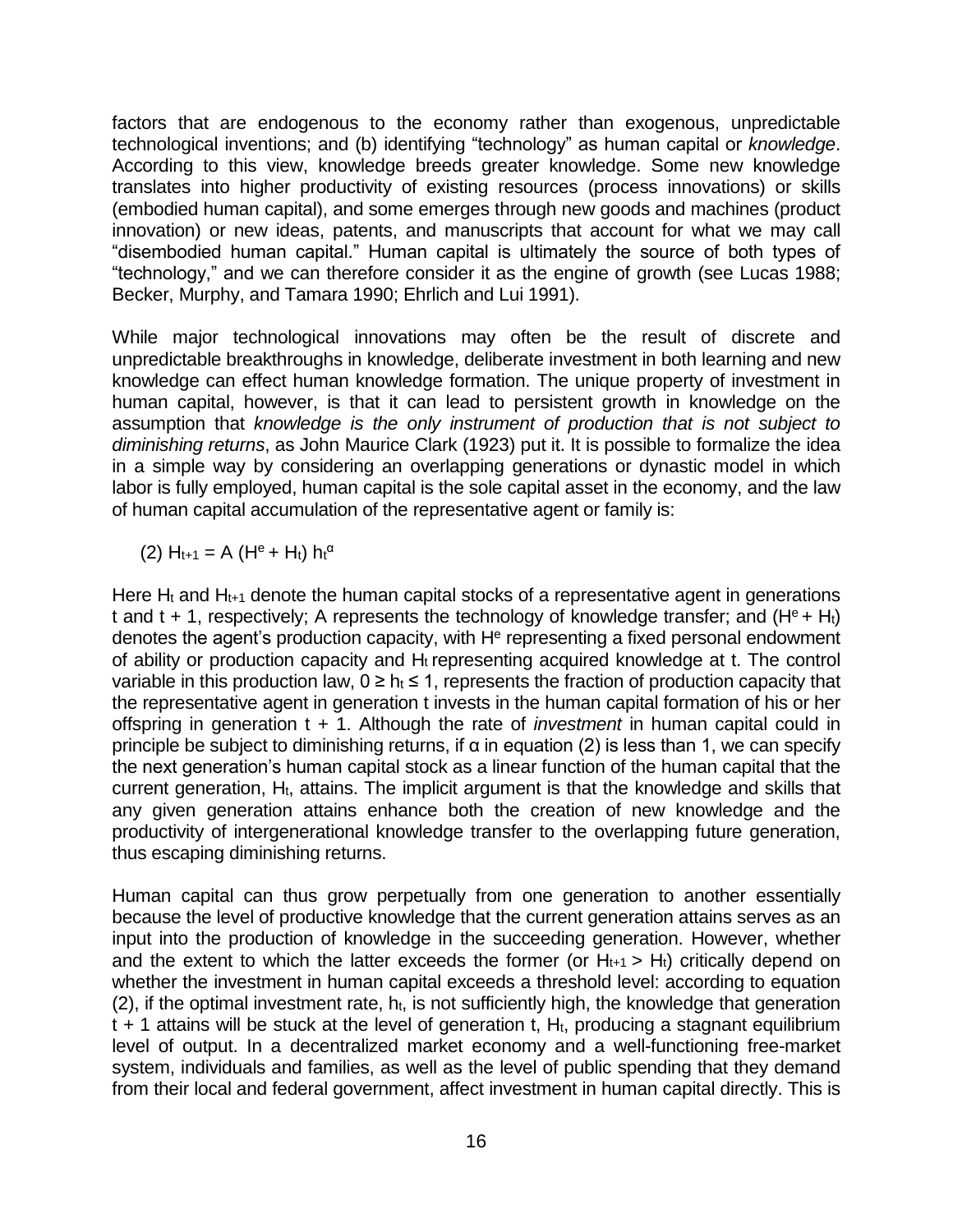particularly important in the case of investment in higher education (a major component of (ht), in which the direct and opportunity costs of investment are high and the access is limited for credit-constrained individuals and families. Government subsidization generally involves tuition and cost-of-living subsidies but may be in the form of capital endowments (unimproved lands), as in the case of the Morrill Act of 1862 (see Section 6.4).

Formally,

(3)  $(H^e + H_{t+1}) / (H^e + H_t) \equiv (1 + g_t) = Ah_t + [H^e / (H^e + H_t)] > 1$  iff Ah<sub>t</sub> > 1.

In a growth equilibrium, with Aht > 1 and t  $\rightarrow \infty$ , the gross rate of growth of knowledge capital (1 + g) would converge on the steady-state level (1 +  $g^*$ ) = Ah<sup>\*</sup>, which would be the same as the rate of growth of the agent's production capacity or the per capita income growth.

The production of human capital, however, is a *necessary* but not a *sufficient* condition for inducing productive economic activity. Implicit in this analysis is the assumption that accumulated human capital contributes to expansion in a desired output (Y) through the aggregate production function that Section 1 introduced and the accommodating role of efficient markets, which assure the allocation of skill and creative knowledge to their most productive uses. The endogenous growth paradigm indicates that, in a steady state of continuous growth, physical capital accumulation, including natural resources and productive land, would adjust to the pace of human capital accumulation, making the latter the economy's engine of growth. At a given fertility level, continuous human capital formation will then lead to continuous expansion in real output per capita (y). Human capital (H) thus replaces the concept of "technology" (T) in equation (1).

The model outlined in the preceding discussion is a closed-economy model. In an open economy, the expansion of output is also conditional on the ability of the economy to *retain* the human capital that it produces. The US was not the first to take off: the Industrial Revolution began in Europe. However, we can attribute the emergence of the US as an economic superpower to the ability of the US market to provide a high reward for human capital investments and thus both to retain domestically produced human capital and to attract human capital produced abroad (see Ehrlich and Kim, 2015 for further analysis of this process).

## **5.2. The Special Role of Higher Education in Economic Growth**

The previous analysis also rests on the simplifying assumption that workers are homogeneous. In reality, people are heterogeneous in terms of both their innate ability and their contributing family endowments. A more complete view of endogenous growth and development, based on human capital as an engine of growth, must recognize differences among individuals and families in terms of their capacity both to acquire and to implement knowledge. This is the framework that recent work on income growth and income inequality (Ehrlich and Kim 2007) uses to explain the dynamic pattern of both income growth and income distribution over different stages of economic development.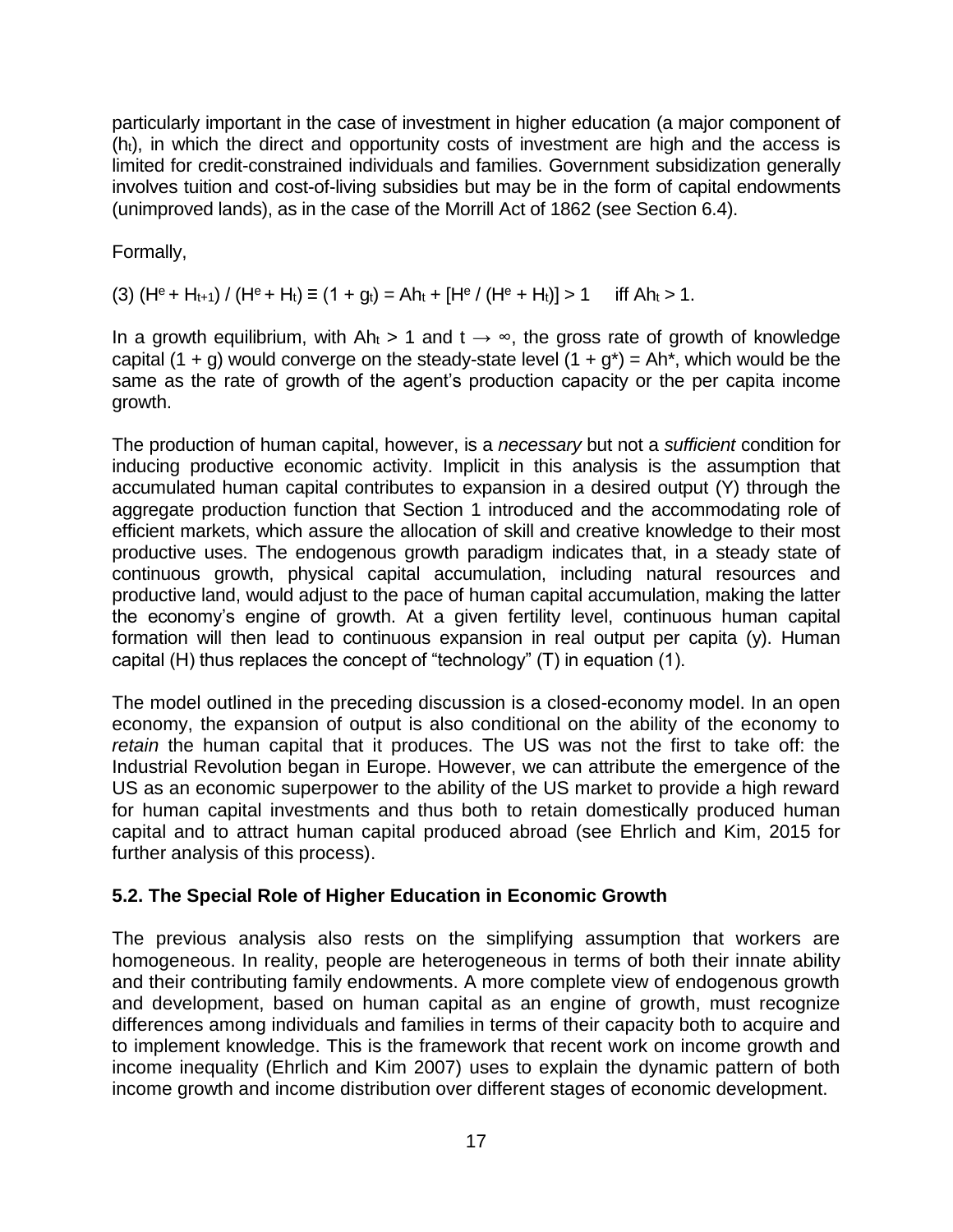The story is simple: human capital, measured using average schooling attainments, has a direct effect on the skills and productivity of the existing labor force as well as an indirect effect on the emergence of new ideas and thus technological innovations and productivity growth. Those who are in a position to acquire more human capital, especially higher education, because of their personal ability or family inputs, are likely to be the "first movers" when it comes to creating new knowledge or implementing advances in knowledge that technological shocks trigger through innovative entrepreneurship, which contributes directly to the pace of economic growth (see Ehrlich, Li, and Liu 2017).

Both schools and the labor market also allow for the *socialization of knowledge*, whereby the achievements of workers with superior knowledge can spill over to, and be shared by, other workers. These "spillover effects" tie population groups of different human capital attainments together over the development process as well as in a regime of persistent growth and ultimately produce stable income distributions. The existence of spillover effects and imperfections in the capital market also justify governments' subsidization of education, especially higher education, to maximize social income and welfare.

## **5.3. The Role of Underlying Factors**

The endogenous growth models described above are *general-equilibrium* models. In such models, both human capital accumulation and income growth are "endogenous" choice variables: they attain self-sustaining growth as a consequence of the individual choices about optimal investments that individuals make for themselves and their offspring, motivated by a desire to maximize the return that they obtain on these investments. Individual welfare maximization in a decentralized market system thus leads to continuous, self-sustaining growth for the average person in the economy—a dynamic restatement of Adam Smith's basic proposition.

However, this also means that human capital accumulation and income growth are two sides of the same coin: while production functions (1) and (2) represent a causal relation flowing from per capita human capital formation (H) to per capita income (y), a faster-growing economy can also enhance the returns to investment in and accumulation of human capital. The primary causal factors are the underlying "parameters" that influence both variables: most importantly, the factors enhancing the *incentives* that individuals and families have to invest in their own and their offspring's knowledge as well as the ability of the domestic economy to utilize the human capital that it generates or imports through immigration effectively in domestic production (see Ehrlich and Kim 2015).

The basic parameters affecting both output and knowledge accumulation are knowledge production and transfer technologies—A and B (T) in equations 2 and 1—and population longevity (see Ehrlich and Lui 1991), which enable those investing in learning and training to recoup the benefits of their investments over a longer lifetime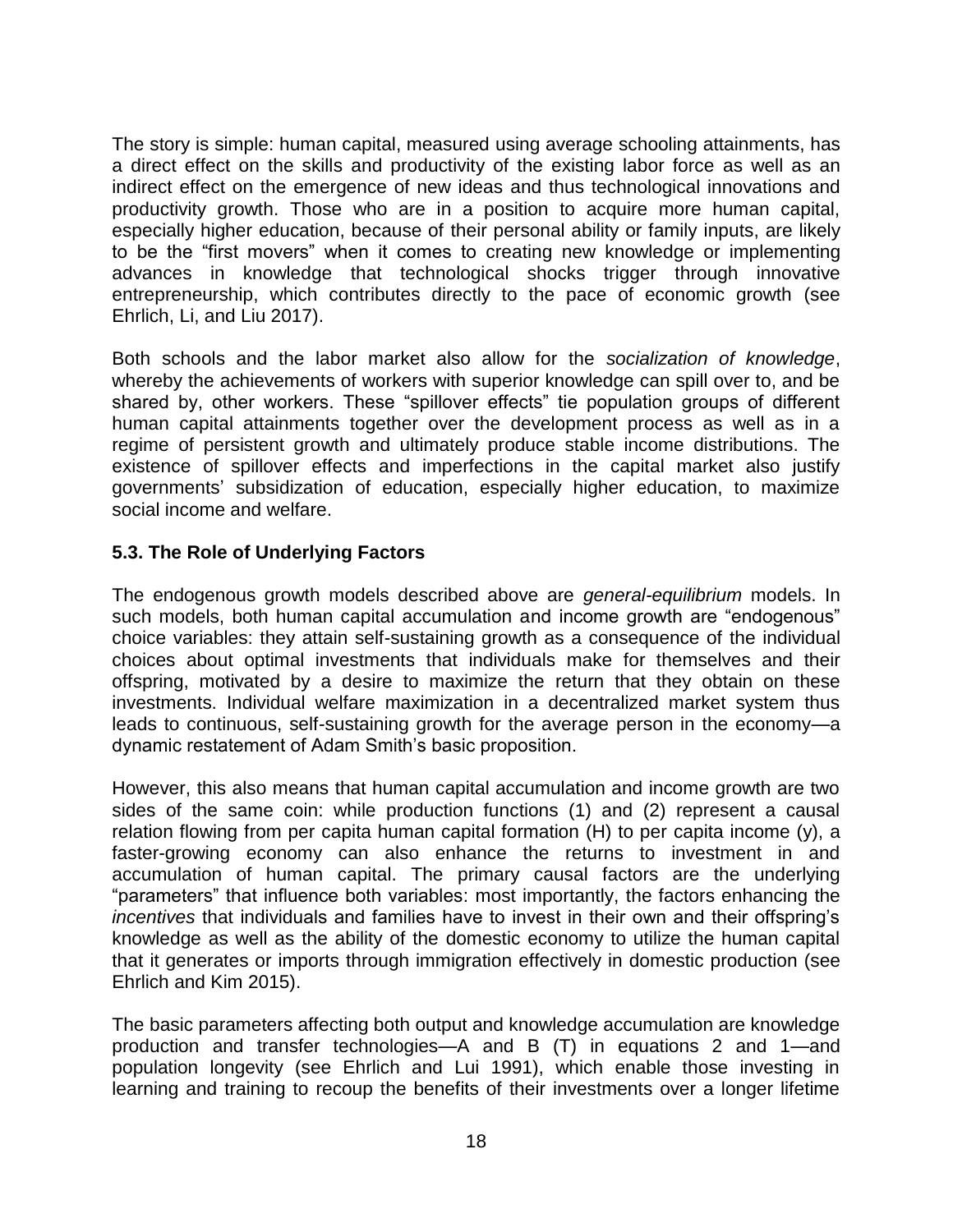horizon. Equally important, however, are "institutional" factors, such as the "rule of law," a legal system that protects intellectual and property rights, and a free-enterprise system in which entrepreneurial human capital and competitive market forces rather than bureaucratic intervention determine the wages and rates of return on investment (see Ehrlich, Li, and Liu, 2017). They also include accommodating public educational policies that help to overcome capital market constraints in education financing and internalize spillover effects that basic science generates.

These accommodating factors, including government regulations and tax policies, can greatly affect output growth through the way in which they enhance or discourage the incentives to invest in human capital. For example, under a heavily regulated system, let alone a command economy, bureaucracy rather than free markets determines the allocation and remuneration of resources, including education. The Soviet Union invested heavily in basic sciences, which it used largely to promote military might, not necessarily economic might. Its *command economy* system also fostered investment in "political capital," promising bureaucratic power to apparatchiks, rather than investment in market-driven productive human capital (see Ehrlich and Lui 1999). A free-market system is better geared to reward human capital of the productive type through the market mechanism and is thus more likely to produce self-generating growth.

Free trade and an open economy create greater opportunities for human capital accumulation but also greater challenges. Greater opportunities arise because investment in "disembodied knowledge," such as new production processes or new products, is subject to scale economies, which make their returns higher in a larger market that is open to free trade. Greater challenges emerge because opportunities to migrate from one region or country to another mean that investment in human capital made in one place may actually wind up benefiting another. Public investment in human capital in Peru or in Ireland before 1986, for example, did not bring about an economic takeoff and self-sustaining growth partly because graduates of institutions of higher learning sought employment in the US market rather than in their own countries. Nonetheless, this does not refute the thesis that investment in human capital is the key to economic growth. It simply reflects the fact that we cannot expect investment that is not supported by a market system that assures an adequate reward for knowledge to yield its full economic benefits.

A final underlying factor is the role of externalities inherent in both the production and the transfer of human capital. Private human capital, unlike physical capital, cannot serve as collateral in financial markets, which limits borrowing opportunities. This justifies a public role in the financing of education at all levels but especially in higher education, where investment is substantial, which enhances the accessibility to such educational opportunities according to talent rather than social class and borrowing constraints. Moreover, since higher education can generate spillover effects on the productivity of less educated workers that are not fully internalized through a private reward system, subsidizing it becomes an especially important role of government.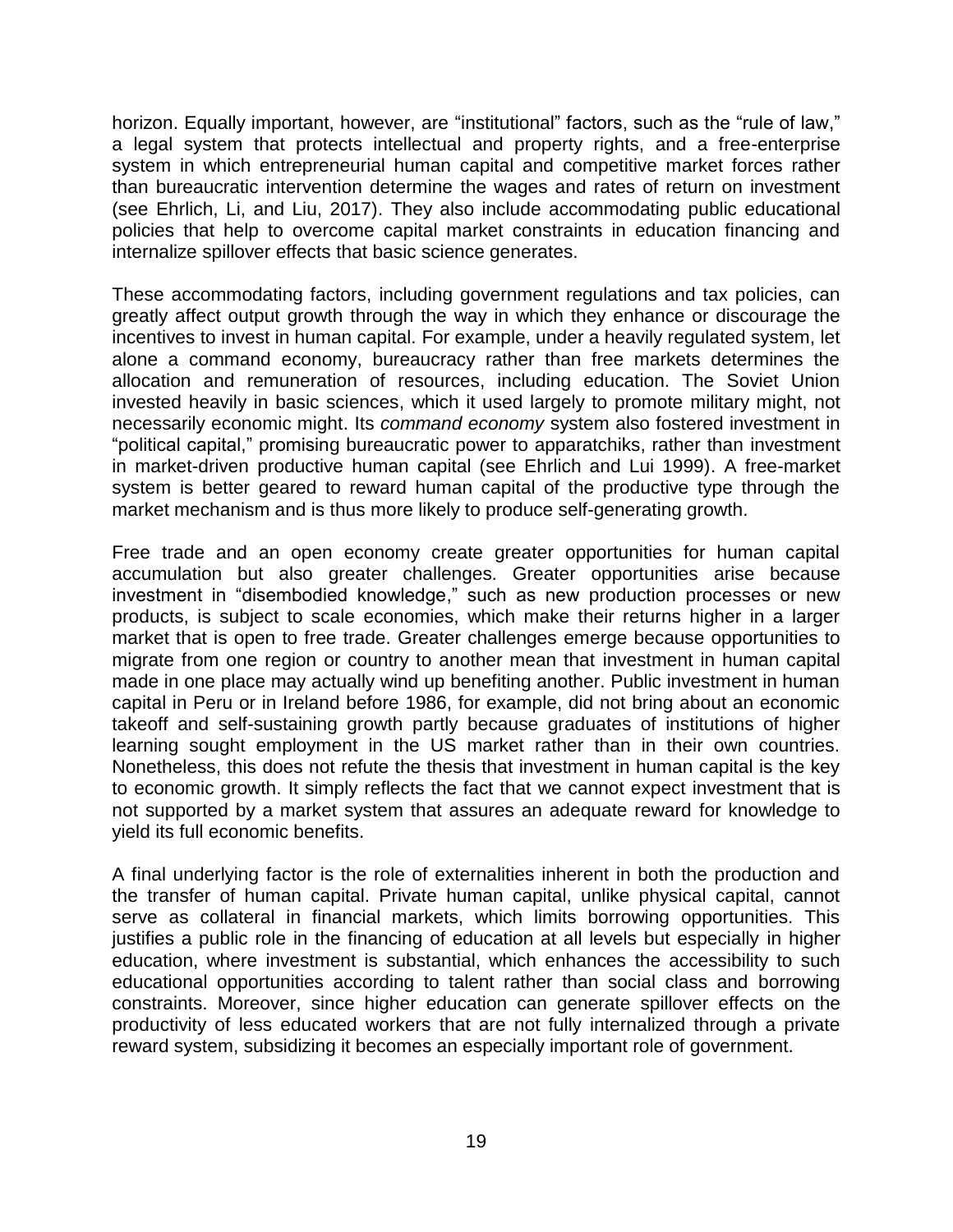In this context, the establishment of a public higher education system can serve as a means of internalizing the range of externalities to which the preceding paragraph alluded. In Section 6.4, we attempt to test this theory by examining the role of the 1862 Morrill Act in bolstering the pace of human capital formation and accumulation and triggering a significant increase in the rate of economic growth. As our analysis in Section 6.4 indicates, the launching of the land grant public university system may have been a significant factor in explaining the higher rate of economic growth in the US relative to the UK and other major European economies and the ascendance of the US to the status of economic superpower in the 20th century.

## **6. EVIDENCE LINKING EDUCATION AND PRODUCTIVITY GROWTH**

#### **6.1. Evidence from Growth Accounting**

The estimates of the role of schooling in explaining per worker income variations or growth rely on a "growth accounting methodology," following the works of Denison (1974) and Solow (1957). The technique ascribes changes in the aggregate economy (GDP per capita) to variations in aggregate measures of capital utilization and labor employment, with the labor employment index weighted by measures of the educational attainments of workers. Claudia Goldin and others estimate that, over the 20th century (actually since 1915), the expansion in the educational index has accounted for nearly a quarter of the 1.62% per year increase in US labor productivity. Hall and Jones (1999) estimate that, in 1988, educational attainments accounted for over 20% of the international variation in labor productivity across different countries.

Studies using the growth accounting methodology invariably find a substantial unexplained residual variation in productivity, known as the "Solow residual." They generally attribute it to "technological growth." However, much of this residual variation may be ascribed to the *indirect* role of education in inducing technological advancements, as technology is a derivative of special knowledge or specific human capital. Indeed, this is the crux of the "endogenous growth" literature that identifies human capital as the engine of growth.

#### **6.2. Evidence from Rates of Return to Education**

Human capital theory and related empirical work establishes well that education is the critical factor explaining the differences in earnings across individuals at a point in time. The human capital earnings-generating function that Jacob Mincer formulated links the logarithm of individual earnings to the number of years of schooling and a quadratic specification of the number of years of job market experience. This specification allows the measurement of the "rate of return to human capital" as the regression coefficient associated with the number of years of schooling. Table 7 (see Appendix A), based on a study by Heckman, Lochner, and Todd (2008), indicates that the real rate of return to schooling thus measured has been stable at over 10% for six decennial years but approached 13% in 1990. More import, by estimating separate regressions for white and black males, this study shows that, over the period 1940–1990, the rates of return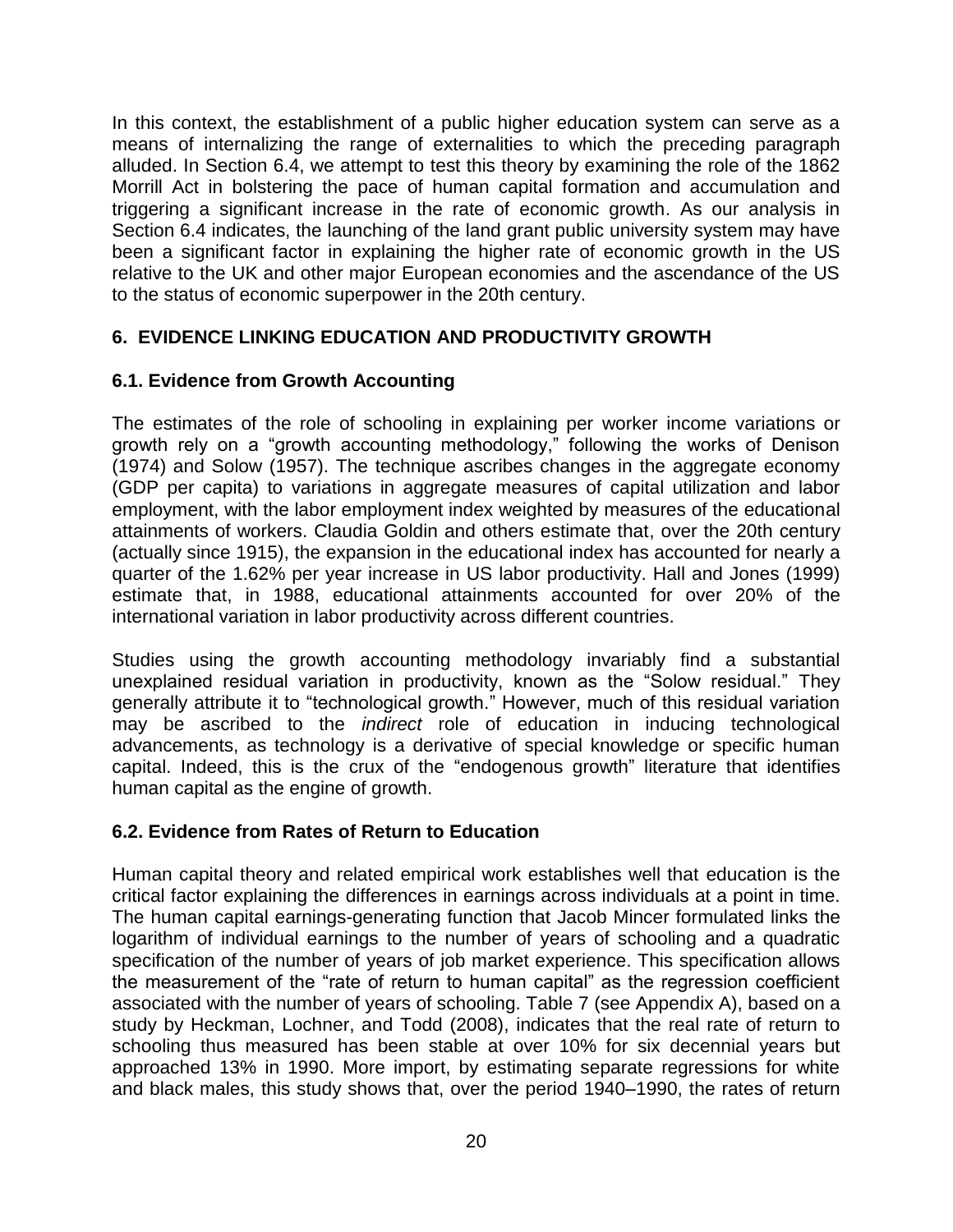to black workers, initially lower than those of white workers, more than caught up with the latter in 1990, indicating that the US labor markets have become more competitive over time and better able to reward human capital regardless of race.

The Mincerian linear regression model does not allow for the separate estimation of rates of returns using alternative levels of schooling. By relaxing various linearity restrictions implicit in the Mincer model, however, Heckman, Lochner, and Todd (2008) also estimate the rates of return for primary, secondary, and tertiary levels of schooling. Their results indicate that the rates of return are considerably higher for those actually completing high school and college education than for other levels of schooling.<sup>6</sup> Other studies indicate that the rate of return, especially to college education, shoots upwards at times of rapid technological innovation, essentially because people with higher skill levels adapt more quickly to changes in technology.

These studies focus on returns to education captured in market earnings. New work in economics indicates that these may greatly understate the individuals' full returns to education, which are derived from various nonmarket activities as well, such as improved health, longevity, and implicit individual assessments of their own life-saving values. Ehrlich and Yin (2005), for example, estimate that both age-specific life expectancies and implicit private values of life saving are substantially higher for those with tertiary relative to high-school education.

## **6.3. Linking Investment in Schooling and Per Capita Income Growth**

Empirical studies linking educational attainments and economic growth do not reach uniform conclusions, partly because of disagreements about the quality of the available schooling data. Barro and Lee's (1993) study, for example, indicates a positive but weak correlation between the overall schooling data that they assemble and the growth rates. Following Ehrlich and Kim (2007), we attempt here to offer a different perspective on the link between education and growth by stressing the correspondence between *investments* in education, rather than the *level* of educational attainments, and longterm growth rates of per capita income. According to our theoretical analysis, the steady-state rates of investment in human capital, which are endogenous outcomes of the underlying demographic, institutional, and public policy variables, are the critical determinant of the corresponding long-term growth rates of both per worker human capital stocks and per capita real output in a growth equilibrium regime. While the reported data on educational outlays are incomplete, we can impute the investment levels from time-series evidence on relatively long-term rates of growth of schooling attainments in different countries. We thus expect a systematic link between the equilibrium values of the average growth rates of schooling attainments per worker (H)

 $\overline{a}$ 

<sup>&</sup>lt;sup>6</sup> International comparisons using Mincer's model or related techniques are hampered by the absence of comparable data. The existing evidence suggests, however, that the estimated rates of return in the US tend to be higher than those in other highly developed countries (see, e.g., Psacharopoulos and Patrinos 2002). Less developed countries may show unusually high rates of return to schooling during a takeoff period from stagnation to a continuous, self-sustaining growth regime.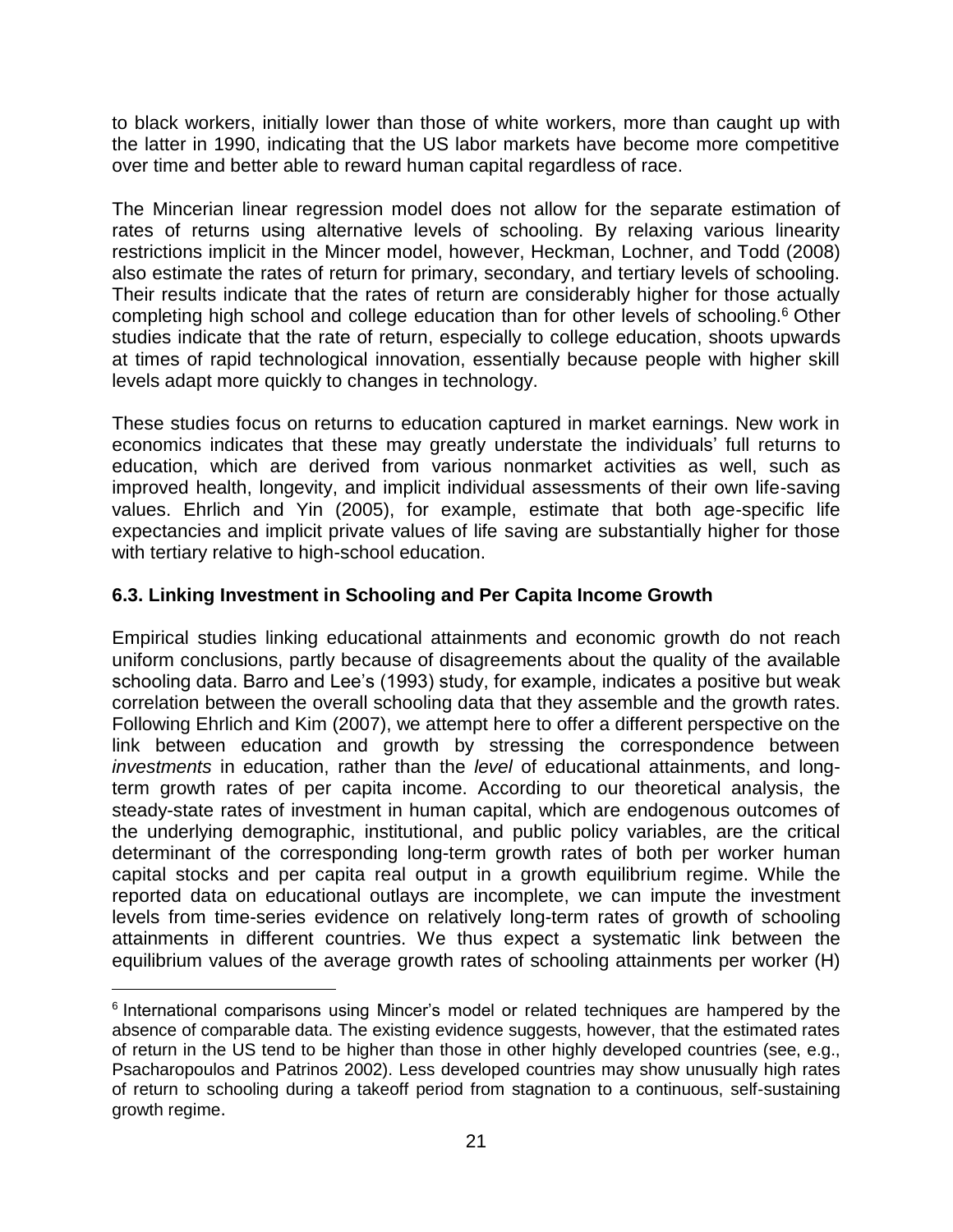and the per capita GDP (GDPPC) over relatively lengthy periods in countries experiencing persistent growth. To test this hypothesis, we first estimate the expected growth rates of per capita GDP,  $[1 + g(GDPPC)^*]$ , and schooling attainments,  $[1 +$ g(H)<sup>\*</sup>], which we predict from the underlying country-specific factors through the regression model described below, and then we compute their association using the following log-linear regression specification:

(3) Log[1 + g(GDPPC)]<sup>\*</sup> =  $\alpha$  +  $\beta$ log[1 + g(H)]<sup>\*</sup>

 $\overline{a}$ 

Specifically, we use Barro and Lee's (2001) data on average schooling years attained by the population aged 15–65 and Summers and Heston's (1991) estimates of the real GDPPC as proxies for our endogenous variables, along with data on the explanatory variables listed below, to construct a panel of 57 developing and developed countries over an intermediate-length period of 31 years (1960–1991). We first run fixed-effects regressions relating each of our two endogenous variables to a set of underlying country-specific factors. These include demographic variables (population longevity measures) and public policy variables (the share of government spending in GDP and a measure of the social security tax rate) as well as the chronological time and the interaction terms of these explanatory variables with time. (For an explanation of the role of these explanatory variables, see Ehrlich and Kim 2007.) The fixed-effects specification also accounts for the role of idiosyncratic institutional factors, which are unchanging over the sample period. This method allows us to generate *multiple* predicted values of g(GDPPC)\* and g(H)\* in each country over our sample period. We can then estimate equation (3) using an OLS regression model. Variant 1 of the model imposes a common intercept term (α) representing the same technology linking human capital formation to output growth in all countries, whereas variant 2 allows for variation in the latter, using a fixed-effects regression specification.<sup>7</sup>

The idea behind this experiment follows the basic thesis underlying our endogenous growth model. If human capital is the engine of growth, the equilibrium rates of growth

 $7$  The analysis involves the following steps. In step 1, we run fixed-effects regressions of log(GDPPC) or log(H) as a dependent variable on a set of regressors as follows: t, t\*log(Pi1), t\*log(Pi2), t\*log(G), t\*log(PEN), log(Pi1), log(Pi2), log(G), and log(PEN), where t is the chronological time in years, PEN is a measure of the social security tax rate, Pi1 and Pi2 are probabilities of the survival of children to adulthood and of adults to old age, respectively, and G is the share of government spending in the GDP. (For details, see Ehrlich and Kim 2007.) In step 2, we compute multiple predicted country-specific growth rates of GDP and H over the entire sample period, g(GDPPC)<sup>\*</sup> and g(H)<sup>\*</sup>, based on the estimated regression coefficients involving t and the interaction terms of the basic explanatory variables with t from step 1. This produces a large scatter of observations for 1 +  $g(GDPPC)^*$  and 1 +  $g(H)^*$ , allowing a meaningful estimation of equation (3). In step 3, we then estimate variants 1 and 2 of equation (3) via OLS and fixed-effects regressions. Since the countries in our panel are at varying development stages, in additional regressions, which we skip here for simplicity, we also allow the intercept terms in variants 1 and 2 to drift downwards over time, which our model predicts to occur over the development process. These regressions produce very similar results to those that Table 8 reports and have even greater explanatory power.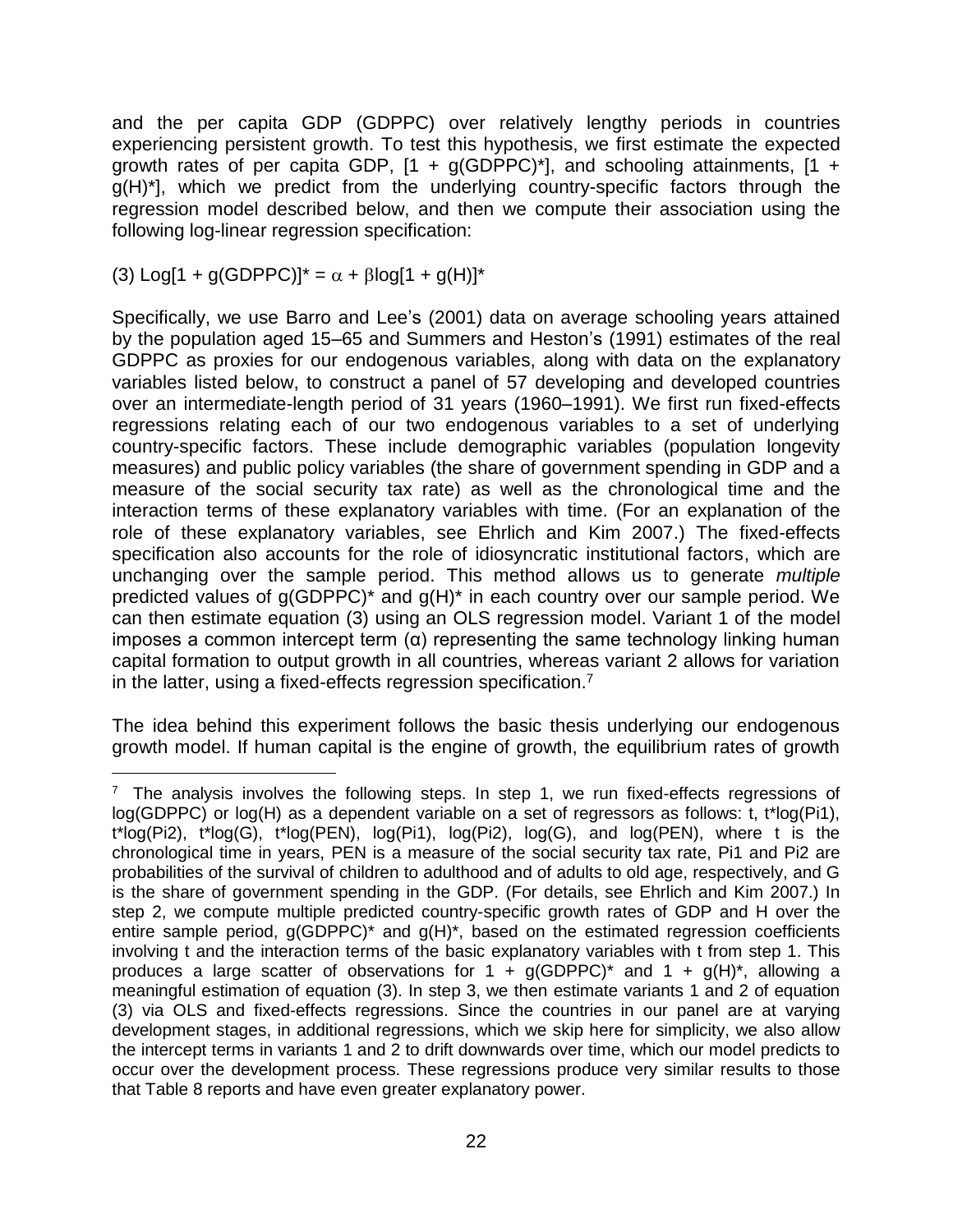of the two endogenous variables of the model—human capital attainments g(H) and real income g(GDPPC)—should be outcomes of the economy's institutional and demographic factors, including the degree of government intervention in private economic activity. If these two variables are predicted separately from these underlying country-specific "parameters," they should be closely related within countries. We present the results in Figure 3 (Appendix B) and Table 8 (Appendix A). Figure 3 shows the noisy scatter of the estimated expected growth rates of the per capita GDP and average schooling attainments within countries. The line through this scatter represents the estimated regression line of variant 1 of equation (3). Table 8 also shows the estimated results of variant (2) of equation (3), which we cannot depict graphically. The results in Table 8 indicate the existence of a statistically significant correlation between the predicted *growth rates* of per capita schooling attainments and the real income within countries in our panel. These results are experimental and preliminary. More complete measures of human capital formation and productivity growth over longer periods, and more elaborate sensitivity analyses, would be necessary to confirm the findings.

#### **6.4. The Role of the 1862 Morrill Act in Enhancing Human Capital Formation and the Pace of per Capita Income Growth in the US Relative to the UK**

## **6.4.1. The Morrill Act as a Natural Experiment**

Prior to the 1860s, higher education was mostly a privilege for the offspring of just a tiny fraction of the population in both the UK and the US. Both the UK and the early US universities (Harvard, est. 1636, and Yale, est. 1701, which were modeled after Oxford, est. 1096, and Cambridge, est. 1209) had strong ties to theological organizations. While tuition costs were low in both countries, the university required students (only males) to provide their own living arrangements. These expenses alone excluded all but the wealthiest families from sending their children to university. Similarly, the underlying growth rates of per capita GDP in the US and the UK were comparable (both were approximately 1.2‒1.4% per annum) during the period spanning from 1820 until around 1860. From 1860 onwards, however, the US developed a distinct advantage in the number of both universities per capita and student enrollments, largely due to the Morrill Act of 1862, and the per capita GDP growth rate, which lasted not just through the latter part of the 19th century but throughout much of the 20th century and beyond. In this section, we explore the hypothesis that the Morrill Act of 1862, and the consequent rapid expansion of the land grant public higher education system in the US, exerted an important influence on this development.

The push to establish a secular public higher education system in the US started in the early 1850s. In 1853, Rep. Justin Morrill of Vermont introduced an act calling for such a system, but the bill failed due to congressional opposition to increased federal spending. President Buchanan vetoed the second attempt, which Rep. Morrill made in 1857, on similar grounds. In 1862, Morrill was finally successful in passing his "Land Grant Act."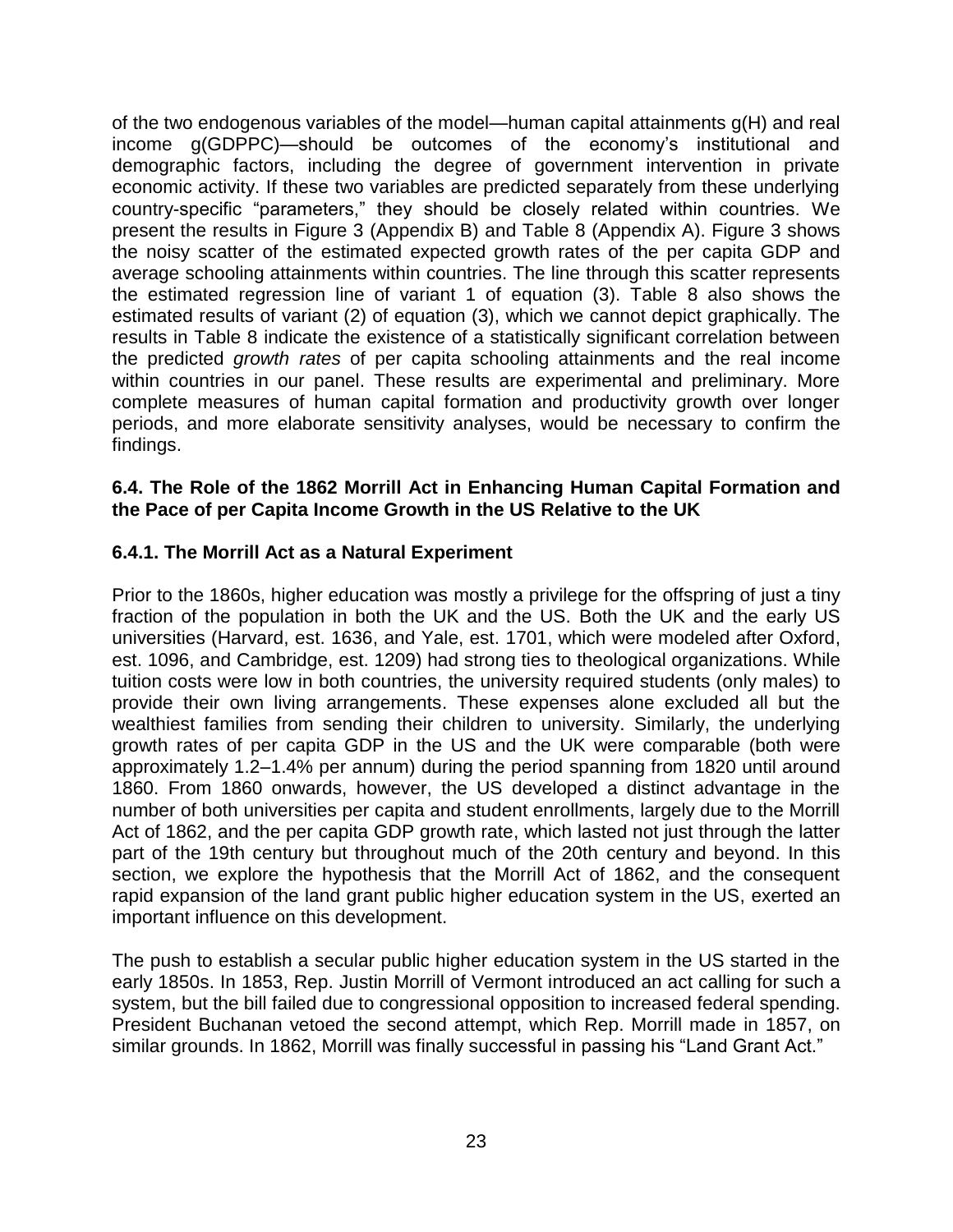There seems to be a general consensus among historians about three coincident factors that converged in 1862 to help pass the Act. First, the US was already in the first phase of the Civil War, and the Southern "states' rights" delegation, which was strongly opposed to the act, left Congress. The mission of the land grant university system which included a focus on agriculture and mechanical arts (engineering)—also included military sciences, which increased the backing of the bill as a means of supporting the Union army. Second, President Lincoln was supportive of the bill. Third, a major motivating factor was the ingenious financing plan that Justin Morrill devised. Instead of direct financial support, Morrill suggested granting US states "scrips" of unimproved federal lands in exchange for building universities. Each Congressmen and Senator was given 30,000 acres of federal land that could be combined to finance the building effort and school expenses. Within the course of a decade, higher education became vastly more accessible and enrollments soon rose as well. To our knowledge, there was no comparable effort in the UK to pursue the establishment of a public university system until 1900.

We assume that the random confluence of these unique factors, along with the strong cultural, legal, and economic similarities of the UK and the US and the comparable trends in per capita income growth in the US and the UK over the period preceding the Act, justifies the use of the Morrill Act as a quasi-natural experiment in access to higher education in the United States relative to the UK. We thus apply a quasi-experimental econometric design to measure the impact of the Morrill Act on human capital formation and per capita income growth in the US compared with the UK. In this context, we consider the Act as the "treatment," the US as the treatment group, and the UK as the control group. We measure the impact of the 1862 Morrill Act on universities per capita, tertiary enrollments, and alternative measures of long-term GDP growth rate differences between the US and the UK and other control groups using the difference-in-differences methodology.<sup>8</sup>

## **6.4.2. The Difference-in-Differences Regression Models**

 $\overline{a}$ 

We first estimate the MA's effect on two indicators of higher education formation per capita: the number of universities founded per capita in the US vs. the number in the UK

<sup>&</sup>lt;sup>8</sup> We note that over the period we analyze in this paper, the US has also experienced a continuous reduction in fertility. This trend is predicted by more comprehensive human-capitalbased endogenous growth models to accompany the upward trend in per-capita human capital formation and income growth. In this analysis, we do not attempt to link the Morrill Act with possible consequent changes in fertility, however, since we focus on the effects of the act on per-capita human capital formation and income growth. It can be shown, as in Ehrlich and Lui (1991, section V), that altruistic parents determine fertility, investment in children's human capital, and savings in an overlapping-generation setting. Although fertility is a choice variable that can be affected by shifts in economic and educational policies, optimal investment in human capital and hence the rate of per-capita income growth can be shown to be independent of fertility and savings when the economy is in a growth equilibrium. These effects are expected to hold independently of any related changes in fertility or population growth and in particular, these endogenous changes do not affect the specification of the reduced-form DID regression equations we implement in the empirical analysis.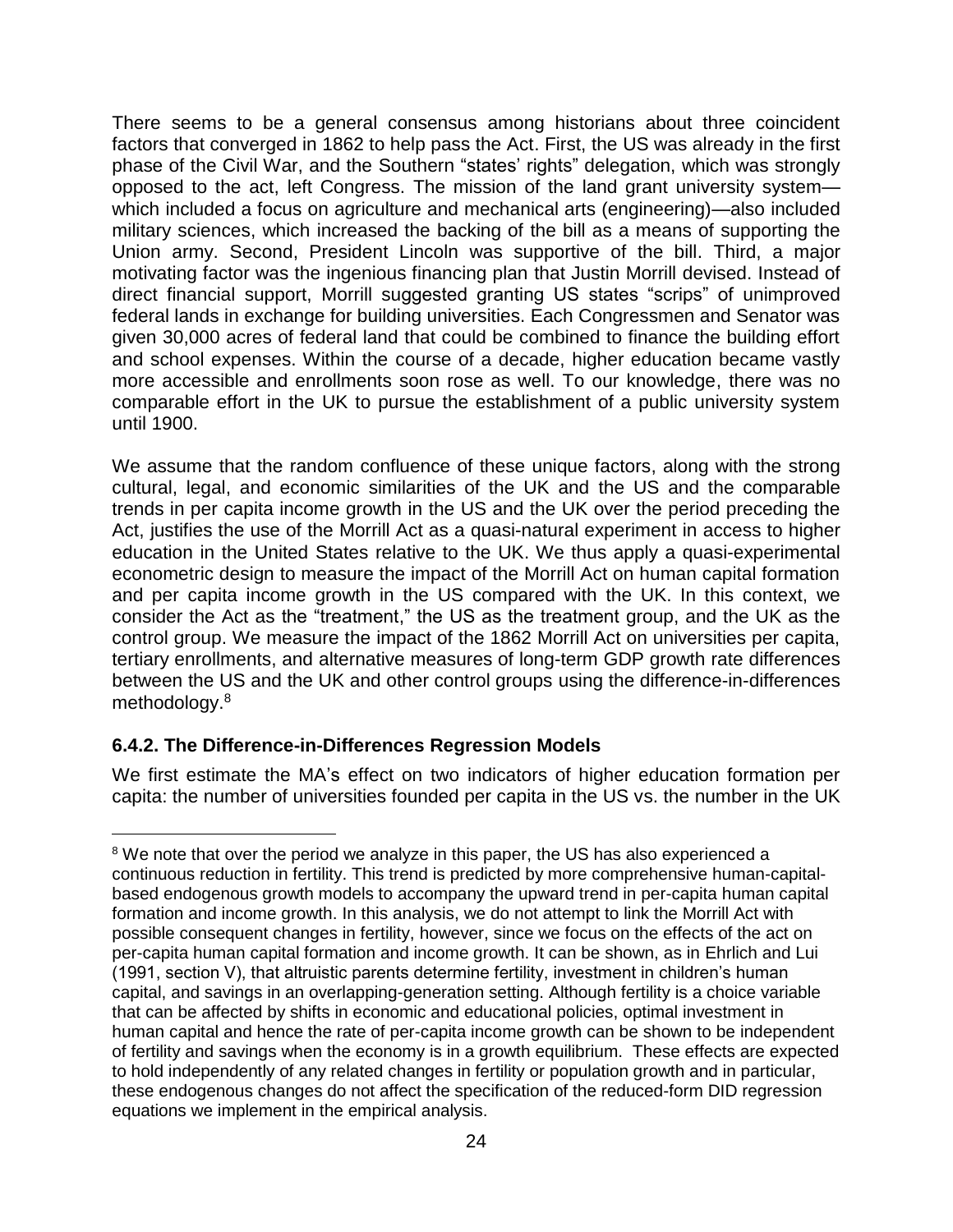following the act, limiting the time horizon to avoid potential confounding effects from the "redbrick" university expansion in the UK. $9$  We augment the regression equation that we use to measure the treatment effect with a set of correlates designed to help make the differences between the treatment and the control group "as random as possible." The data sources that we use to measure all the variables are discussed in Appendix A. Since GDP data are available only for decennial years until 1870, we also use decennial data to measure the corresponding higher education indicators.

The DiD estimator *δ* in the regression equations below represents the interaction between the post-Morrill Act period dummy and the US dummy variable . The land grant dummy variable takes the value of one after the ratification of the Morrill Act on 2 July 1862 and zero before that time.

Using the data on university founding across countries that Foldvari (2014) compiled, we test the impact of the first Morrill Act on the "number of universities per capita," *UNIVPC,* using reduced-form regression equation (4):

(4) 
$$
UNIVPC_{it} = \alpha + \beta_t Y_t + \gamma_i country_i + \delta (MA_t \times country_{USA}) + X_{it}^T \xi_{it} + \varepsilon_{it}
$$

In equation (4), *β<sup>t</sup>* represents year (Yt) fixed effects, *γ<sup>i</sup>* are country fixed effects, and *δ* measures the impact of the Morrill Act policy change on the stock of universities per capita in the US relative to the UK. We add a set of covariates, denoted by the vector  $X_{it}$ <sup>T</sup>, to control for the effects of possible non-random differences between the US and the UK (or alternative control groups that we use in some of our DiD regressions), which may influence the Act's treatment effect. The variable that we include as a covariate in Tables 9 and 10 is the average real GDP per capita.<sup>10</sup>

We use a similar specification to test the impact of the Act on tertiary enrollment rates (per 100 18‒24-year-old population members), *Tertrate*, using data from the National Center of Education Statistics (NCES), the US Census, and Tamura et al. (2015):

(5) *Tertrate*<sub>it</sub> = 
$$
\alpha + \beta_t Y_t + \gamma_i
$$
 country<sub>i</sub> +  $\delta$ (*MA*<sub>t</sub> × country<sub>USA</sub>) +  $X_{it}^T \xi_{it} + \varepsilon_{it}$ 

 $\overline{a}$ 

In equation (5), *β<sup>t</sup>* now represents the decennial year fixed effect (1820, 1830 ...) and *δ* captures the impact of the Morrill Act event on the difference in tertiary enrollment rates between the US and the UK.<sup>11</sup>

We then complete the analysis by estimating the MA's impact on alternative specifications of the "long-term" real GDP per capita rate of growth in the US relative to

<sup>9</sup> Beginning in 1900, the redbrick movement was a civic expansion of British higher education, similar in many ways to the earlier 1862 Morrill Act expansion.

 $10$  We also test government spending as a fraction of the GDP as an additional covariate to control for the possible role of government expenditure beyond the land grant endowments in promoting the subsequent expansion of the US public university system. While the inclusion of this added correlate does not affect markedly the estimated magnitude of *δ* in Table 9, the data limitations causing a reduction in the sample size lower its associated *t-statistic* substantially*.*

 $11$  The years reported vary by country, which creates sample size issues when comparing different countries. To resolve this problem without affecting the sample size, we round the years to the nearest decennial.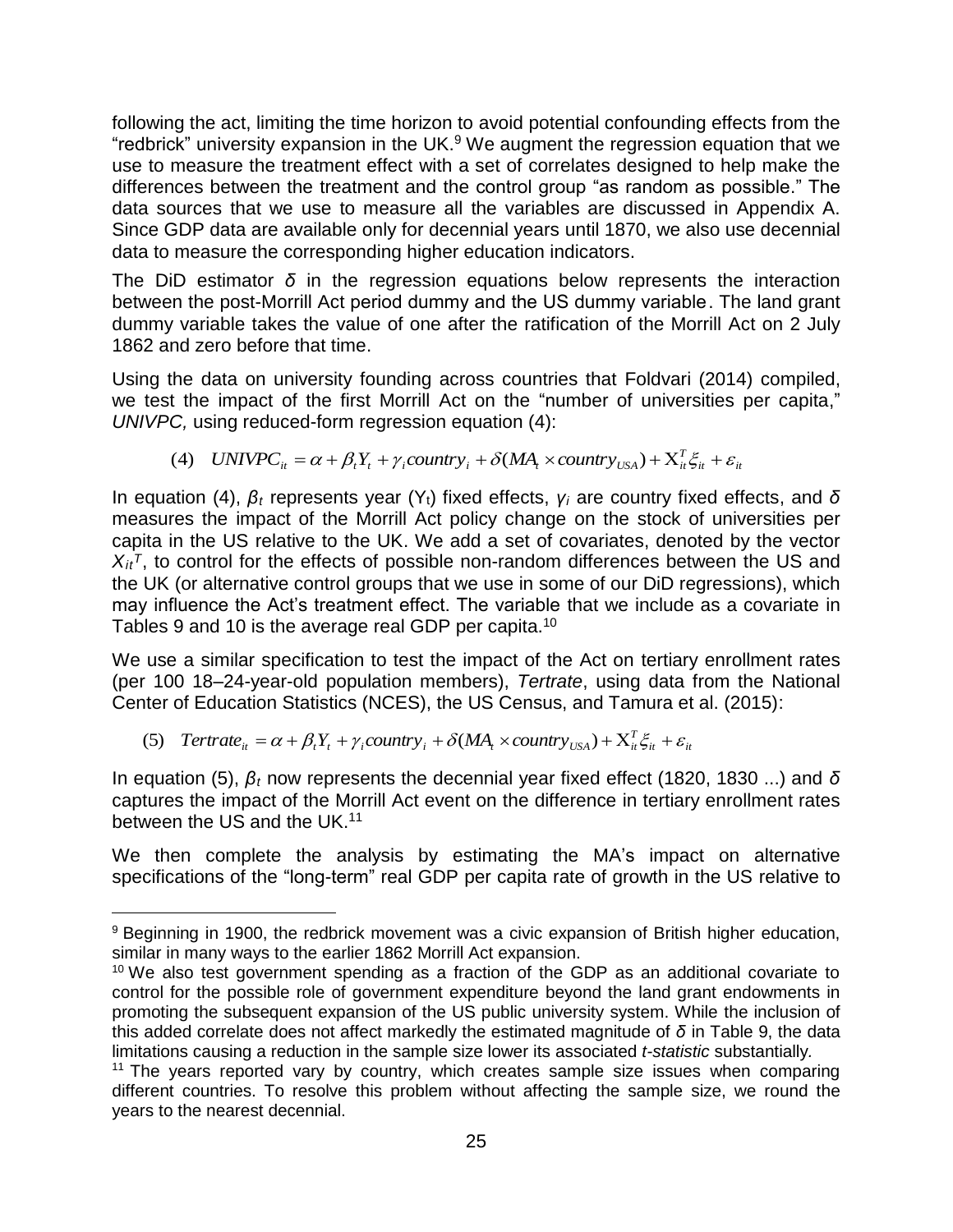that in the UK (and other control variables), using the same reduced-form regression model:

(6) 
$$
\log(1+g_{T,y_{\scriptscriptstyle N}}) = \alpha + \beta_t Y_t + \gamma_t \text{country}_i + \delta(MA_t \times \text{country}_{\text{USA}}) + X_{\scriptscriptstyle \text{it}}^T \xi_{\scriptscriptstyle \text{it}} + \varepsilon_{\scriptscriptstyle \text{it}}
$$

In equation (6), *β<sup>t</sup>* is again the decennial year fixed effect (1820, 1830 ...), *γ<sup>i</sup>* are country fixed effects, and *δ* measures the impact of the Morrill Act policy on the per capita income growth in the United States over a *T-year forward-looking time horizon*. We add the vector of covariates, denoted  $X_{it}^T$ , to this equation as well.

More specifically, we measure the dependent variable as the natural logarithm of the average gross rate of real per capita income in country *i* in year *t*, log(1+g<sub>T,y<sub>v</sub></sub>),<sup>12</sup> over

alternative "forward-looking" time intervals, T (for T = 10, 20, 30, 50, or 100 years).<sup>13</sup> Appendix B explains the method of calculating these forward-looking rates. The coefficient of interest, *δ*, now measures the impact of the Morrill Act on the natural log of the growth rate of real per capita income in the United States relative to that in the UK across the pre- and post-Morrill Act periods. 

We present the regression results concerning the impact of the Morrill Act on all three outcome indicators in Table 9 (see Appendix A).<sup>14</sup>

## **6.4.3. The Findings**

 $\overline{a}$ 

The results in Table 9 indicate that, after 1862, the United States experienced rapid expansion of its university system following the ratification of the Morrill Act. Compared with the UK, the US added 0.78 universities per 1000 population during the post-Morrill period. The estimated Morrill Act effect on the number of universities created per capita supports our choice of the Morrill Act as the exogenous policy shift (and the use of the quasi-experimental framework).

Table 9 further indicates the effect of the first Morrill Act on the tertiary enrollment rate in the United States relative to the UK. The result indicates that the first Morrill Act was associated with the US adding approximately 0.84 additional college enrollees relative to the rate of college enrollment in the UK control group.

Finally, Table 9 indicates the effect of the Morrill Land Grant Act of 1862 on the per capita GDP growth rates in the United States. Compared with the UK, the US experienced 1.54% faster 10-year average growth in per capita income during the post-Morrill period.

The results also indicate that the Morrill Act exerted a positive effect on forward-looking GDP per capita growth rates in the US relative to the UK extending not just over a 10-

 $12$  The log transformation is useful for "drawing down" the long tail of the distribution (normalizing the distribution) of the growth rates.

<sup>&</sup>lt;sup>13</sup> We calculate T-year average growth rates in the GDP per capita, which Barro and Sala-i-Martin (1992) calculate as  $q = (1/T)[log(y<sub>t+T</sub>)/y<sub>t</sub>)]$ , where  $y = GDP/N$ .

<sup>&</sup>lt;sup>14</sup> We correct the per capita GDP growth rate dependent variable in equation (6) for potential "forward-looking" biases, as Appendix B, Section II, describes.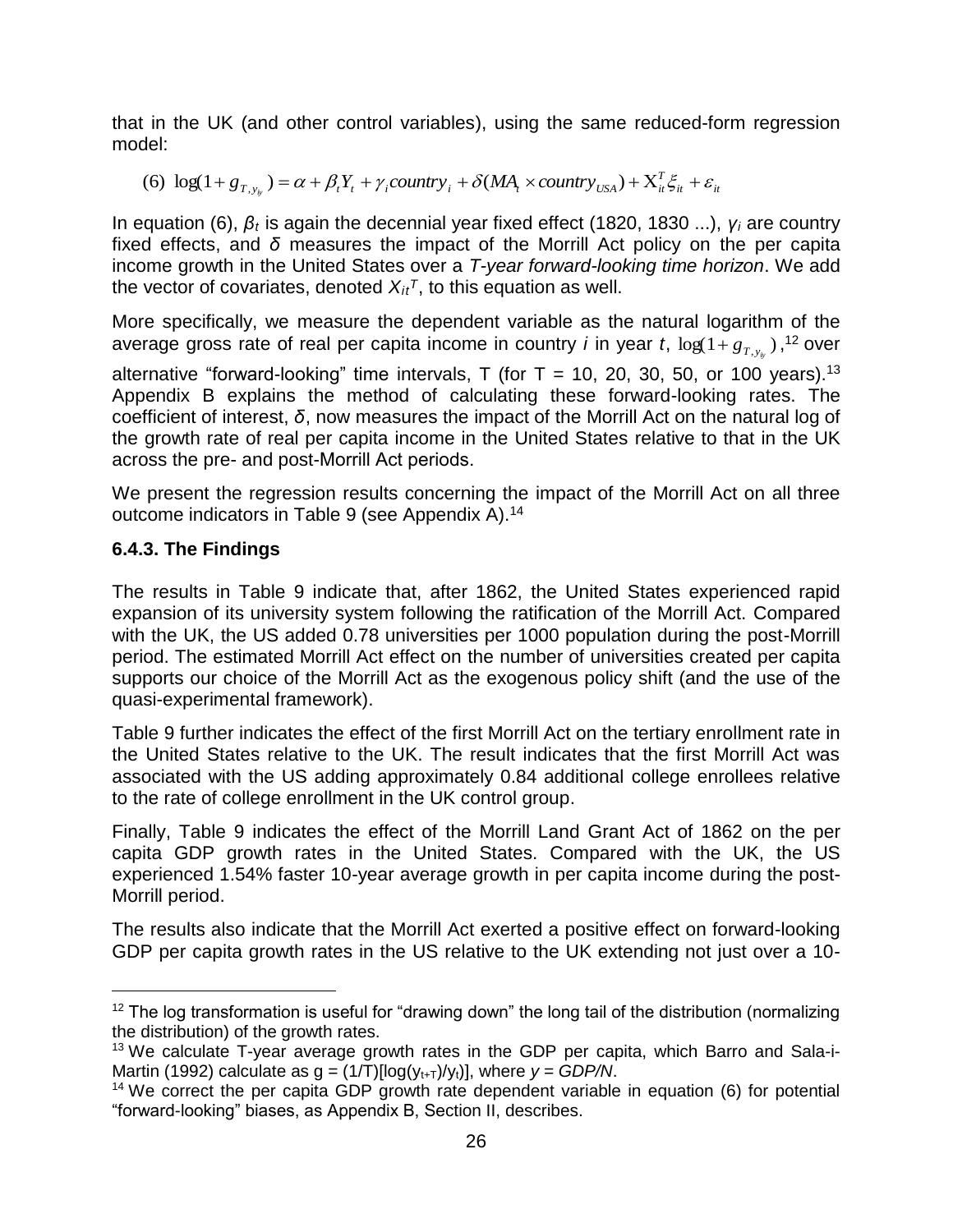year period but also over 20, 30, 50, and even 100-year periods. Not surprisingly, however, we find that the quantitative magnitude of the estimated treatment effect of the Morrill Act on the differential growth rate in the US over the UK diminished over time.

Several factors are likely to contribute to this pattern. The first is the attenuated effect of the Morrill Act due to other factors that contributed to the expansion of the higher education industry in the US over the 20th century, including important advances in the high school educational system. In addition, the observed drop-off in the estimated growth rate effects as the forward-looking time interval T rises must be partly the result of including the UK per capita GDP growth observations after 1900. This is because the UK (and other nations that form the control groups in Table 10) started to enact their own public higher education initiatives after that date, and these served to attenuate the average treatment effect of the Morrill Act on the US differential growth rate. This is most apparent when considering the magnitude of the drop-off in the DiD regressions comparing the US with the UK over the 50- and 100-year time horizons. In 1900, the United Kingdom began its "redbrick movement," a civic university expansion aimed at training students in useful (primarily engineering and medicine) job skills.

## **6.4.4. Robustness Checks Using Alternative Control Groups**

The most relevant control group in this analysis is the United Kingdom, because it implicitly controls for the role of similar political, economic, legal, and cultural institutions, which the two countries shared throughout the pre- and post-Morrill Act periods.

As robustness checks, we test the effects of the Morrill Act against data on additional country-level control groups. First, we include a "western British offshoots" (WBO) control group composed of the United Kingdom, Australia, New Zealand, and Canada. These countries were British colonies for much of the period that this study investigates and shared similar British-influenced institutions during the pre- and post-treatment periods. Second, we combine into a single control group the five largest economies of "old (Western) Europe" (the UK, France, Germany, Spain, and Italy—the "EU5"). Third, we combine both of these groups as well as the Netherlands, which was also among the largest and most prosperous economies in Europe during the treatment period, into an "All" control group.

Table 10 presents the results of the DiD regressions using these additional control groups. The results are broadly consistent with those that we reported using the United Kingdom control group. The DiD results based on the larger control groups (and thus larger sample sizes) provide further corroborating evidence of a significant increase in per capita GDP growth in the US relative to the UK as well as "old Europe" following the ratification of the 1862 Morrill Act, which in turn catapulted the US into the position of leading economic power in the 20th century.

#### **6.4.5. Caveats, Limitations, and Future Research**

Our DiD regression analysis concerning the Morrill Act's effect on the growth rate in the US relative to the UK is subject to one notable limitation: while the United States was the only country in the world to establish public land grant universities in 1862, the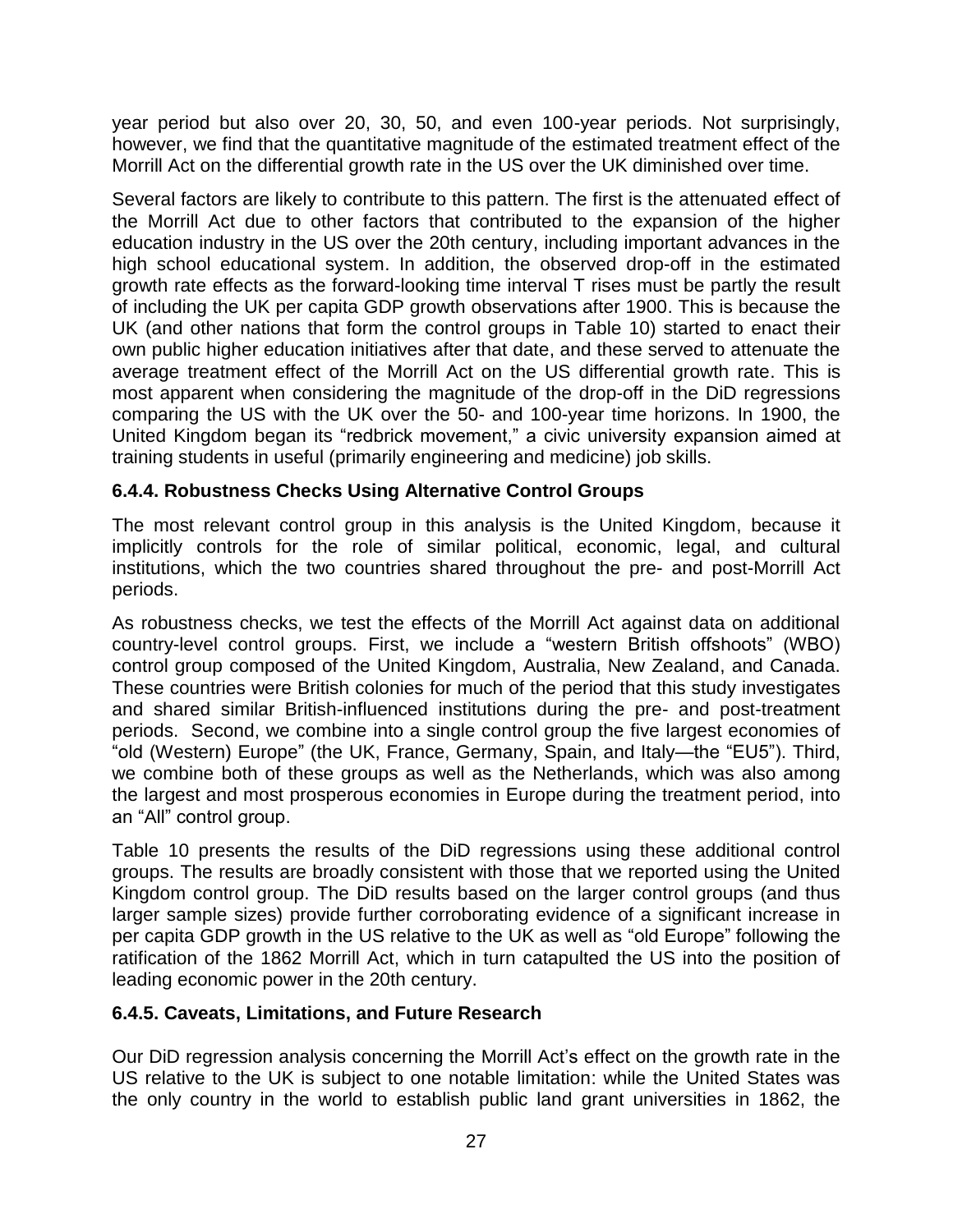Morrill Act was not the *only* legislation passed in the United States in 1862. The government passed both the Homestead Act (20 May) and the Pacific Railway Act (1 July) in 1862, and, like the Morrill Act, federal land grants financed them.

It is unlikely that either of the latter two acts had any significant confounding influence on the estimated Morrill Act effects concerning the indicators of higher education formation. They may have accounted, however, for some of the increase in the US output level in the latter part of the 19th century, because these acts expanded both the size of and the accessibility to the Midwest and Rocky mountain regions of the United States and thus expanded the aggregate US production and trading opportunities. While the latter may amount to *level effects*, rather than persistent *growth effects*, on the GDP or GDP per capita, our available country-level data do not provide us with the opportunity to determine the degree to which they may have contributed to the magnitude of the growth effects that we ascribe to the Morrill Act. In a complementary and expanded version of this study, however, we plan to control for the influence of the Homestead Act and the Pacific Railroad Act by studying the impact of the Morrill Act on variations in growth rates across states, using state-level data.<sup>15</sup>

#### **Epilogue: Looking Back and Looking Ahead**

 $\overline{a}$ 

Although the evidence assembled in this paper concerning the long-term growth dynamics of per capita GDP and schooling attainments is largely "circumstantial," it appears to be remarkably consistent with the view that human capital formation **especially through the channel of public higher education—was the "secret"** weapon" through which the US was able to achieve its robust long-term rate of persistent, self-sustaining growth in productivity and per capita income. Moreover, it supports the hypothesis that the documented educational gap between the US and Europe in terms of average high school, and especially higher-education, attainments is a major factor explaining why the US overtook Europe as an economic superpower in the 20th century. Can the US maintain its lead in the 21st century?

Table 11 (see Appendix A) summarizes the evidence on schooling attainments that Tables 2 and 3 show for the five major European countries (EU5: Germany, the UK, France, Italy, and Spain), expressed as percentages of the US's attainments during the period 1998–2011, which may serve as a rough indicator of the trends over the last few decades as well. In this period, we see evidence of closing educational gaps, primarily for upper high school attainments, for which the simple average level of schooling attainment for the age group 25–64 in the EU5 rose from 64.9% to 77.3% of that of the US. The gaps are closing even faster at the tertiary type-A level, for which the corresponding simple average level of schooling attainments rose from 46.7% to 62.4%. Of all the EU5 countries, the UK has remarkably converged most closely with the US's

<sup>&</sup>lt;sup>15</sup> Preliminary estimates confirm, however, that the Homestead and Pacific Rail Acts did not affect the impact of our estimated Morrill Act effects on the differences in per capita income growth rates across states, as we determine using the variations in the dates on which states actually adopted and implemented the Morrill Act.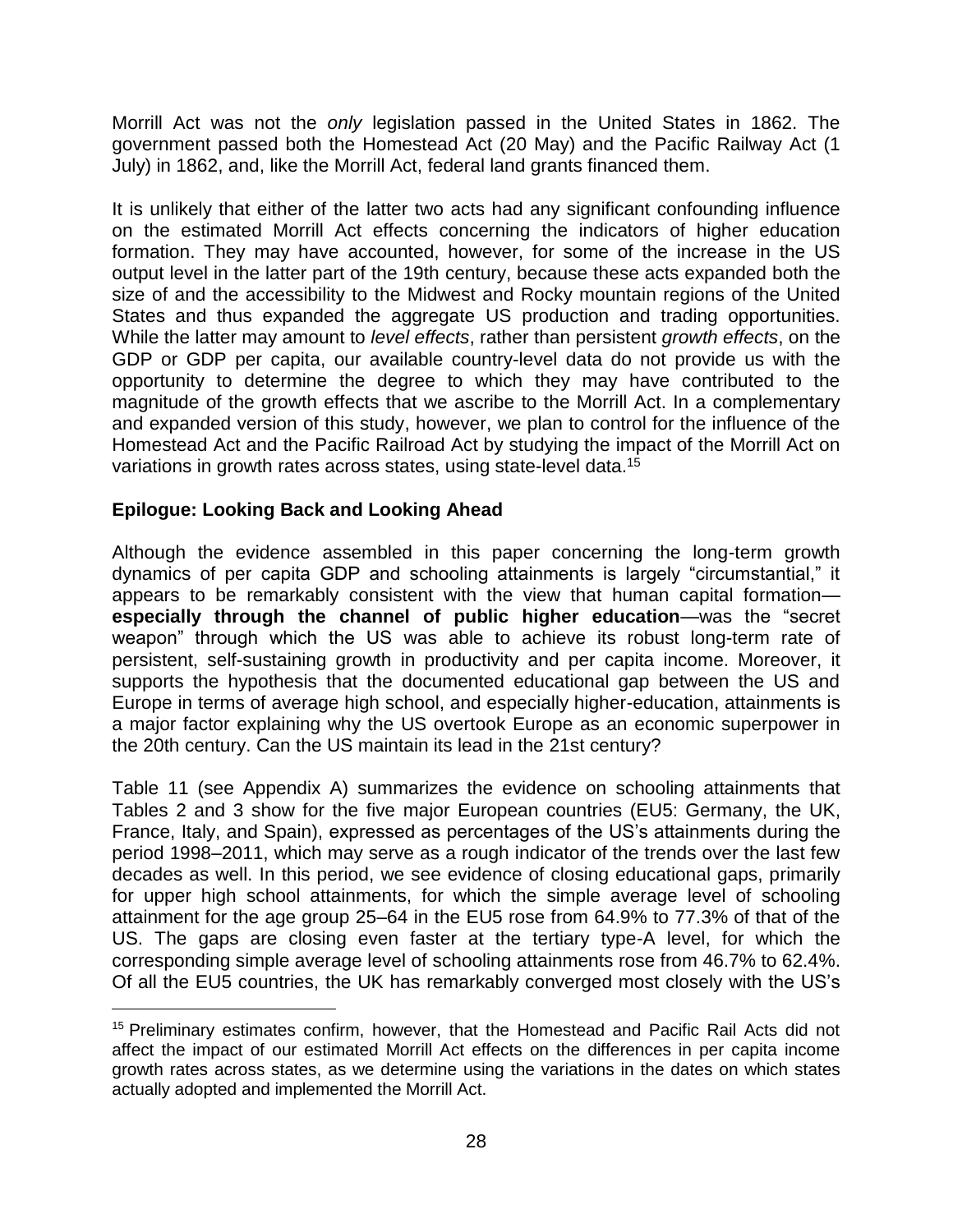schooling attainments at the tertiary level, rising from 55.6% in 1998 to 92% in 2011. More significantly, for the "youngest" age group relevant to tertiary education comparisons, 25–34, the UK has already *surpassed* the US in tertiary type-A educational attainments.

However, as argued earlier, schooling attainments are subject to institutional upper limits (say, PhD education), thus becoming a less effective indicator of human capital formation at more advanced development levels, at which spending on educational quality and knowledge generated within firms may be more important supplementary measures of effective human capital. The US may maintain a significant lead over much of Europe in these measures. Indeed, the corresponding trends in long-term GDP and per capita GDP (GDPPC) growth rates present a more mixed picture. Figure 4 shows how the *percentage differences in long-term real GDPPC growth rates* between the US and the EU5 countries (based on Maddison data updated to 2010 and extrapolations to 2012) have evolved over the last 162 years, as we gradually shift the starting reference period from 1850 to 1991–2012. The long-term percentage differences indicate a consistent US advantage over the EU5 as a whole, although they also exhibit considerable noise and sensitivity to influential intermediate-term sub-periods. For example, during the Great Depression, the US's absolute GDPPC gap with the EU5 declined significantly along with the its long-term growth rate advantage before rising again during recovery. During World War II and its aftermath, in contrast, the US's absolute gap with the EU5 first rose sharply because of the collapse of the EU5 economies, but then it generally fell because of the exceptionally high GDPPC growth rates in the EU5 over the following two to three decades of European recovery (except for Spain). Since the 1980s, however, the gap has started to expand again in favor of the US. More recently, during the 2000–2010 period, the US's absolute GDPPC advantage over the EU5 rose initially but not uniformly.

One notable exception is the UK, where the US's long-term GDPPC growth rate gap fell more steadily from the early 1930s and again especially from 1967, when the UK also made significant progress in relative educational attainments, and it has recently overtaken the US on the PCGDP long-term growth rate. In Germany, in contrast, the US's GDPPC growth rate advantage intensified after 1967, but then it sharply rose and fell over much of the 2000–2010 period while the US's educational advantage over the UK was falling but increasing relative to Germany and all the other EU5 countries. Thus, even this more recent evidence generally points to a positive correlation between the relative growth rates of tertiary schooling attainments and the per capita GDP.<sup>16</sup>

Clearly, there are other forces in play that explain the evolution of the comparative growth rates of the US and the EU5 over the 20th century, such as changes in labor, welfare, free-trade, and immigration policies, but the US advantage in human capital

 $\overline{a}$ 

 $16$  Spain constitutes another example: while the US's long-term growth rate of GDPPC in 1850– 2003 slightly exceeded that of Spain, from 1877 Spain is reported to have had a higher growth rate, which expanded during World War II. Spain's advantage held in recent years as well, but it also shows the highest percentage increase in higher-education attainments among the EU5, according to Table 11.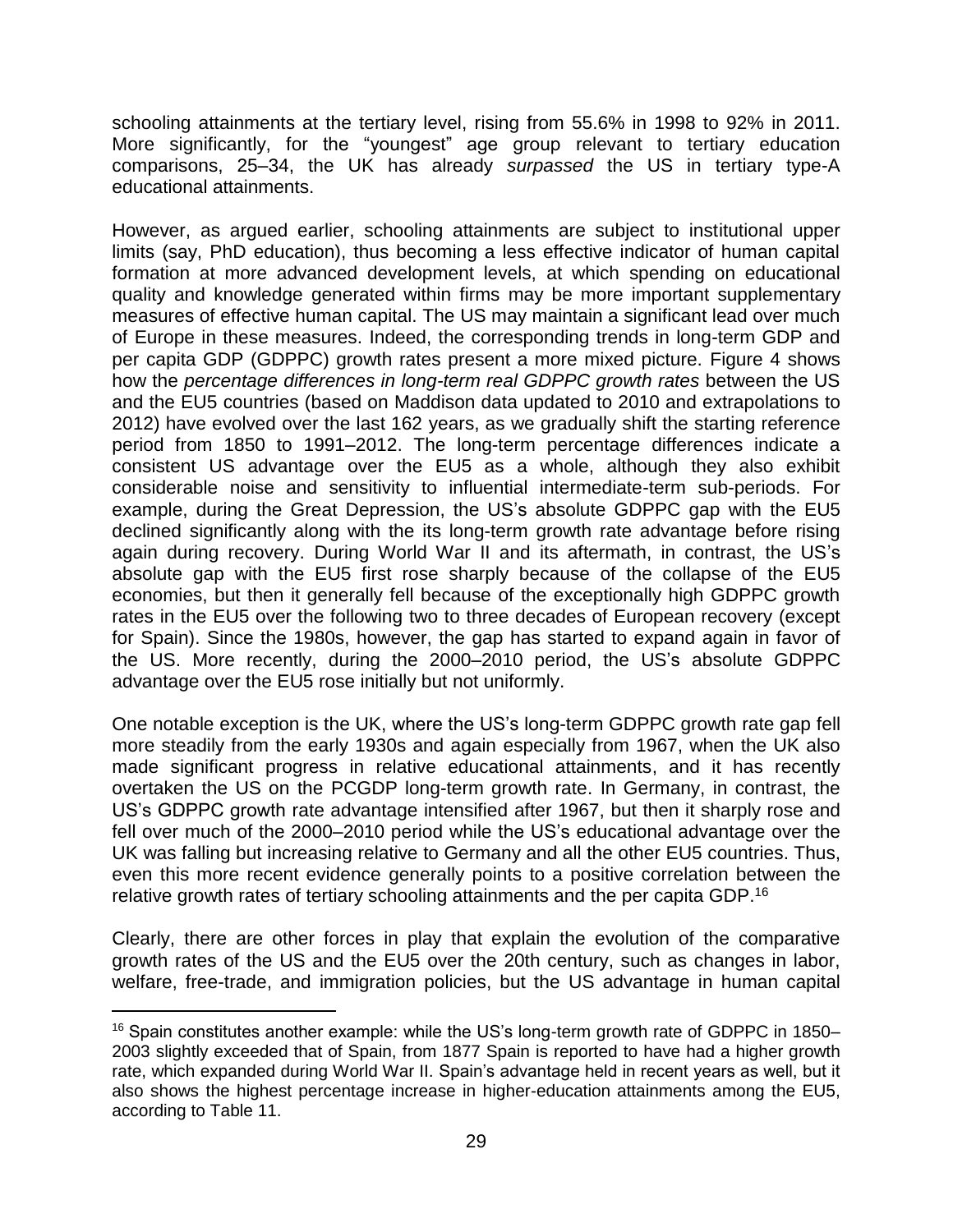formation, as we judge using schooling attainments especially at the tertiary level, seems to provide a powerful explanation for its long-term growth rate advantage over Europe.

Is the US losing this advantage? The closing schooling gaps might indicate that Europe could catch up with, and even surpass, this indicator of the US's human capital formation and ensuing per capita income growth. However, as Figure 5 shows, the *absolute* historic gap between the US and the EU5 in per capita GDP levels is still far from closing, and it will continue to grow in absolute terms even if the respective growth rates converge. More importantly, future developments depend on the comparative trends in the underlying causal factors that produced the US's long-term advantage in the first place.

Looking back, it was ultimately the relative efficiency of the free-market and openeconomy system in the US and the relatively higher *reward* that it provided to skills and creative knowledge that induced a higher rate of growth and efficient utilization of various components of human capital, whether domestically produced or imported. The democratic political system in the US also augmented the process of human capital formation through prudent government subsidization of education generally and higher education in particular, considerably ahead of similar efforts by Europe. These accommodating factors were a major determinant of the US's ability to attract, and put to effective use, human capital from other countries as well.

Looking ahead, therefore, one may conclude that continued support of an efficient economic environment that assures a competitive reward to investment in human capital and encourages its persistent formation and utilization could sustain the US's lead for years to come. The US still enjoys a significant advantage in terms of the quality of its higher education system and innovative activities relative to Europe and other countries. At the same time, there are strong indications of the failure of the public elementary system in the US to produce competitive educational outcomes relative to other countries. Recognition of the current shortcomings in the public education system in the US, along with the challenge to compete with educational systems in other countries, may improve human capital formation in the US at all levels. Whether the US can maintain its lead is ultimately a secondary issue. World welfare would benefit the most if *all* countries adopted competitive economic and educational policies yielding continuous human capital formation, per capita income growth, and equitable income distributions.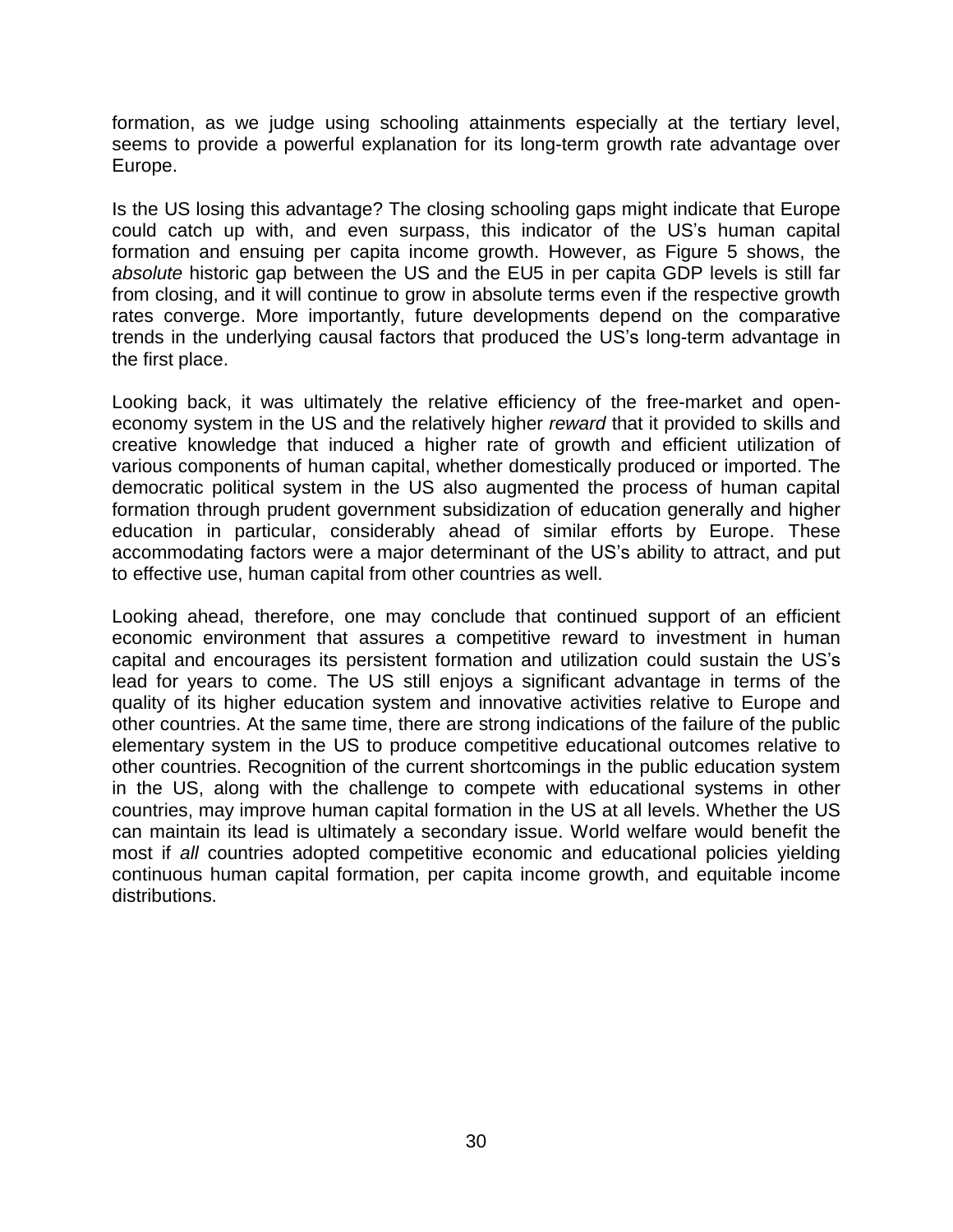#### **References**

- Barro, Robert J., and Jong-Wha Lee. 1993. "International Comparisons of Educational Attainments." *Journal of Monetary Economics* 32: 363–94.
- Barro, Robert J., and Jong-Wha Lee. 2001. "International Data on Educational Attainment: Updates and Implications." *Oxford Economic Papers* 53 (3): 541–63.
- Barro, Robert J., and Xavier Sala-i-Martin. 1992. "Convergence." *Journal of Political Economy*: 223–51.
- Becker, Gary S., Kevin M. Murphy, and Robert Tamura. 1990. "Human Capital, Fertility, and Economic Growth." *Journal of Political Economy* 98 (5), pt 2: S12–37.
- Bolt, Jutta and Jan Luiten van Zanden. 2014. "The Maddison Project: Collaborative Research on Historical National Accounts." *Economic History Review* 67 (3): 627– 51.
- Clark, John M. 1923. "Overhead Costs in the Modern Industry." *Journal of Political Economy* 31 (October): 606–36.
- Denison, Edward F. 1974. *Accounting for United States Economic Growth 1929–1969.*  Washington, DC: Brookings Institution.
- Ehrlich, Isaac, ed. 1990. "The Problem of Economic Development. A Conference of the Institute for the Study of Free Enterprise Systems." *Journal of Political Economy* 98, (5), pt 2: S1–11.
- Ehrlich, Isaac. 2007. *[The Mystery of Human Capital as Engine of Growth, or Why the](http://ideas.repec.org/p/nbr/nberwo/12868.html)  [US Became the Economic Superpower in the 20th Century](http://ideas.repec.org/p/nbr/nberwo/12868.html)*. [NBER Working Papers](http://ideas.repec.org/s/nbr/nberwo.html) 12868. National Bureau of Economic Research.
- Ehrlich, Isaac, Dunli Li, and Zhiqiang Liu. 2017. "The Role of Entrepreneurial Human Capital as a Driver of Endogenous Economic Growth." *Journal of Human Capital* 11 (3): 310–51.
- Ehrlich, Isaac, and Francis Lui. 1991. "Intergenerational Trade, Longevity, and Economic Growth." *Journal of Political Economy* 99 (5) (October): 1029–59.

\_\_\_\_\_\_. 1999. "Bureaucratic Corruption and Endogenous Economic Growth." *Journal of Political Economy* 107 (6), pt 2: S270–93.

Ehrlich, Isaac, and Jinyoung Kim. 2007. "The Evolution of Income and Fertility Inequalities over the Course of Economic Development: A Human Capital Perspective." *Journal of Human Capital* 1 (December): 137–74.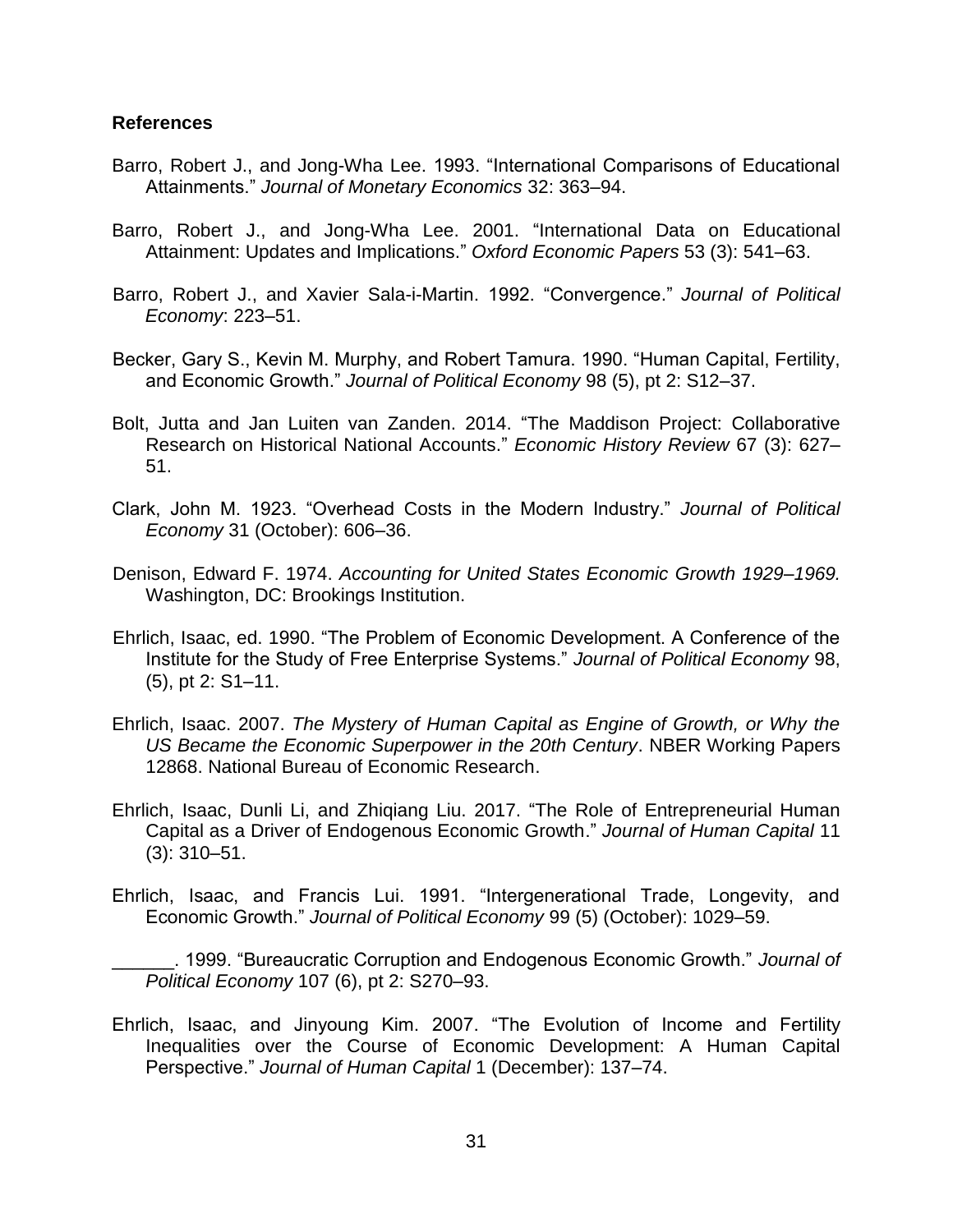- Ehrlich, Isaac, and Jinyoung Kim. 2015. "Immigration, Human Capital Formation, and Endogenous Economic Growth." *Journal of Human Capital* 9 (4) (Winter): 518–63.
- Ehrlich, Isaac, and Kevin Murphy. 2007. "Why Does Human Capital Need a Journal?" *Journal of Human Capital* 1 (December): 1–7.
- Ehrlich, Isaac, and Yong Yin. 2005. "Explaining Diversities in Age-Specific Life Expectancies and Values of Life Saving: A Numerical Analysis." *Journal of Risk and Uncertainty* 31 (2): 129–62.
- Eurodice. 2000. *Key Data on Education in Europe—1999/2000 Edition*. Brussels: Eurostat.
- Fishlow, Albert. 1965. *American Railroads and the Transformation of the Ante-bellum Economy*, Vol. 127. Cambridge, MA: Harvard University Press.
- Fogel, Robert William. 1962. "A Quantitative Approach to the Study of Railroads in American Economic Growth: A Report of Some Preliminary Findings." *Journal of Economic History* 22 (2): 163–97.
- Foldvari, Peter. 2014. *Foundation of Universities Dataset*. https://www.clio-infra.eu/.
- Goldin, Claudia. 2001. "The Human Capital Century and American Leadership: Virtues of the Past." *Journal of Economic History* 61 (2): 263–92.
- Goldin, Claudia, and Lawrence F. Katz. 1999. "The Higher Education: The Formative Years in the United States, 1890 to 1940." *Journal of Economic Perspectives* 13 (1): 37–62.
- Hall, Robert, and Charles Jones. 1999. "Why Do Some Countries Produce So Much More Output per Worker than Others?" *Quarterly Journal of Economics* 114 (February): 83–116.
- Heckman, James J., Lance J. Lochner, and Petra E. Todd. 2008. ["Earnings Functions](http://ideas.repec.org/a/ucp/jhucap/v2i1y2008p1-31.html)  [and Rates of Return."](http://ideas.repec.org/a/ucp/jhucap/v2i1y2008p1-31.html) *Journal of Human Capital* 2 (1): 1–31.
- Lucas, Robert E., Jr. 1988. "On the Mechanics of Economic Development." *Journal of Monetary Economics* 22 (1): 3–42.
- Maddison, Angus. 1991. *Dynamic Forces in Capitalist Development*: *A Long-Run Comparative View*. Oxford: Oxford University Press.
- Maddison, Angus. 2003. *Development Centre Studies: The World Economy; Historical Statistics*. Paris: OECD.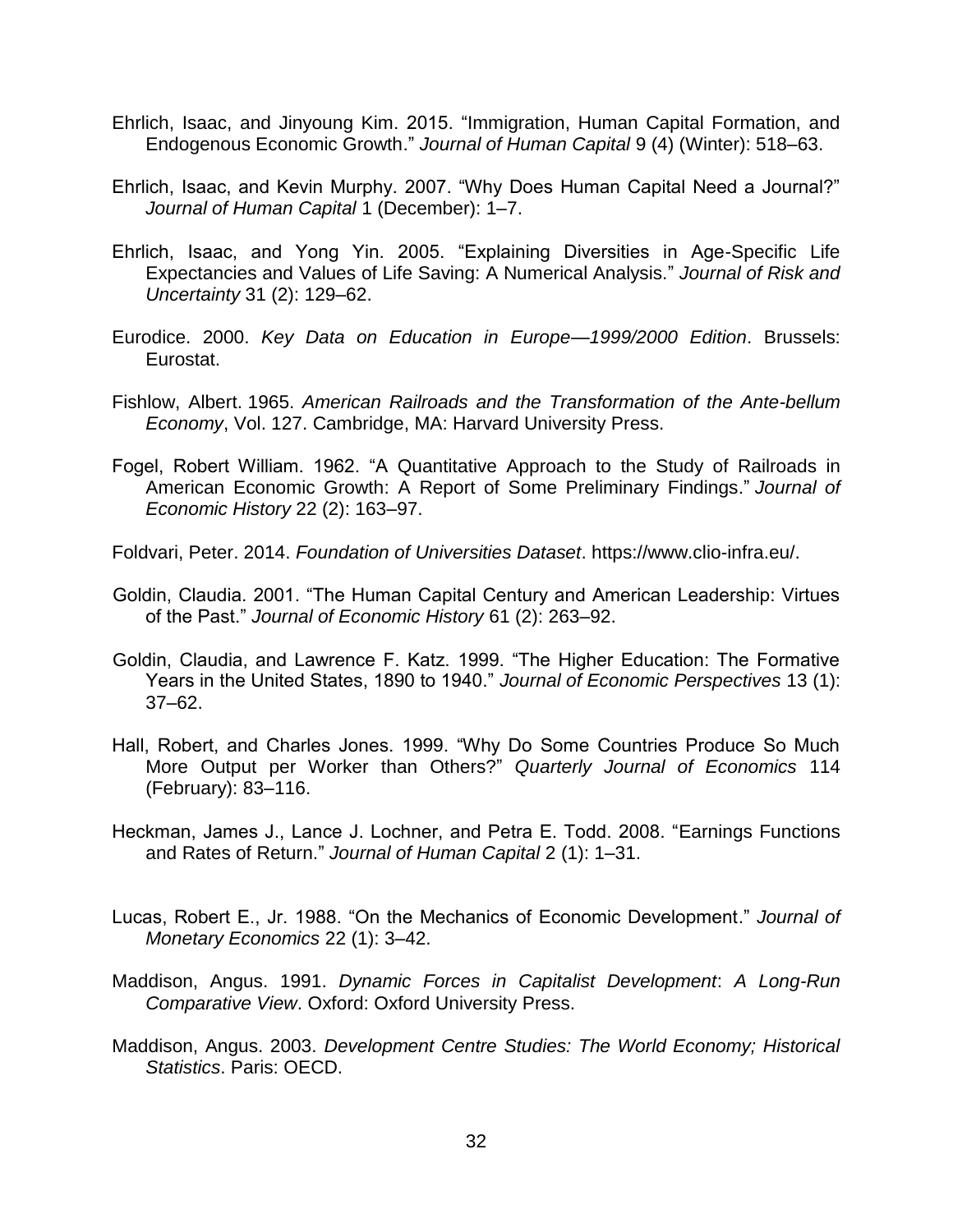Maddison, Angus. 2013. "The Maddison-Project." http://www.ggdc.net/maddison/maddisonproject/home.htm, 2013 version.

- National Academies of Sciences, Engineering, and Medicine. 2017. *The Economic and Fiscal Consequences of Immigration*. Washington, DC: The National Academies Press. [https://doi.org/10.17226/23550.](https://doi.org/10.17226/23550)
- National Research Council. 2005. *Policy implications of international graduate students and postdoctoral scholars in the United States*. National Academies Press.

Organisation for Economic Co-operation and Development (OECD). 2001–2007. "Education at a Glance." http://www.oecd.org/statisticsdata/0,3381,en\_2649\_37455\_1\_119656\_1\_1\_37455,0 0.html.

- Psacharopoulos, George, and Harry Anthony Patrinos. 2002. *Returns to Investment in Education: A Further Update*. World Bank Policy Research Working Paper. Washington, DC: World Bank.
- Snyder, T.D. ed., 1993. 120 years of American education: A statistical portrait. DIANE Publishing.
- Solow, Robert M. 1957. "Technical Change and the Aggregate Production Function." *Review of Economics and Statistics* 39 (3) (August): 312–20.
- Summers, R. and Heston, A., 1991. The Penn World Table (Mark 5): an expanded set of international comparisons, 1950–1988. The Quarterly Journal of Economics, 106(2), pp.327-368.
- Tamura, Robert, Gerald P. Dwyer, John Devereux, and Scott Baier. 2015. *Economic Growth in the Long Run*. Becker-Friedman Institute Working Paper. University of Chicago.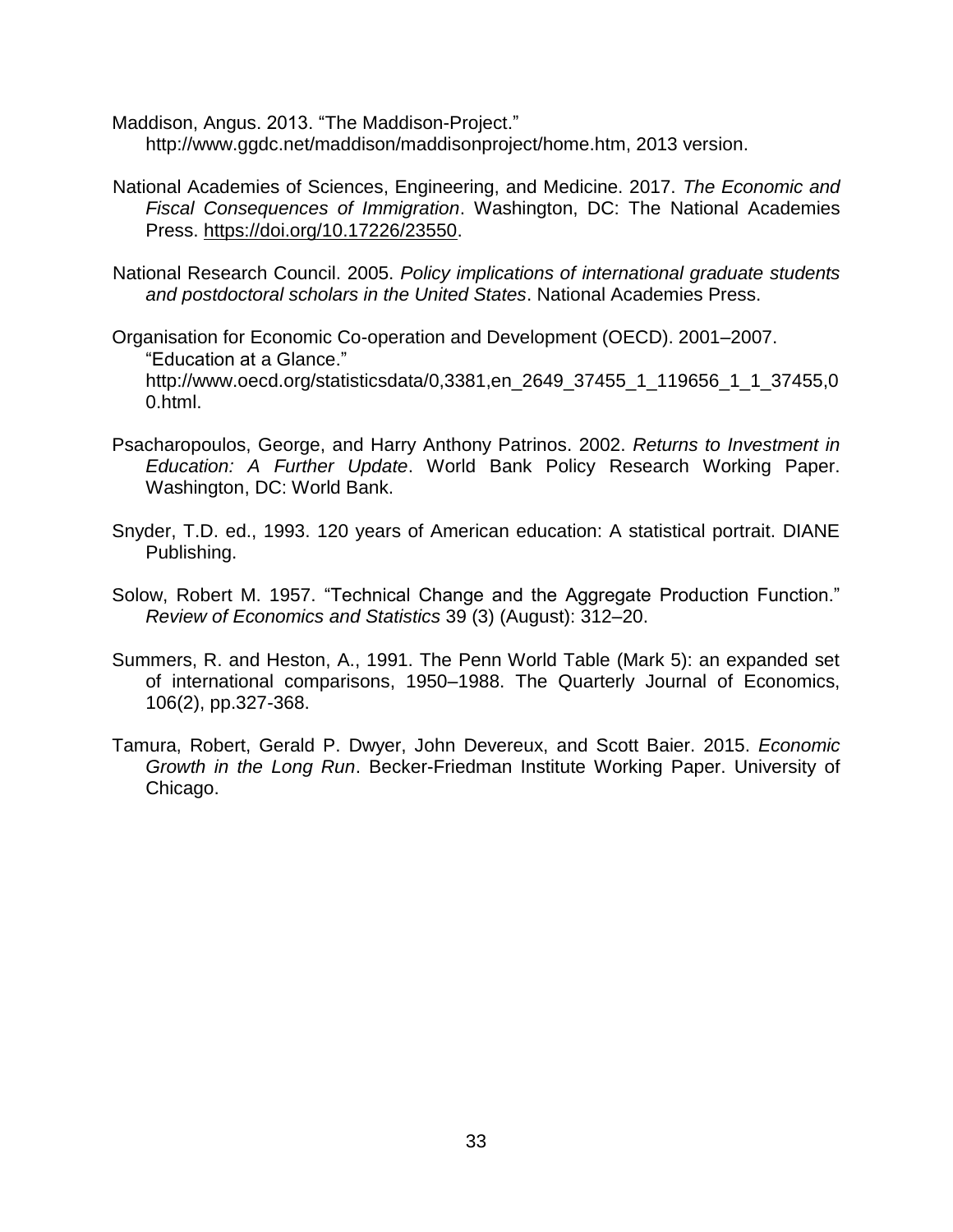## **Appendix A: Tables**

|                                    |                       |                      |                       | Per Capita | <b>Estimate</b> |
|------------------------------------|-----------------------|----------------------|-----------------------|------------|-----------------|
| Country                            | <b>Per Capita GDP</b> | <b>Estimate Year</b> | Country               | GDP        | Year            |
| Singapore                          | 62400                 | 2013                 | Denmark               | 37800      | 2013            |
| Norway                             | 55400                 | 2013                 | Belgium               | 37800      | 2013            |
| <b>United States</b><br>Hong Kong, | 52800                 | 2013                 | United Kingdom        | 37300      | 2013            |
| China                              | 52700                 | 2013                 | Japan                 | 37100      | 2013            |
| Switzerland                        | 46000                 | 2013                 | Finland               | 35900      | 2013            |
| Canada                             | 43100                 | 2013                 | France                | 35700      | 2013            |
| Australia                          | 43000                 | 2013                 | <b>Israel</b>         | 34900      | 2013            |
| Austria                            | 42600                 | 2013                 | South Korea           | 33200      | 2013            |
| <b>Netherlands</b>                 | 41400                 | 2013                 | Saudi Arabia          | 31300      | 2013            |
| Ireland                            | 41300                 | 2013                 | Spain                 | 30100      | 2013            |
| Sweden                             | 40900                 | 2013                 | <b>UAE</b>            | 29900      | 2013            |
| Taipei, China                      | 39600                 | 2013                 | Italy                 | 29600      | 2013            |
| Germany                            | 39500                 | 2013                 | <b>Czech Republic</b> | 27200      | 2013            |

#### **Table A: Comparison of Real GDP per Capita for the Top 26 Countries (US Dollars Converted Using Purchasing Power Parity)\***

Sources: Central Intelligence Agency. *The World Factbook*. [http://www.cia.gov/library/publication/the](http://www.cia.gov/library/publication/the-world-factbook)[world-factbook](http://www.cia.gov/library/publication/the-world-factbook)

\* The table excludes countries with a population of fewer than 5 million in 2013.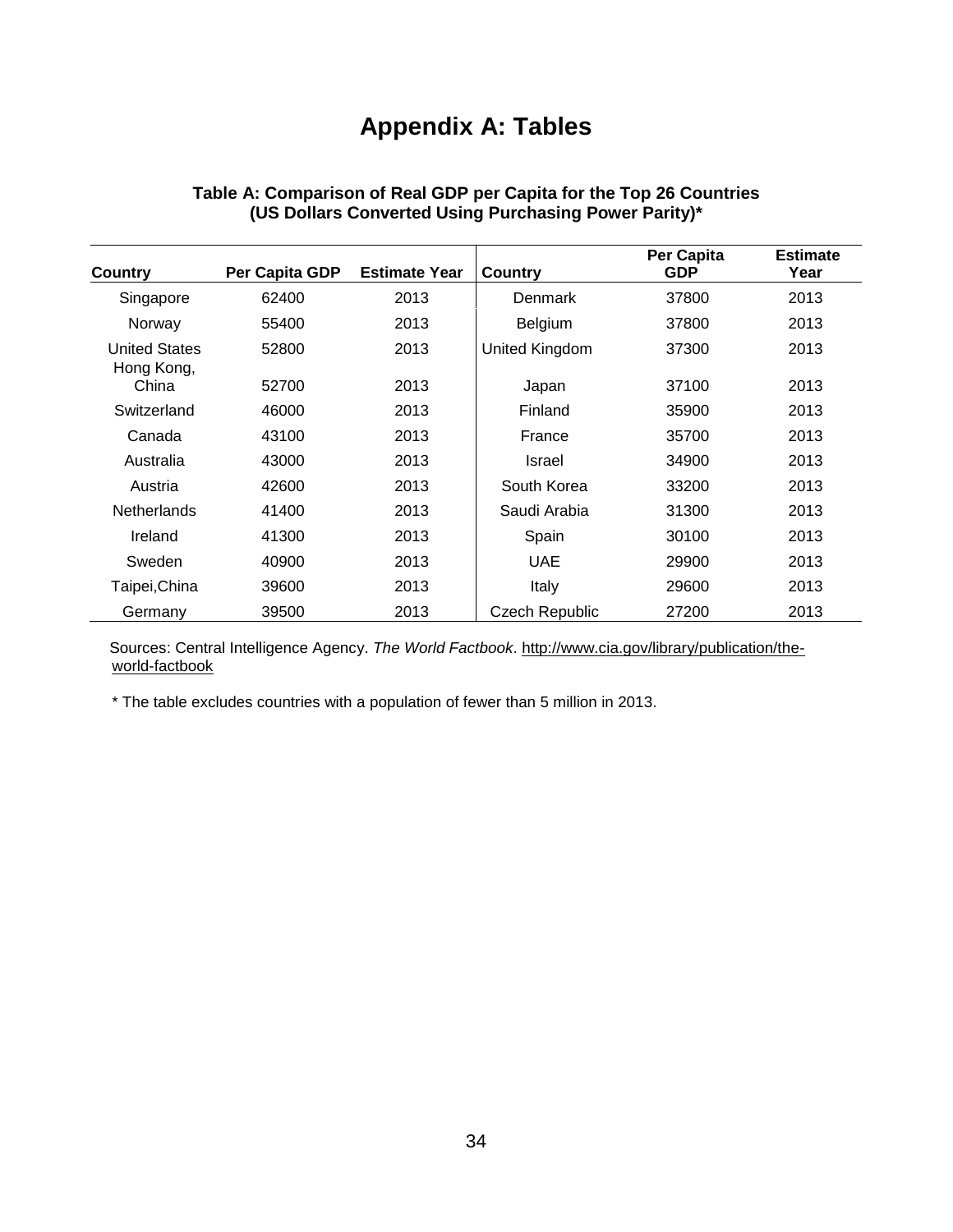#### **Table 1: Average Years of Formal Educational Experience of the Population Aged 15–64 in 1913 and 1989**

|                      | 1913                |                       |                         |                      |  |  |  |  |
|----------------------|---------------------|-----------------------|-------------------------|----------------------|--|--|--|--|
| <b>Country</b>       | <b>Total (Rank)</b> | <b>Primary (Rank)</b> | Secondary (Rank)        | <b>Higher (Rank)</b> |  |  |  |  |
| France               | 6.18(4)             | 4.31(5)               | 1.77(4)                 | 0.10(3)              |  |  |  |  |
| Germany              | 6.94(2)             | 3.50(6)               | 3.35(1)                 | 0.09(4)              |  |  |  |  |
| Japan                | 5.10(6)             | 4.50(4)               | 0.56(6)                 | 0.04(6)              |  |  |  |  |
| <b>Netherlands</b>   | 6.05(5)             | 5.30(1)               | 0.64(5)                 | 0.11(2)              |  |  |  |  |
| United Kingdom       | 7.28(1)             | 5.30(1)               | 1.90(2)                 | 0.08(5)              |  |  |  |  |
| <b>United States</b> | 6.93(3)             | 4.90(3)               | 1.83(3)                 | 0.20(1)              |  |  |  |  |
|                      |                     |                       |                         |                      |  |  |  |  |
|                      |                     | 1989                  |                         |                      |  |  |  |  |
| Country              | <b>Total (Rank)</b> | <b>Primary (Rank)</b> | <b>Secondary (Rank)</b> | <b>Higher (Rank)</b> |  |  |  |  |
| France               | 11.61(3)            | 5.00(5)               | 5.29(2)                 | 1.32(2)              |  |  |  |  |
| Germany              | 9.58(6)             | 4.00(6)               | 5.20(3)                 | 0.38(6)              |  |  |  |  |
| Japan                | 11.66(2)            | 6.00(1)               | 4.95(4)                 | 0.71(3)              |  |  |  |  |
| <b>Netherlands</b>   | 10.51(5)            | 6.00(1)               | 3.82(6)                 | 0.69(4)              |  |  |  |  |
| United Kingdom       | 11.28(4)            | 6.00(1)               | 4.75(5)                 | 0.53(5)              |  |  |  |  |
| <b>United States</b> | 13.39(1)            | 6.00(1)               | 5.72(1)                 | 1.67(1)              |  |  |  |  |

Source: Data from Maddison (1991, 64).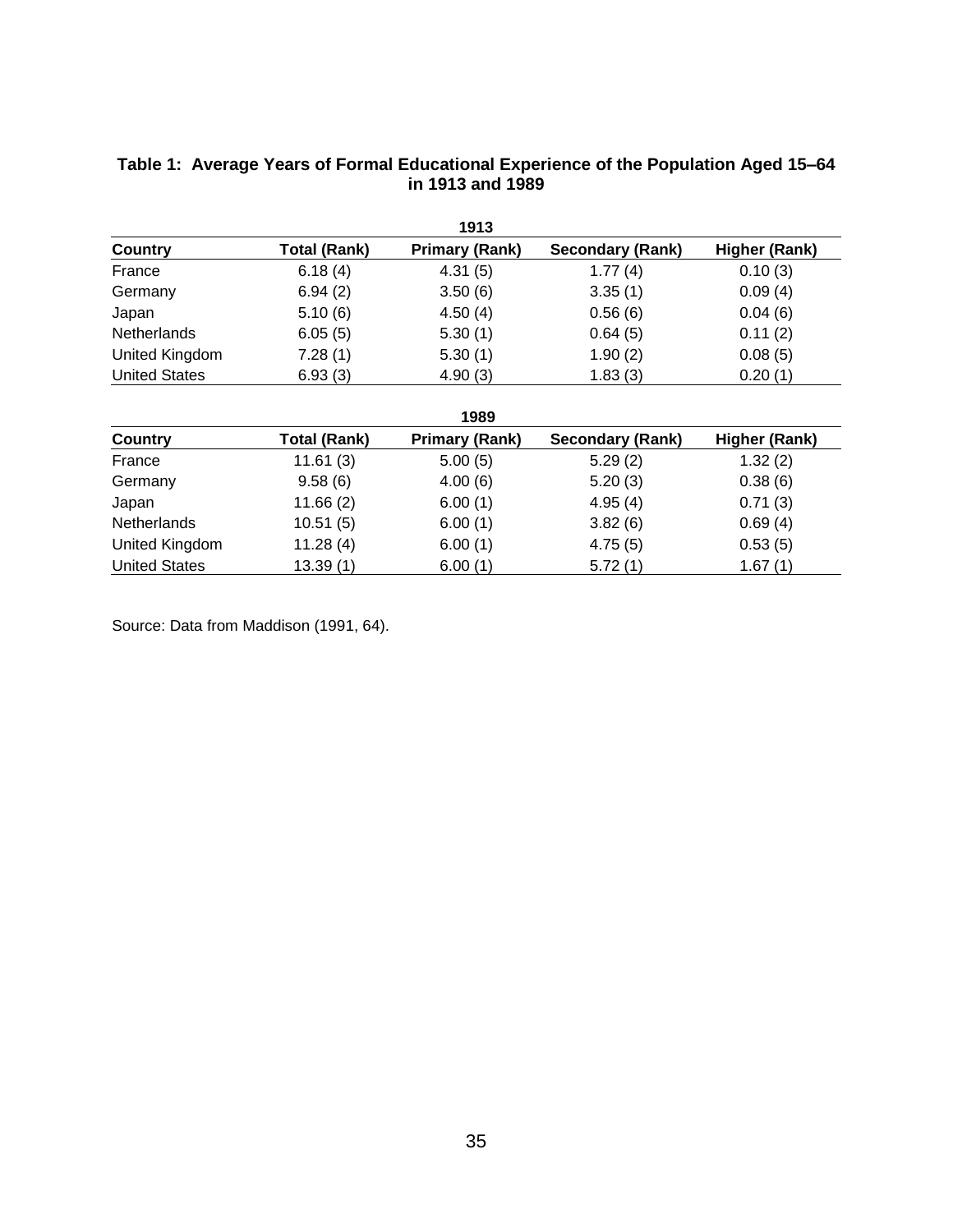|                      |           |             | 1998                                        |              |              |    |                                 | 2011 |    |    |
|----------------------|-----------|-------------|---------------------------------------------|--------------|--------------|----|---------------------------------|------|----|----|
| <b>Country</b>       | $25 - 64$ | 25-34 35-44 |                                             | $45 -$<br>54 | $55 -$<br>64 |    | 25-64   25-34 35-44 45-54 55-64 |      |    |    |
|                      |           |             | Table 2: At Least Tertiary Education Type A |              |              |    |                                 |      |    |    |
| France               | 11        | 15          | 10                                          | 10           | 6            | 18 | 27                              | 21   | 13 | 12 |
| Germany              | 14        | 14          | 16                                          | 15           | 10           | 16 | 18                              | 18   | 15 | 15 |
| Italy                | 9         | 9           | 11                                          | 9            | 5            | 15 | 21                              | 16   | 11 | 11 |
|                      | 24        |             | 25                                          | 22           | 17           | 36 | 46                              | 39   | 31 | 26 |
| Norway               |           | 27          |                                             |              |              |    |                                 |      |    |    |
| Spain                | 14        | 21          | 16                                          | 11           | 6            | 22 | 27                              | 25   | 20 | 15 |
| United Kingdom       | 15        | 17          | 17                                          | 15           | 11           | 30 | 39                              | 32   | 24 | 22 |
| <b>United States</b> | 27        | 27          | 26                                          | 29           | 22           | 32 | 33                              | 34   | 30 | 31 |
| 29 OECD              |           |             |                                             |              |              |    |                                 |      |    |    |
| Country mean         | 14        | 16          | 15                                          | 13           | 9            | 23 | 30                              | 25   | 19 | 17 |
|                      |           |             |                                             |              |              |    |                                 |      |    |    |
|                      |           |             | Table 3: At Least Upper-Secondary Education |              |              |    |                                 |      |    |    |
| France               | 61        | 75          | 63                                          | 56           | 41           | 72 | 83                              | 78   | 68 | 58 |
| Germany              | 84        | 88          | 87                                          | 84           | 76           | 86 | 87                              | 87   | 87 | 84 |
| Italy                | 41        | 55          | 50                                          | 35           | 19           | 56 | 71                              | 60   | 52 | 40 |
| Japan*               | 80        | 93          | 91                                          | 77           | 57           | 84 | 94                              | 94   | 82 | 65 |
| Spain                | 33        | 53          | 38                                          | 23           | 12           | 54 | 65                              | 61   | 50 | 34 |
|                      |           |             |                                             |              |              |    |                                 |      |    |    |
| United Kingdom       | 60        | 63          | 62                                          | 58           | 53           | 77 | 84                              | 80   | 75 | 67 |
| <b>United States</b> | 86        | 88          | 88                                          | 87           | 80           | 89 | 89                              | 89   | 89 | 90 |
| 29 OECD              |           |             |                                             |              |              |    |                                 |      |    |    |
| Country mean         | 61        | 72          | 65                                          | 57           | 44           | 75 | 82                              | 78   | 73 | 64 |

#### **Tables 2 and 3: Percentage of the Population That Has Attained at least Tertiary Type-A and Upper-Secondary Education by Age Group (1998 and 2011)**

\* The data from Japan correspond to 2003.

Sources: OECD. 2000. *Education at a Glance 2000*, 36 (Table A2.2b) and 35 (Table A2.2). http://www.oecd.org/dataoecd/22/35/35282639.xls (Tables A.1.3a and A.1.2a). OECD. 2013. *Education at a Glance 2013*. http://dx.doi.org/10.1787/888932847982 (Table T\_A1.2a).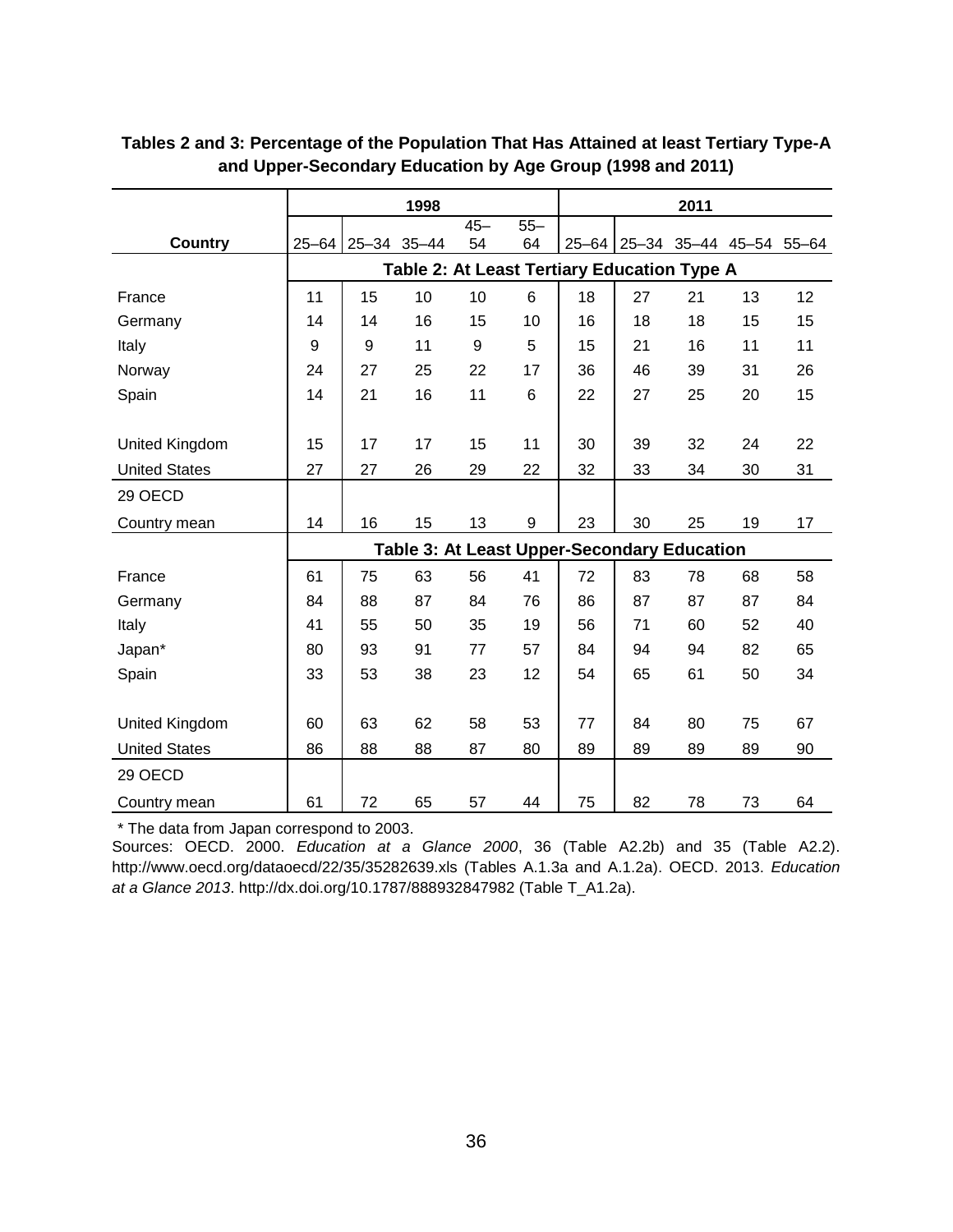| Country              | <b>Full and Part Time</b> | Rank                  | <b>Full Time Only</b> | Rank           |
|----------------------|---------------------------|-----------------------|-----------------------|----------------|
| Australia            | 2.3                       | 5                     | 1.4                   | 16             |
| Austria              | 1.8                       | 14                    | 1.8                   | 8              |
| Belgium              | 1.3                       | 21                    | 1.2                   | 20             |
| Canada               | 1.9                       | 10                    | 1.4                   | 16             |
| Czech Republic       | 0.9                       | 24                    | 0.8                   | 24             |
| Denmark              | 1.3                       | 21                    | 1.3                   | 19             |
| Finland              | 2.9                       | $\mathbf{1}$          | 2.9                   | 1              |
| France               | 1.9                       | 11                    | 1.9                   | 5              |
| Germany              | 1.7                       | 15                    | 1.7                   | 11             |
| Greece               | 1.7                       | 15                    | 1.7                   | 11             |
| Hungary              | 1.6                       | 19                    | 0.9                   | 23             |
| Iceland              | 1.6                       | 19                    | 1.6                   | 14             |
| Ireland              | N/A                       | $\tilde{\phantom{a}}$ | N/A                   |                |
| Italy                | 2.2                       | $\overline{7}$        | 2.2                   | 4              |
| Japan                | N/A                       |                       | N/A                   |                |
| South Korea          | 1.9                       | 11                    | 1.9                   | 5              |
| Luxembourg           | N/A                       | $\tilde{\phantom{a}}$ | N/A                   | ∼              |
| Mexico               | 0.8                       | 25                    | 0.8                   | 24             |
| Netherlands          | 2.2                       | $\overline{7}$        | 1.9                   | 5              |
| New Zealand          | 2.1                       | 9                     | 1.5                   | 15             |
| Norway               | 2.7                       | $\overline{2}$        | 2.4                   | $\overline{2}$ |
| Poland               | 1.9                       | 11                    | 1.0                   | 22             |
| Portugal             | 1.7                       | 15                    | 1.7                   | 11             |
| Spain                | 2.5                       | 4                     | 2.3                   | 3              |
| Sweden               | 2.3                       | 5                     | 1.8                   | 8              |
| Switzerland          | 1.1                       | 23                    | 1.1                   | 21             |
| Turkey               | 0.8                       | 26                    | 0.8                   | 24             |
| United Kingdom       | 1.7                       | 15                    | 1.4                   | 16             |
| <b>United States</b> | 2.7                       | $\overline{2}$        | 1.8                   | 8              |
| OECD average         | 1.8                       |                       | 1.6                   |                |

**Table 4: Expected Years of Tertiary Education for All 17-Year-Olds (1998)**

*Source*: OECD. 2000. *Education at a Glance 2000*, 158, Table C3.2.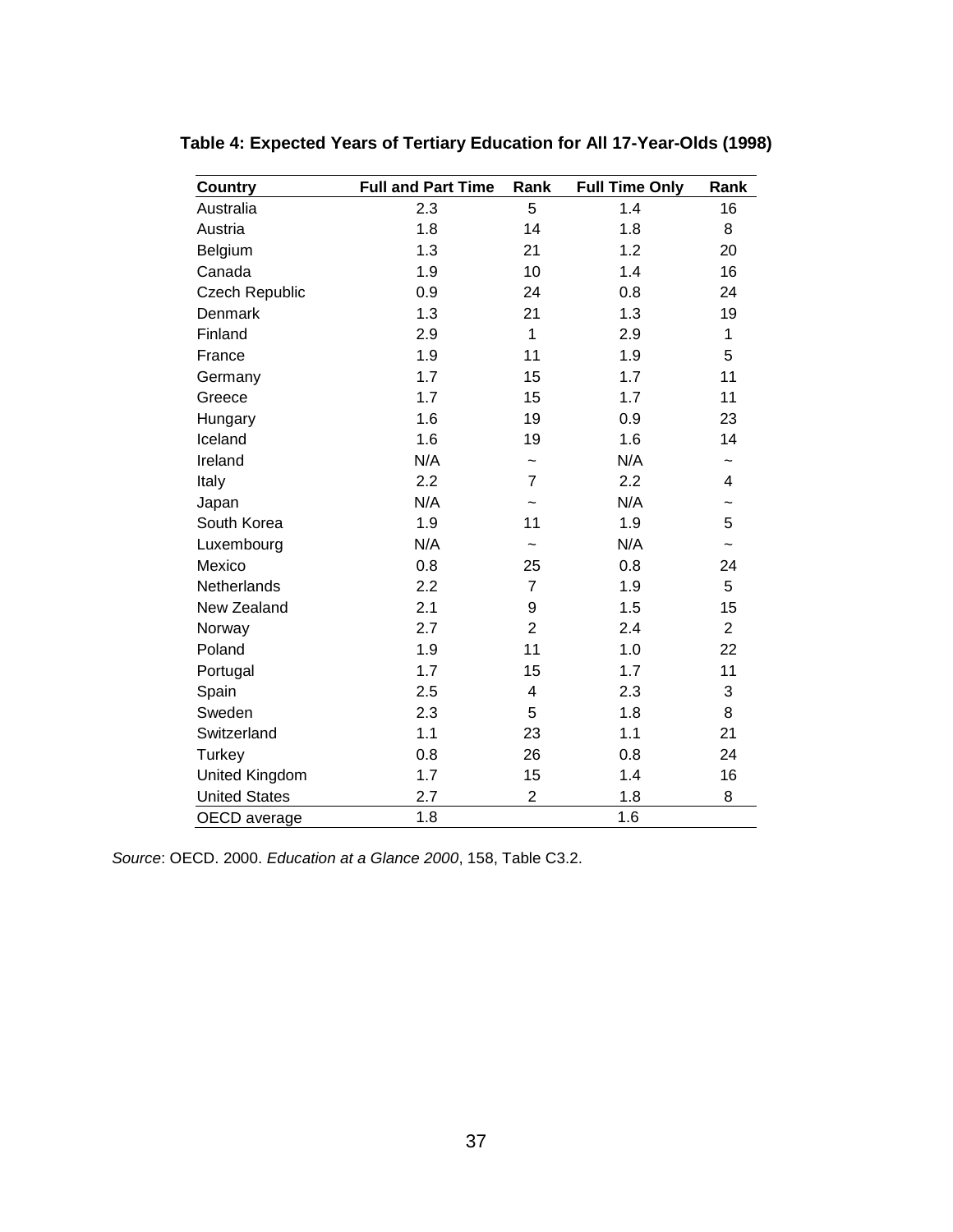|                      |               | А.<br><b>Expenditure on</b><br><b>Educational</b><br>Institutions as a<br><b>Percentage of GDP for</b><br><b>All Levels of Education</b> |              | <b>B.</b><br><b>Annual Expenditures on</b><br><b>Educational Institutions per</b><br><b>Student (US Dollars Converted</b><br><b>Using PPP) by Levels of Education</b><br><b>Based on Full-Time Equivalents</b> |                          |                       |                          | C.<br><b>Expenditures</b><br>per Student<br>(Public and<br>Private) as a<br>Percentage of<br>GDP per<br><b>Capita</b><br>All<br>All |                       |
|----------------------|---------------|------------------------------------------------------------------------------------------------------------------------------------------|--------------|----------------------------------------------------------------------------------------------------------------------------------------------------------------------------------------------------------------|--------------------------|-----------------------|--------------------------|-------------------------------------------------------------------------------------------------------------------------------------|-----------------------|
|                      |               |                                                                                                                                          |              |                                                                                                                                                                                                                | <b>Second</b>            | <b>Tertiary</b>       | All                      | Second-                                                                                                                             | Tert.                 |
| <b>Country</b>       | <b>Public</b> | <b>Private</b>                                                                                                                           | <b>Total</b> | <b>Primary</b>                                                                                                                                                                                                 | -ary                     | <b>Type A</b>         | <b>Tertiary</b>          | ary edu                                                                                                                             | Edu                   |
| Australia            | 4.6           | 1.5                                                                                                                                      | 6.1          | $\overline{\phantom{0}}$                                                                                                                                                                                       | $\overline{\phantom{0}}$ | $\tilde{\phantom{a}}$ | $\tilde{\phantom{a}}$    | 25                                                                                                                                  | 37                    |
| Austria              | 5.6           | 0.2                                                                                                                                      | 5.8          | 10,244                                                                                                                                                                                                         | 12,551                   | 15,101                | 15,007                   | 31                                                                                                                                  | 37                    |
| Belgium              | 6.4           | 0.2                                                                                                                                      | 6.6          | 8,852                                                                                                                                                                                                          | 11,004                   | <b>NA</b>             | 15,179                   | 29                                                                                                                                  | 40                    |
| Canada               | 5.0           | 1.6                                                                                                                                      | 6.6          |                                                                                                                                                                                                                |                          | $\tilde{\phantom{a}}$ |                          | N/A                                                                                                                                 | 56                    |
| Czech Rep.           | 4.1           | 0.6                                                                                                                                      | 4.7          |                                                                                                                                                                                                                |                          | $\sim$                | $\overline{\phantom{0}}$ | 26                                                                                                                                  | 30                    |
| Denmark              | 7.6           | 0.4                                                                                                                                      | 8.0          | 10,935                                                                                                                                                                                                         | 11,747                   | <b>NA</b>             | 18,977                   | 29                                                                                                                                  | 47                    |
| Finland              | 6.4           | 0.1                                                                                                                                      | 6.5          | 7,624                                                                                                                                                                                                          | 9,162                    | 16,714                | 16,714                   | 25                                                                                                                                  | 46                    |
| France               | 5.8           | 0.5                                                                                                                                      | 6.3          | 6,622                                                                                                                                                                                                          | 10,877                   | 15,997                | 15,067                   | 32                                                                                                                                  | 44                    |
| Hungary              | 4.6           | m                                                                                                                                        | m            | $\tilde{\phantom{a}}$                                                                                                                                                                                          | $\tilde{}$               | $\tilde{}$            |                          | 22                                                                                                                                  | 42                    |
| Iceland              | 7.0           | 0.7                                                                                                                                      | 7.7          | $\tilde{}$                                                                                                                                                                                                     | $\tilde{}$               | $\tilde{}$            | $\tilde{}$               | 22                                                                                                                                  | 25                    |
| Ireland              | 6.0           | 0.5                                                                                                                                      | 6.4          | $\ddot{\phantom{1}}$                                                                                                                                                                                           | $\overline{\phantom{0}}$ | $\sim$                | $\tilde{\phantom{a}}$    | 28                                                                                                                                  | 39                    |
| Italy                | 4.3           | 0.4                                                                                                                                      | 4.7          | 8,296                                                                                                                                                                                                          | 8,607                    | 9,576                 | 9,580                    | 27                                                                                                                                  | 30                    |
| Japan                | 3.6           | 1.5                                                                                                                                      | 5.1          | 8,353                                                                                                                                                                                                          | 9,957                    | 17,544                | 16,015                   | 28                                                                                                                                  | 45                    |
| South Korea          | 4.8           | 2.8                                                                                                                                      | 7.6          | 6,601                                                                                                                                                                                                          | 8,060                    | 11,271                | 9,972                    | 28                                                                                                                                  | 35                    |
| Luxembourg           | m             | m                                                                                                                                        | m            | $\tilde{\phantom{a}}$                                                                                                                                                                                          | $\tilde{\phantom{a}}$    | $\tilde{\phantom{a}}$ | $\tilde{}$               | 21                                                                                                                                  | m                     |
| Mexico               | 5.1           | 1.1                                                                                                                                      | 6.2          | $\overline{\phantom{0}}$                                                                                                                                                                                       | $\sim$                   | $\overline{ }$        |                          | 17                                                                                                                                  | 52                    |
| Netherlands          | 5.4           | 0.9                                                                                                                                      | 6.3          | 7,954                                                                                                                                                                                                          | 11,838                   | 17,172                | 17,161                   | 28                                                                                                                                  | 41                    |
| New Zealand          | 6.0           | 1.3                                                                                                                                      | 7.3          |                                                                                                                                                                                                                |                          |                       |                          | 28                                                                                                                                  | 35                    |
| Norway               | 7.5           | m                                                                                                                                        | m            | 12,255                                                                                                                                                                                                         | 13,852                   | <b>NA</b>             | 18,512                   | 31                                                                                                                                  | 41                    |
| Poland               | 5.0           | 0.8                                                                                                                                      | 5.8          | ∼                                                                                                                                                                                                              | $\tilde{\phantom{a}}$    | $\tilde{\phantom{a}}$ | $\tilde{\phantom{a}}$    | 27                                                                                                                                  | 44                    |
| Portugal             | 5.4           | 0.4                                                                                                                                      | 5.8          | $\overline{\phantom{0}}$                                                                                                                                                                                       |                          | $\tilde{\phantom{a}}$ |                          | 35                                                                                                                                  | 41                    |
| Slovakia             | 4.0           | 0.6                                                                                                                                      | 4.6          | $\tilde{\phantom{a}}$                                                                                                                                                                                          | $\tilde{\phantom{a}}$    | $\sim$                | $\tilde{\phantom{a}}$    | 21                                                                                                                                  | 30                    |
| Spain                | 4.8           | 0.8                                                                                                                                      | 5.6          | 7,291                                                                                                                                                                                                          | 9,608                    | 14,072                | 13,373                   | 30                                                                                                                                  | 42                    |
| Sweden               | 6.3           | 0.2                                                                                                                                      | 6.5          | 9,987                                                                                                                                                                                                          | 10,185                   | 20,750                | 19,562                   | 26                                                                                                                                  | 50                    |
| Switzerland          | 5.2           | m                                                                                                                                        | m            | 11,513                                                                                                                                                                                                         | 14,972                   | 23,457                | 21,893                   | 31                                                                                                                                  | 45                    |
| Turkey               | m             | m                                                                                                                                        | m            |                                                                                                                                                                                                                | $\overline{\phantom{0}}$ | $\tilde{\phantom{a}}$ |                          | 16                                                                                                                                  | N/A                   |
| Utd. Kingdom         | 5.9           | 0.6                                                                                                                                      | 6.5          | 9,369                                                                                                                                                                                                          | 10,452                   | <b>NA</b>             | 15,862                   | 30                                                                                                                                  | 45                    |
| <b>United States</b> | 5.1           | 2.2                                                                                                                                      | 7.3          | 11,193                                                                                                                                                                                                         | 12,464                   | <b>NA</b>             | 25,576                   | 27                                                                                                                                  | 55                    |
| Country              |               |                                                                                                                                          |              |                                                                                                                                                                                                                |                          |                       |                          |                                                                                                                                     |                       |
| mean                 | 5.4           | 0.9                                                                                                                                      | 6.3          |                                                                                                                                                                                                                |                          | ~                     |                          | 27                                                                                                                                  | 41                    |
| OECD mean            | 5.0           | 1.5                                                                                                                                      | 6.5          | 7,974                                                                                                                                                                                                          | 9,014                    | $\tilde{\phantom{a}}$ | 13,528                   | $\tilde{}$                                                                                                                          | $\tilde{\phantom{a}}$ |

#### **Table 5 (A, B, C): Various Measures of Education Expenditure (2010)**

A. Source (Expenditure as percentage of GDP): OECD. *Education at a Glance 2013*, Indicator B2: Expenditure on Educational Institutions Relative to Gross Domestic Product. <http://www.oecd.org/dataoecd/2/11/35286380.xls> (Table B2.1a).<http://dx.doi.org/10.1787/888932849616> (Table B2.3).

B. Source (Annual expenditure per student): OECD. 2013. *Education at a Glance 2013*. http://dx.doi.org/10.1787/888932849350 (Table B1.1a).

C. Source: OECD. 2013. *Education at Glance 2013*, Indicator B1: Educational Expenditure per Student. http://www.oecd-ilibrary.org/education/education-at-a-glance-2013\_eag-2013-en (Table B1.4).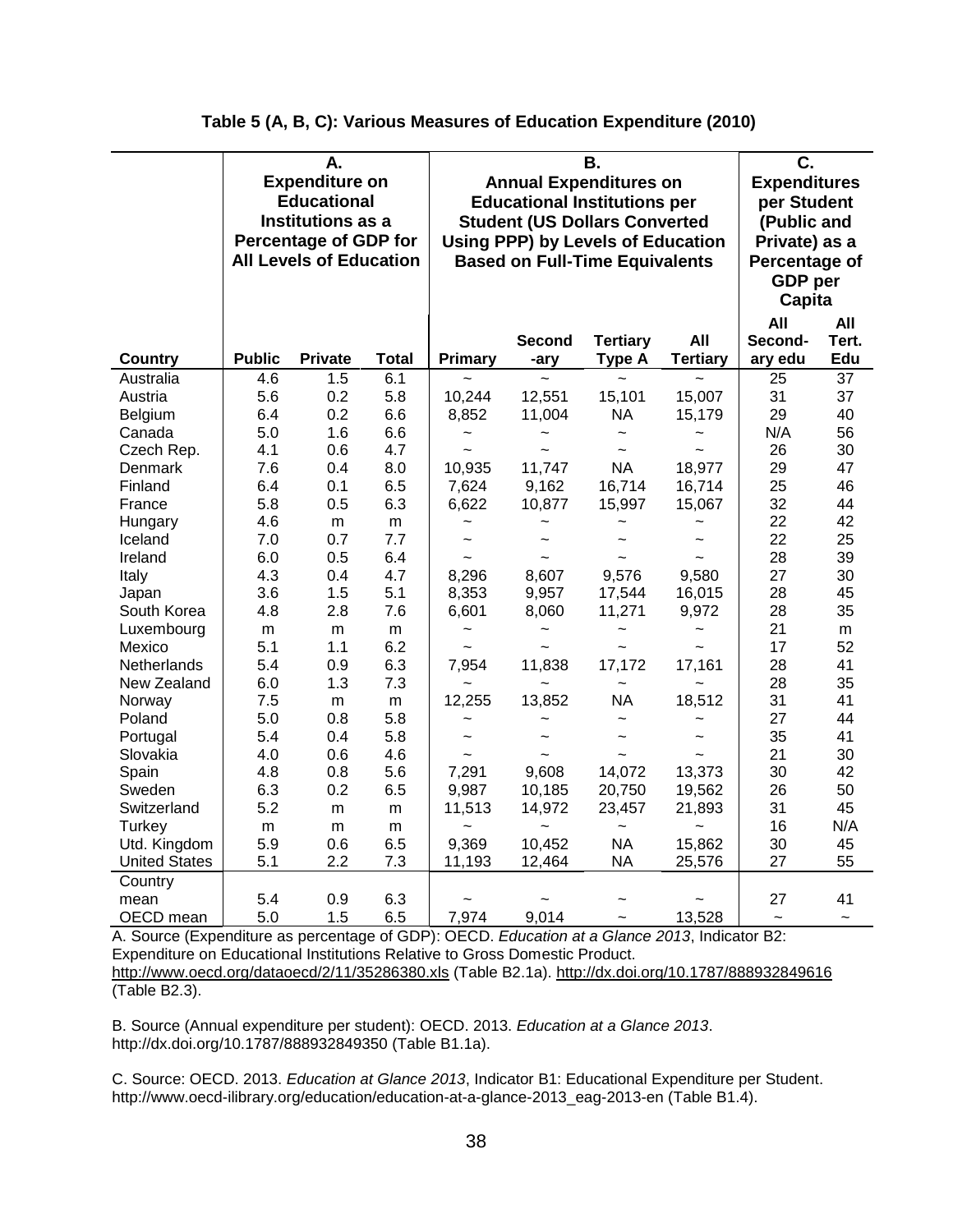## **Table 6: Cut Scores of 15-Year-Old Students on the PISA Mathematics Literacy Scale at Selected Percentiles and Percentile (2012**)

|                      | <b>Percentile</b> |      |             |      |      |          |
|----------------------|-------------------|------|-------------|------|------|----------|
| Country              |                   |      |             |      |      | 90th     |
|                      | 10th              | 25th | <b>50th</b> | 75th | 90th | to 100th |
| <b>United States</b> | 368               | 418  | 477         | 543  | 600  | 233      |
| France               | 365               | 429  | 497         | 565  | 621  | 256      |
| Germany              | 385               | 447  | 516         | 583  | 637  | 252      |
| Italy                | 366               | 421  | 485         | 550  | 607  | 241      |
| Spain                | 370               | 424  | 486         | 546  | 597  | 228      |
| Austria              | 384               | 440  | 506         | 572  | 624  | 240      |
| Belgium              | 378               | 444  | 518         | 589  | 646  | 268      |
| Denmark              | 393               | 444  | 501         | 556  | 607  | 214      |
| Finland              | 409               | 463  | 520         | 577  | 629  | 219      |
| Netherlands          | 397               | 457  | 529         | 591  | 638  | 242      |
| Norway               | 373               | 428  | 490         | 552  | 604  | 231      |
| Sweden               | 360               | 415  | 478         | 543  | 596  | 236      |
| Switzerland          | 408               | 466  | 534         | 597  | 651  | 243      |
| Japan                | 415               | 473  | 538         | 603  | 657  | 242      |
| South Korea          | 425               | 486  | 557         | 624  | 679  | 254      |
| OECD average         | 375               | 430  | 494         | 558  | 614  | 239      |
| Shanghai, China      | 475               | 546  | 622         | 685  | 737  | 262      |
| Singapore            | 432               | 501  | 579         | 650  | 707  | 275      |
| Hong Kong, China     | 430               | 499  | 569         | 629  | 679  | 249      |

Source: The National Center for Education Statistics (NCES).

[http://nces.ed.gov/surveys/pisa/pisa2012/pisa2012highlights\\_3b.asp](http://nces.ed.gov/surveys/pisa/pisa2012/pisa2012highlights_3b.asp)

Note: This table shows the threshold (or cut) scores for the following: (a) 10th percentile—the bottom 10% of students; (b) 25th percentile—the bottom 25% of students; (c) 50th percentile—the median (half the students scored below the cut score and half scored above it); (d) 75th percentile—the top 25% of students; and 90th percentile—the top 10% of students. The percentile ranges are specific to each education system's distribution of scores, enabling users to compare cut scores across education systems. The table orders education systems by cut score gap. The OECD average is the average of the national averages of the OECD member countries, with each country weighted equally. The table reports the scores on a scale from 0 to 1,000. Italics indicate non-OECD countries and education systems. The results for Connecticut, Florida, and Massachusetts are for public school students only.

Source: Organization for Economic Cooperation and Development (OECD). 2012. *Program for International Student Assessment (PISA)*.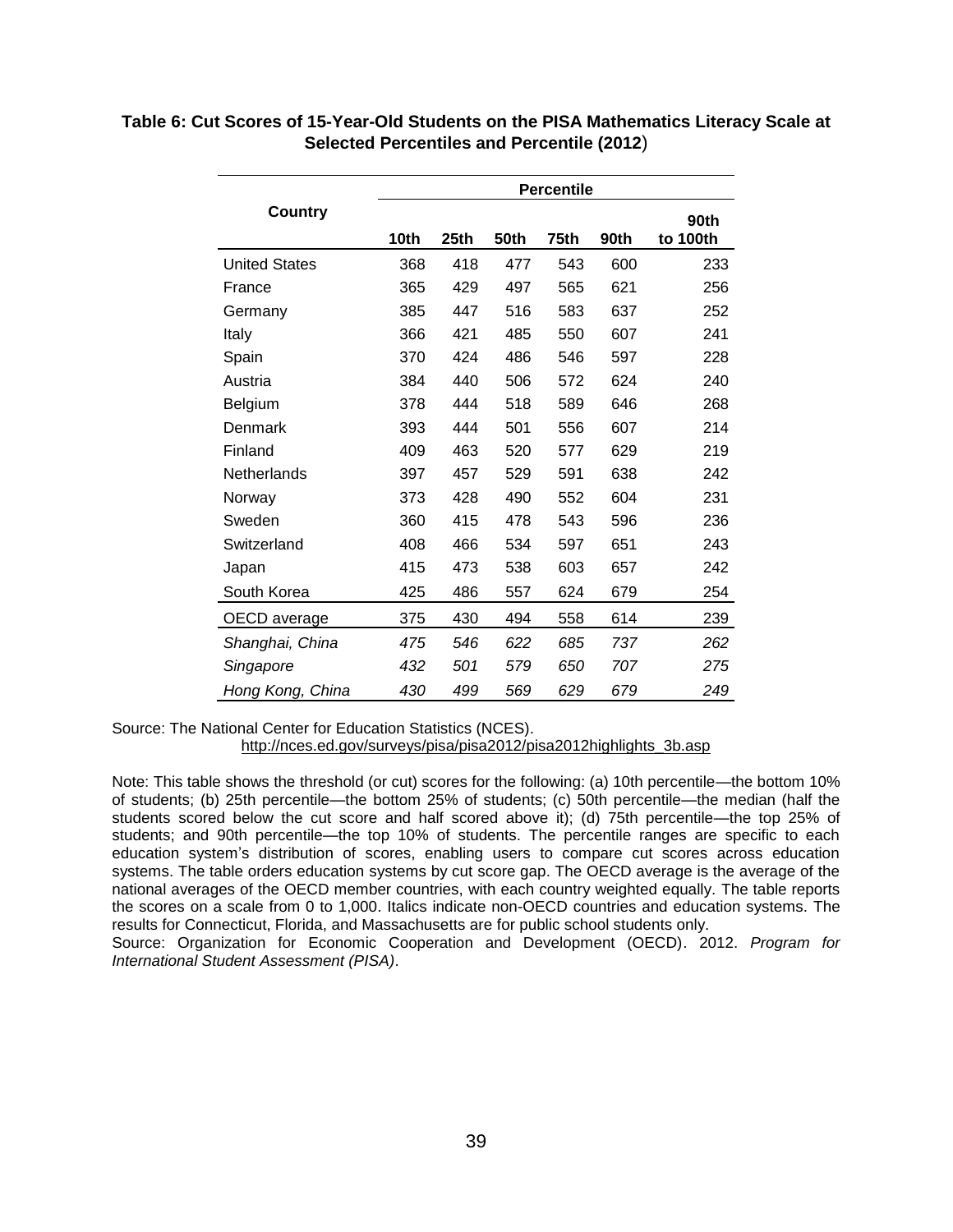|      |                           | <b>White Males</b> |                  | <b>Black Males</b> |                  |
|------|---------------------------|--------------------|------------------|--------------------|------------------|
|      |                           | <b>Coefficient</b> | <b>Std Error</b> | <b>Coefficient</b> | <b>Std Error</b> |
| 1940 | Intercept                 | 4.4771             | 0.0096           | 4.6711             | 0.0298           |
|      | Education                 | 0.1250             | 0.0007           | 0.0871             | 0.0022           |
|      | Experience                | 0.0904             | 0.0005           | 0.0646             | 0.0018           |
|      | <b>Experience squared</b> | $-0.0013$          | 0.0000           | $-0.0009$          | 0.0000           |
| 1950 | Intercept                 | 5.3120             | 0.0132           | 5.0716             | 0.0409           |
|      | Education                 | 0.1058             | 0.0009           | 0.0998             | 0.0030           |
|      | Experience                | 0.1074             | 0.0006           | 0.0933             | 0.0023           |
|      | Experience squared        | $-0.0017$          | 0.0000           | $-0.0014$          | 0.0000           |
| 1960 | Intercept                 | 5.6478             | 0.0066           | 5.4107             | 0.0220           |
|      | Education                 | 0.1152             | 0.0005           | 0.1034             | 0.0016           |
|      | Experience                | 0.1156             | 0.0003           | 0.1035             | 0.0011           |
|      | Experience squared        | $-0.0018$          | 0.0000           | $-0.0016$          | 0.0000           |
| 1970 | Intercept                 | 5.9113             | 0.0045           | 5.8938             | 0.0155           |
|      | Education                 | 0.1179             | 0.0003           | 0.1100             | 0.0012           |
|      | Experience                | 0.1323             | 0.0002           | 0.1074             | 0.0007           |
|      | <b>Experience squared</b> | $-0.0022$          | 0.0000           | $-0.0016$          | 0.0000           |
| 1980 | Intercept                 | 6.8913             | 0.0030           | 6.4448             | 0.0120           |
|      | Education                 | 0.1023             | 0.0002           | 0.1176             | 0.0009           |
|      | Experience                | 0.1255             | 0.0001           | 0.1075             | 0.0005           |
|      | <b>Experience squared</b> | $-0.0022$          | 00.000           | $-0.0016$          | 0.0000           |
| 1990 | Intercept                 | 6.8912             | 0.0034           | 6.3474             | 0.0144           |
|      | Education                 | 0.1292             | 0.0002           | 0.1524             | 0.0011           |
|      | Experience                | 0.1301             | 0.0001           | 0.1109             | 0.0006           |
|      | Experience squared        | $-0.0023$          | 0.0000           | $-0.0017$          | 0.0000           |

**Table 7: Estimated Coefficients from Mincer Log-Earnings Regressions for Males** 

Source: Heckman, Lochner, and Todd (2008).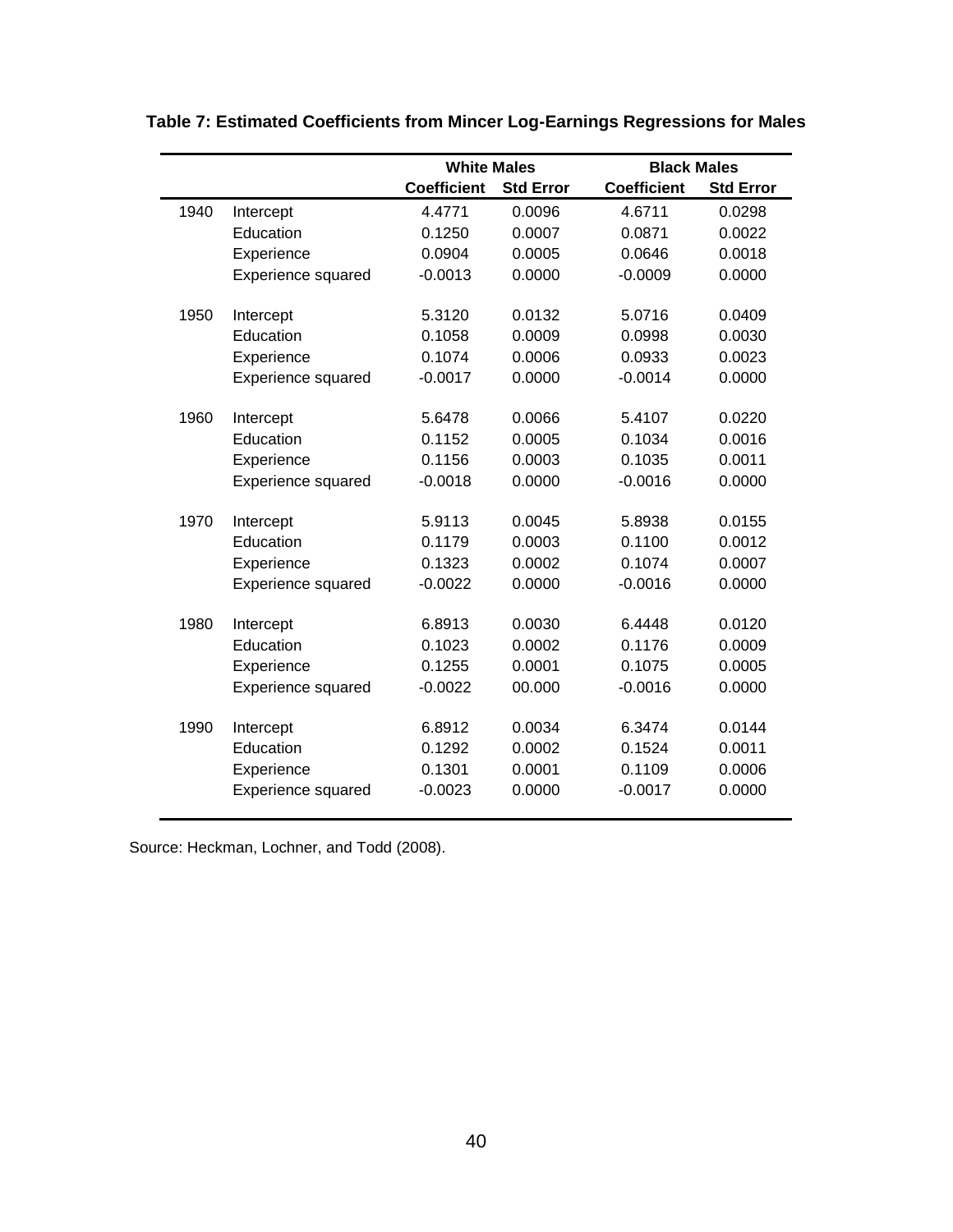#### **Table 8: Correlating Predicted Growth Rates in Per Capita GDP and Average School Years of the Adult Population (Based on Ehrlich and Kim 2007)**

|              | Intercept $(\alpha)$ | $Slope (\beta)$ | t-value $(\beta)$ | Adjusted $R^2$ |
|--------------|----------------------|-----------------|-------------------|----------------|
| Variant 1 *  | 0.00567              | 1.67458         | 21.23             | 0.3036         |
| Variant 2 ** | **                   | 1.25854         | 11.40             | 0.3682         |

Number of observations = 1,032.

\* OLS regression estimates of equation (3).

\*\* OLS fixed-effects regression estimates of equation (3) allowing for country-specific intercepts, which are not reported in this table.

Econometric procedure: see the text and footnote 6.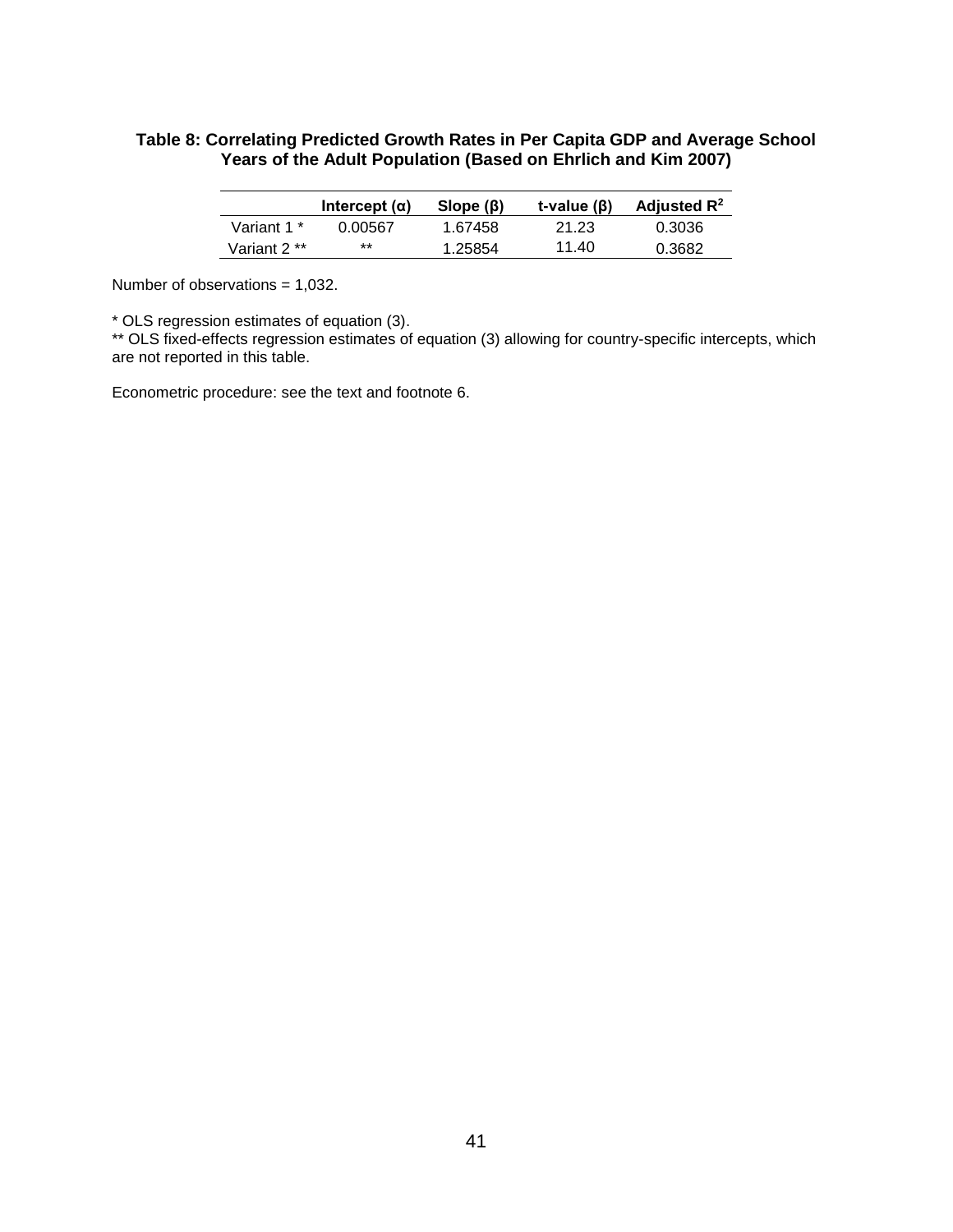#### **Table 9: The 1862 Morrill Act Treatment Effect on Higher Education Formation and per Capita GDP Growth in the US Relative to the UK, 1820–1900 (the UK Serving as the Control Group)**

| <b>Dependent Variable</b>          | <b>Estimated Morrill Effect</b> | (SE)<br>t | [DF]   |
|------------------------------------|---------------------------------|-----------|--------|
| Universities per capita            | 0.00078***                      | (0.00005) | $[96]$ |
| Tertiary enrollment rate (per 100) | $0.838***$                      | (0.167)   | [6]    |
| 10y per capita GDP growth rate     | $0.0154***$                     | (0.0033)  | $[95]$ |
| 20y per capita GDP growth rate     | $0.0101***$                     | (0.0015)  | $[94]$ |
| 30y per capita GDP growth rate     | $0.0098***$                     | (0.0008)  | $[93]$ |
| 50y per capita GDP growth rate     | $0.0058***$                     | (0.0011)  | $[96]$ |
| 100y per capita GDP growth rate    | $0.0014***$                     | (0.0004)  | [96]   |

Source: The data on the number of universities founded across countries come from Foldvari (2014). The data on tertiary enrollment rates are from Tamura et al. (2015.) The tertiary enrollment rate is a fraction of 100 population members. We take the data on per capita real income from Maddison (2013).

Notes: \*\*\* = 99% significance, \*\* = 95% significance, \* = 90% significance. The table reports HAC robust standard errors in parentheses. The treatment group is the United States. All the regressions include the covariate initial real income as a proxy for capital per unit of labor. We censor the growth rate regressions to avoid the contamination bias discussed in the text. Accordingly, the 10-year specification omits one observation; the 20-year specification omits two observations; and the 30-year specification omits three observations.

† The degrees of freedom (DF) reflect the sample size that we use in the individual DiD estimation. The DFs for the tertiary enrollment rate are lower due to the data limitations in Tamura et al. (2015).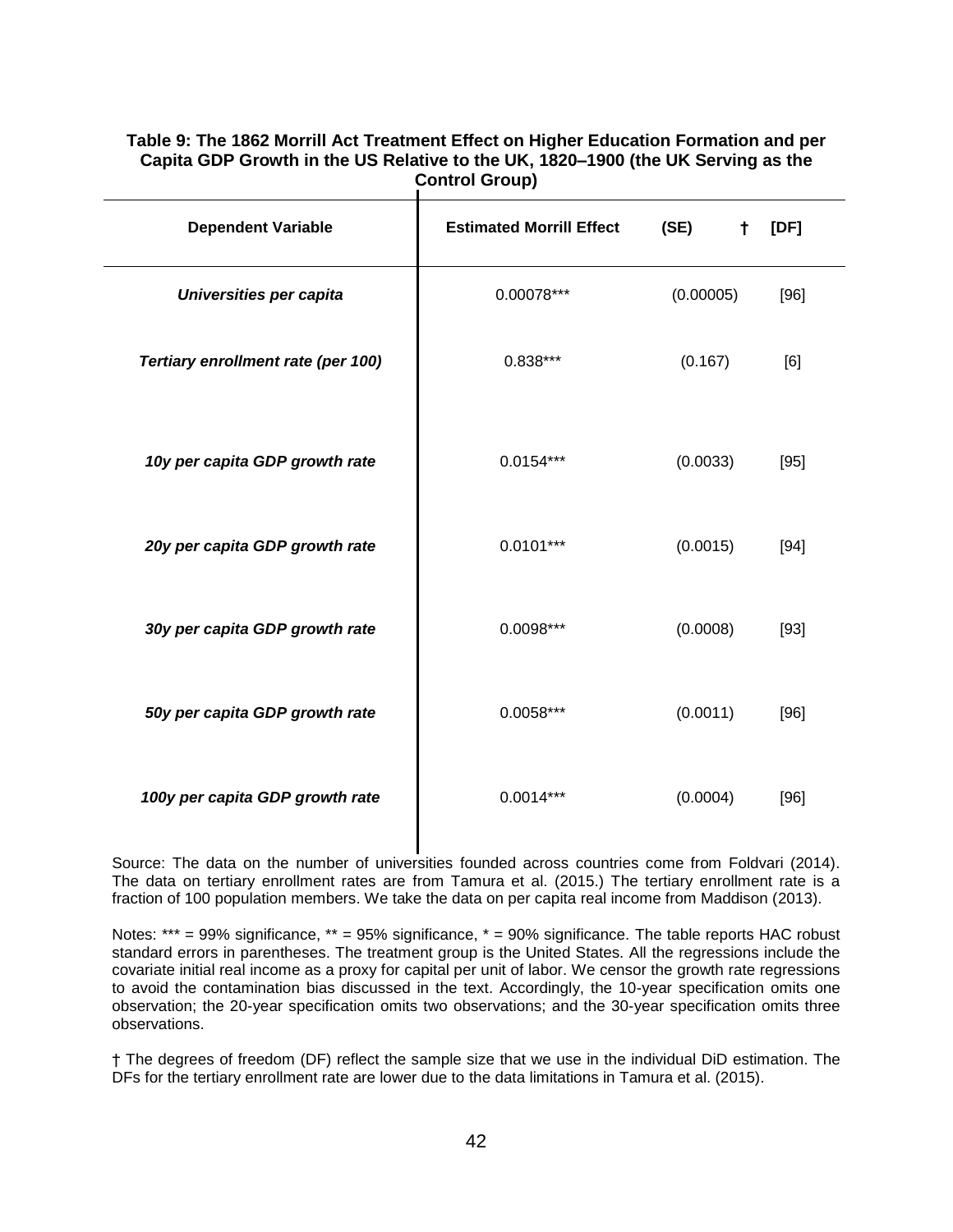**Table 10: The 1862 Morrill Act Treatment Effect on Higher Education Formation and per Capita GDP Growth in the US Relative to the UK, 1820–1900 (Alternative Control Groups)**

| Dep. Variable                                | Est. Morrill Effect -<br><b>WBO Control</b> | Est. Morrill Effect -<br><b>EU5 Control</b> | Est. Morrill Effect - All<br><b>Control</b> |
|----------------------------------------------|---------------------------------------------|---------------------------------------------|---------------------------------------------|
|                                              | Coefficient                                 | Coefficient                                 | Coefficient                                 |
|                                              | (SE)/[DF]                                   | (SE)/[DF]                                   | (SE)/[DF]                                   |
| <b>Universities per</b><br>capita            | 0.00053**                                   | 0.00087***                                  | 0.00021                                     |
|                                              | (0.00024)/[246]                             | (0.00007)/[320]                             | (0.00017)/[550]                             |
| <b>Tertiary enrollment</b><br>rate (per 100) | $1.022***$                                  | 1.050***                                    | 1.060***                                    |
|                                              | (0.253)/[30]                                | $(0.263)$ [31]                              | $(0.246)$ [63]                              |
| 10y per capita GDP<br>growth rate            | $0.0143***$                                 | 0.0188***                                   | $0.0179***$                                 |
|                                              | (0.0034)/[243]                              | (0.0032)/[315]                              | (0.0030)/[543]                              |
| 20y per capita GDP<br>growth rate            | $0.0117***$                                 | 0.0164***                                   | $0.0137***$                                 |
|                                              | (0.0025)/[244]                              | (0.0026)/[315]                              | (0.0016)/[545]                              |
| 30y per capita GDP<br>growth rate            | $0.0118***$                                 | $0.0120***$                                 | $0.0123***$                                 |
|                                              | (0.0027)/[243]                              | (0.0016)/[317]                              | (0.0012)/[547]                              |
| 50y per capita GDP<br>growth rate            | $0.0059***$                                 | $0.0051***$                                 | 0.0065***                                   |
|                                              | (0.0011)/[246]                              | (0.0018)/[320]                              | (0.0016)/[550]                              |
| 100y per capita GDP                          | $0.0018***$                                 | t                                           | t                                           |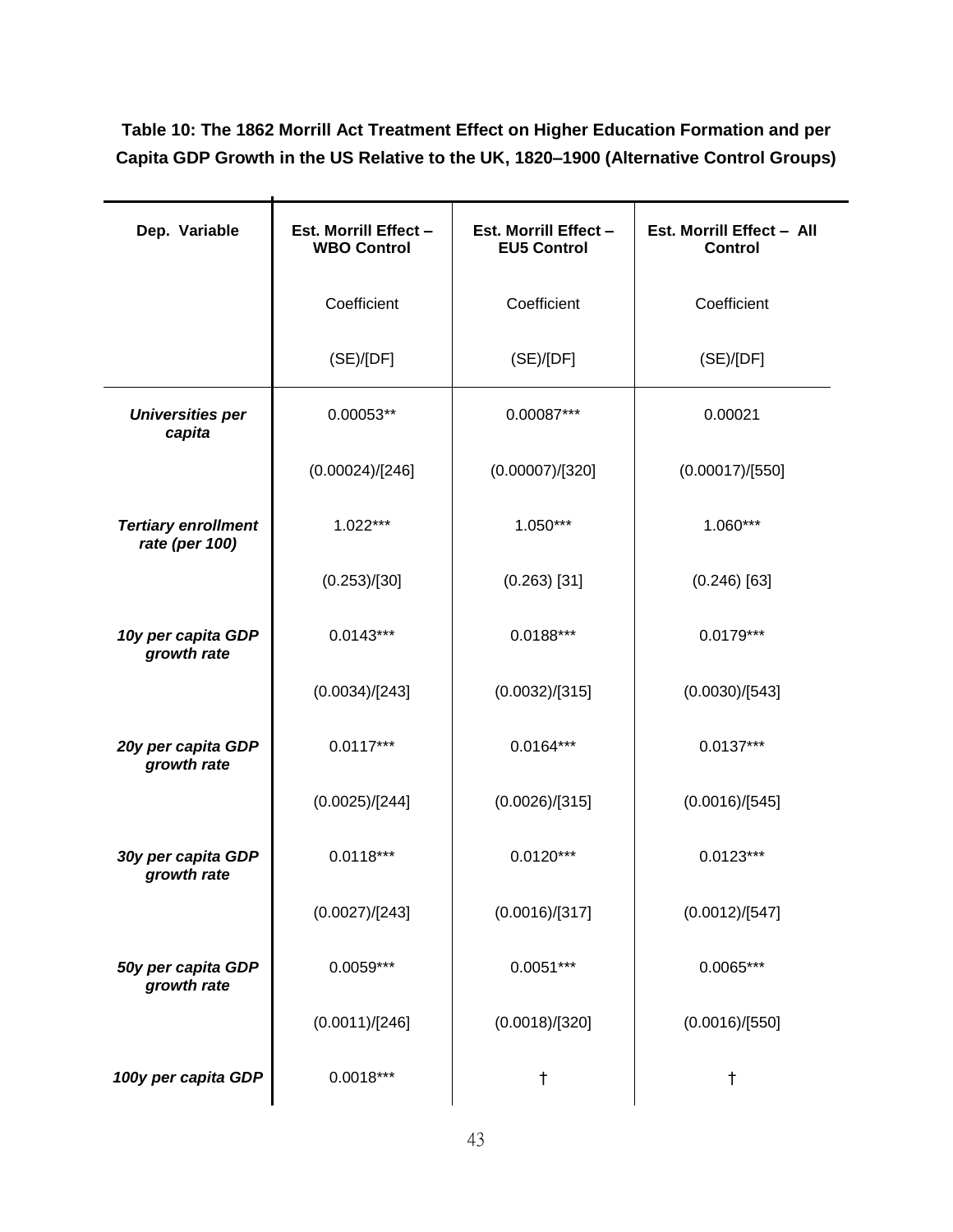| growth rate | (0.0005)/[246] |  |
|-------------|----------------|--|
|-------------|----------------|--|

Source: The data on the number of universities founded across countries come from Foldvari (2014). The data on tertiary enrollment rates are from Tamura et al. (2015). The tertiary enrollment rate is a fraction of 100 population members. We take the data on per capita real income from Maddison (2013).

Notes: \*\*\* = 99% significance, \*\* = 95% significance, \* = 90% significance. The table reports HAC robust standard errors in parentheses. The treatment group is the United States. The WBO control uses (UK, AN, AUS, NZL) as the control group, and the EU5 combines (FRA, SPA, UK, ITA, GER) as the control group. The all-country control group is composed of: (AUS, CAN, FRA, GER, ITA, NED, NZL, SPA, UK). All the regressions include the covariate initial real income as a proxy for capital per unit of labor. We censor the growth rate regressions to avoid the contamination bias discussed in the text. Accordingly, the 10-year specification omits one observation; the 20-year specification omits two observations; and the 30-year specification omits three observations.

† indicates unreported results in the 100-year regression. This is because we observe significant deviations in the pre-Morrill period between the US and the UK, which violate the criteria required for DiD analysis. The degrees of freedom (DF) reflect the sample size that we use in the individual DiD estimation. The DFs for the tertiary enrollment rates are lower due to the data limitations in Tamura et al. (2015).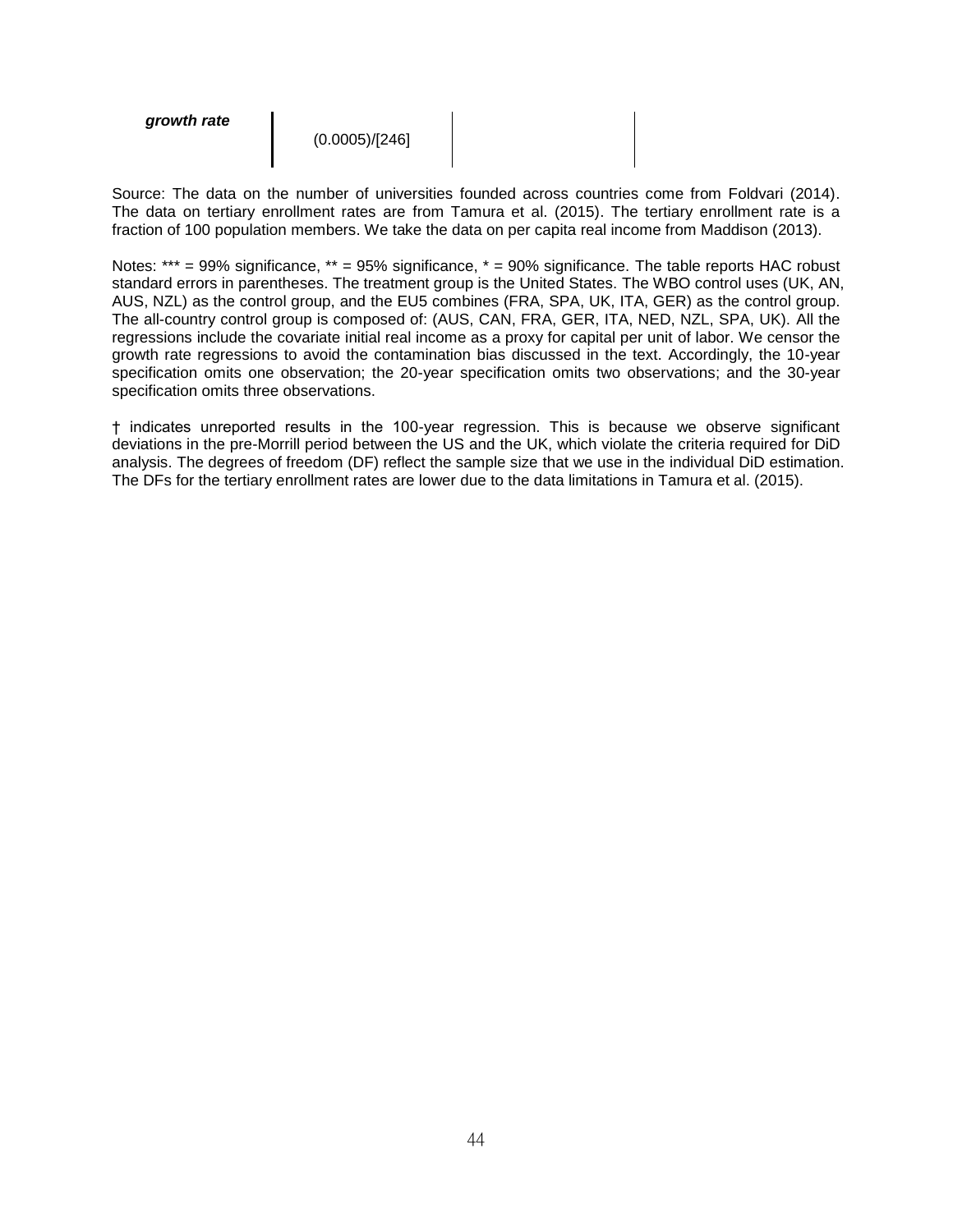**Table 11: Relative Percentage Differences in Educational Attainments (US = 100) by Level and Age Group (1998 and 2011)**

| <b>Country</b> | 1998      |           |           |           | 2011      |           |           |           |           |           |
|----------------|-----------|-----------|-----------|-----------|-----------|-----------|-----------|-----------|-----------|-----------|
|                | $25 - 64$ | $25 - 34$ | $35 - 44$ | $45 - 54$ | $55 - 64$ | $25 - 64$ | $25 - 34$ | $35 - 44$ | $45 - 54$ | $55 - 64$ |
| <b>US</b>      | 100.0     | 100.0     | 100.0     | 100.0     | 100.0     | 100.0     | 100.0     | 100.0     | 100.0     | 100.0     |
| France         | 40.7      | 55.6      | 38.5      | 34.5      | 27.3      | 55.9      | 81.8      | 61.4      | 43.0      | 38.2      |
| Germany        | 51.9      | 51.9      | 61.5      | 51.7      | 45.5      | 49.7      | 54.5      | 52.7      | 49.6      | 47.7      |
| Italy          | 33.3      | 33.3      | 42.3      | 31.0      | 22.7      | 45.3      | 62.8      | 47.7      | 36.4      | 33.6      |
| Spain          | 51.9      | 77.8      | 61.5      | 37.9      | 27.3      | 69.2      | 81.0      | 74.6      | 65.3      | 46.2      |
| United Kingdom | 55.6      | 63.0      | 65.4      | 51.7      | 50.0      | 92.0      | 119.1     | 93.7      | 79.9      | 70.1      |
| $EU5*$         | 46.7      | 56.3      | 53.8      | 41.4      | 34.5      | 62.4      | 79.8      | 66.0      | 54.9      | 47.2      |
| 29 OECD        | 51.9      | 59.3      | 57.7      | 44.8      | 40.9      | 70.8      | 89.4      | 72.3      | 64.1      | 52.9      |

**Attaining at Least Tertiary Education Type A:** 

#### **Attaining at Least Upper-Secondary Education:**

| <b>Country</b>       | 1998      |           |           |           | 2011      |           |           |           |           |           |
|----------------------|-----------|-----------|-----------|-----------|-----------|-----------|-----------|-----------|-----------|-----------|
|                      | $25 - 64$ | $25 - 34$ | $35 - 44$ | $45 - 54$ | $55 - 64$ | $25 - 64$ | $25 - 34$ | $35 - 44$ | $45 - 54$ | $55 - 64$ |
| <b>United States</b> | 100.0     | 100.0     | 100.0     | 100.0     | 100.0     | 100.0     | 100.0     | 100.0     | 100.0     | 100.0     |
| France               | 70.9      | 85.2      | 71.6      | 64.4      | 51.3      | 80.7      | 93.2      | 87.6      | 76.1      | 64.7      |
| Germany              | 97.7      | 100.0     | 98.9      | 96.6      | 95.0      | 96.3      | 97.7      | 97.7      | 97.4      | 93.7      |
| Italy                | 47.7      | 62.5      | 56.8      | 40.2      | 23.8      | 62.7      | 79.7      | 67.4      | 58.2      | 44.6      |
| Spain                | 38.4      | 60.2      | 43.2      | 26.4      | 15.0      | 60.5      | 72.8      | 68.6      | 55.9      | 37.7      |
| United Kingdom       | 69.8      | 71.6      | 70.5      | 66.7      | 66.3      | 86.1      | 94.7      | 90.1      | 83.6      | 74.4      |
| EU <sub>5</sub> *    | 64.9      | 75.9      | 68.2      | 58.9      | 50.3      | 77.3      | 87.6      | 82.3      | 74.3      | 63.0      |
| 29 OECD              | 70.9      | 81.8      | 73.9      | 65.5      | 55.0      | 83.8      | 92.4      | 88.2      | 81.3      | 71.1      |

\* EU5: The simple average of the normalized data for France, Germany, Italy, Spain, and the United Kingdom. Source: Own computations based on Tables 2 and 3.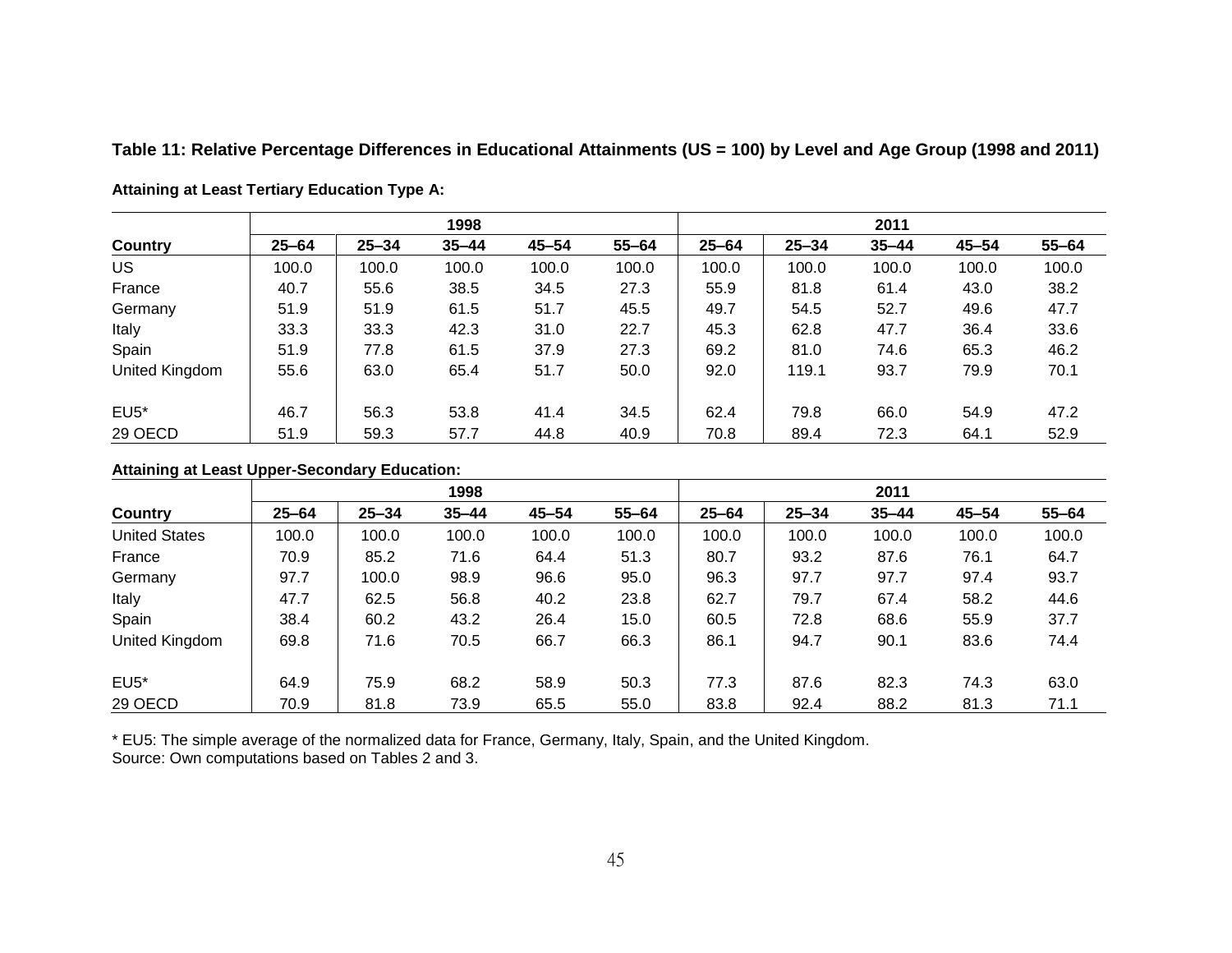## **Appendix B: Data Used in the DiD Regressions (Tables 9 and 10)**

#### **I. Universities founded and tertiary enrollment data**

The historical data on the founding of colleges and universities across different countries that we use in our DiD regression analysis come from the clio-infra project<sup>17</sup> that Peter Foldvari (2014) undertook. The annual data on higher education enrollments across countries that we use in our cross-country DiD regression analysis are primarily from Tamura et al. (2015). We take additional data on US tertiary enrollments per 100 18–24 year-old members of the population from the National Center of Education Statistics' publication entitled *120 Years of American Education: A Statistical Portrait* published in 1993 and the US Census of 1840 through 1860.

#### **II. Per capita GDP data**

We obtain the real per capita GDP data that we use in our cross-country DiD regression analysis (calculated in 1990 Geary–Khamis dollars) from the historical statistics that Maddison (2010) initially compiled on the GDP and per capita GDP and that Bolt and van Zanden (2014) later updated to span A.D. 1-2013. Note that the time span of the sample (1820–2013) is limited—the US achieved its independence only 40 years prior to the beginning of the Maddison (2010) real income per capita data series.

Following Barro et al.'s (1992) method, we construct average per capita income growth rates for successive forward-looking 10, 20, 30, 50, and 100-year time periods. The covariates that we include are the natural logarithm of initial real per capita income as a proxy for the initial stock of capital, which we take from the same data source.

A problem can arise in the application of this method, however, when we calculate the average per capita GDP growth rates for the treatment group. For example, when we consider the 50-year-forward average growth rate for the United States in 1850, 38 of the 50 years between 1850 and 1900 take place *after* the enactment of the first Morrill Act. As a result, some growth observations in the pre-event period will be biased upwards and thus "post-treatment-contaminated" by the impact of the Morrill Act. This contamination will therefore diminish the magnitude of the DiD estimator and consequently the estimated treatment effects. To combat this issue, we omit the offending observation years in different regressions (e.g., 1860 in the regression in which we measure the growth rate over a 10-year period; 1850 and 1860 in the regression in which we measure the growth rate over a 20-year period) and calculate the treatment effects without the downward bias.

Note, however, that the treatment effects related to the 50-year and 100-year growth rates must include all the available observations (including the biased ones) due to data limitations, which partly explains the larger drop-off in the estimated magnitude of the Morrill Act's treatment effect in the corresponding regressions.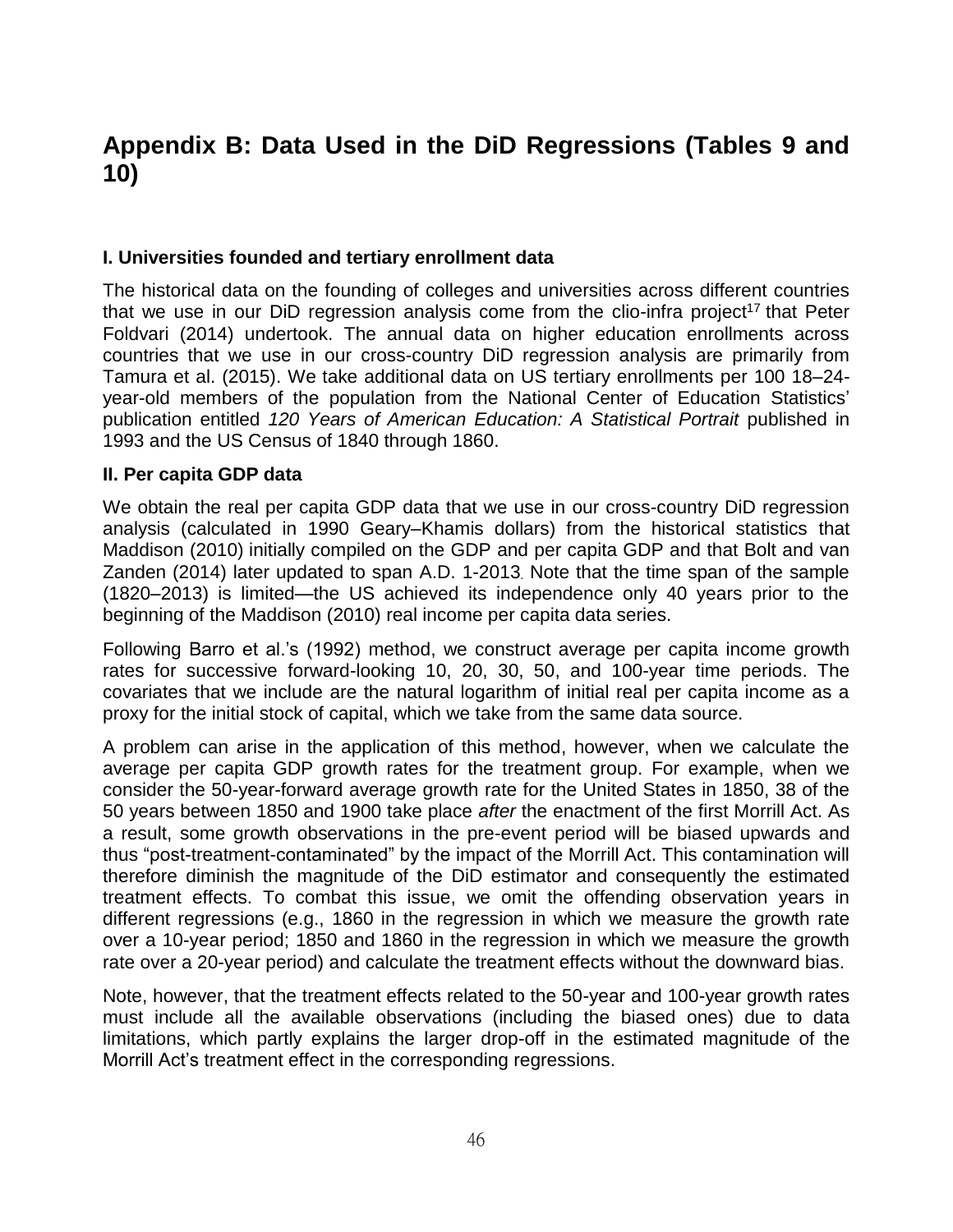**Appendix B: Figures**



**Figure 1: Comparison of US and UK Real GDP in Log Terms (1850–2012)**

Notes: The GDP data are in real (PPP) 1990 Geary–Khamis million dollars. We impute the data for 1851– 1859 and 1861–1869. For 2009–2012, we compute the GDP using real GDP growth rate estimates from the IMF.

Source: Data from Angus Maddison, University of Groningen. [http://www.ggdc.net/maddison/maddison](http://www.ggdc.net/maddison/maddison-project/home.htm)[project/home.htm](http://www.ggdc.net/maddison/maddison-project/home.htm)

 $\overline{a}$ 

<sup>17</sup> www.clio-infra.eu.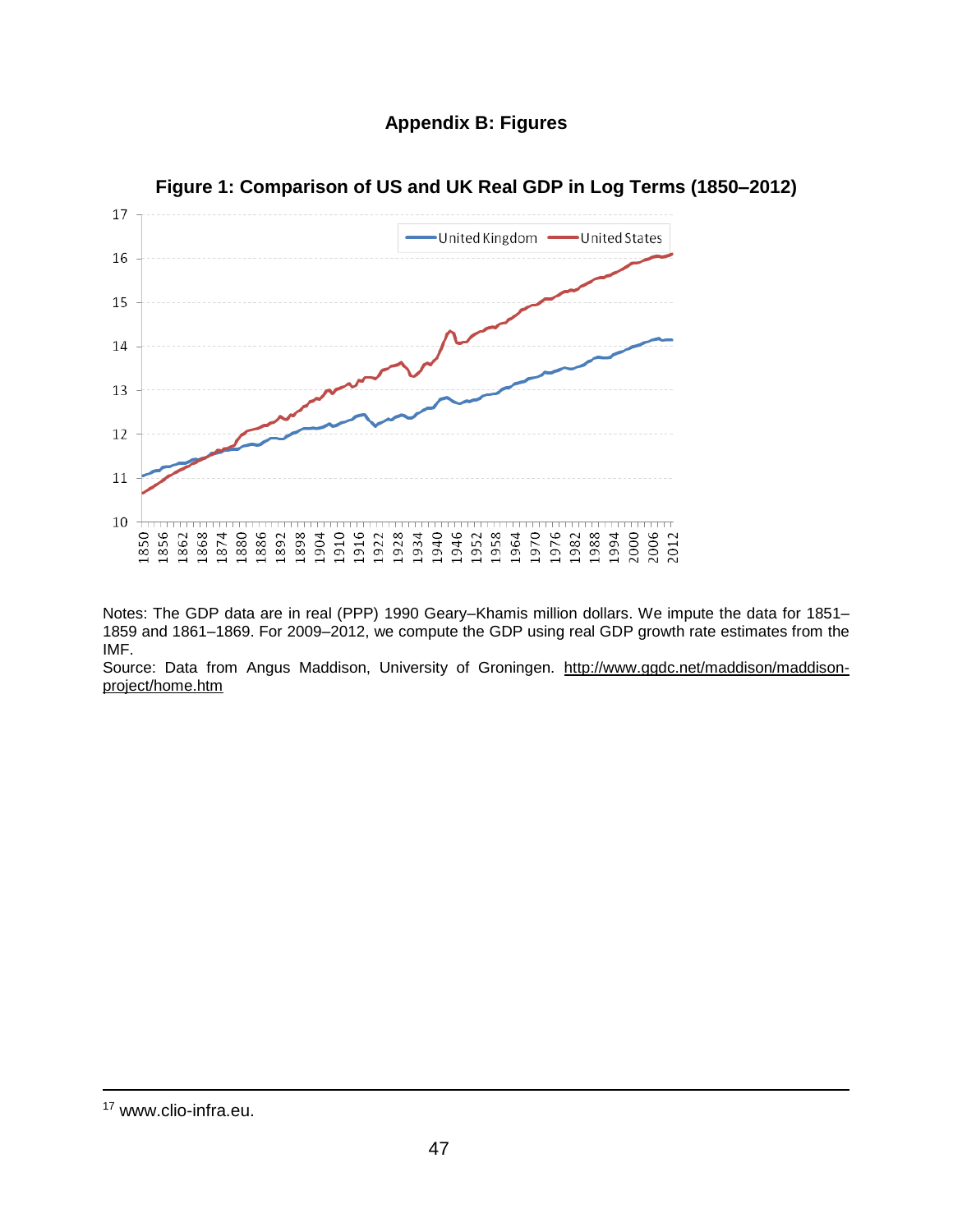

**Figure 2: Comparison of US and UK Real GDP per Capita in Log Terms (1850–2012)**

Note: The GDP data are in real (PPP) 1990 Geary–Khamis million dollars. For 2011–2012, we compute the GDP per capita using GDP per capita growth rate estimates from the IMF. Source: Angus Maddison, University of Groningen.

[http://www.ggdc.net/maddison/maddison-project/home.htm.](http://www.ggdc.net/maddison/maddison-project/home.htm)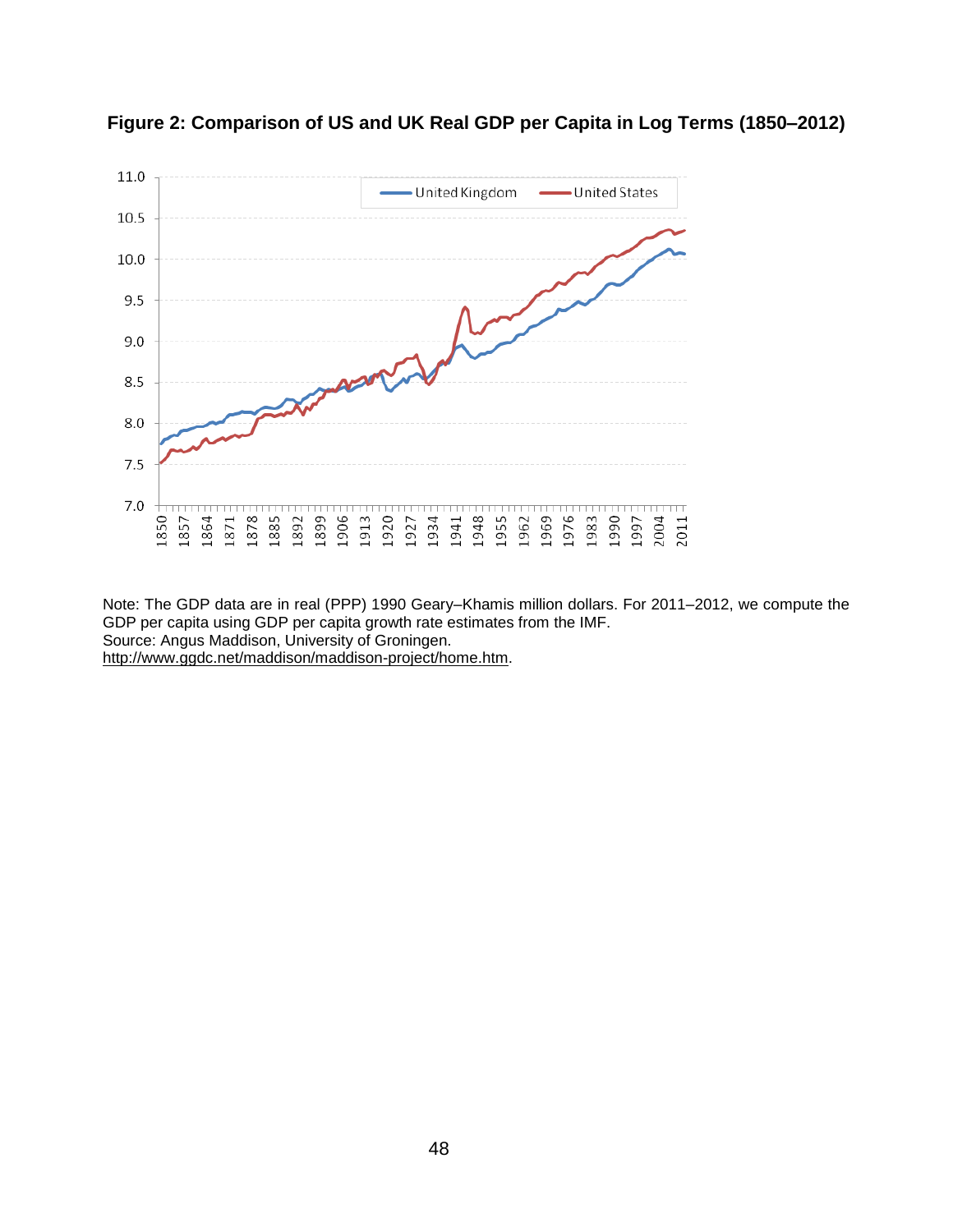**Figure 3: Correlating Predicted Growth Rates in per Capita GDP and Average School Years of the Adult Population (Based on Ehrlich and Kim 2007)**



Note: The regression line in this scatter is based on Variant 1 of Equation 3.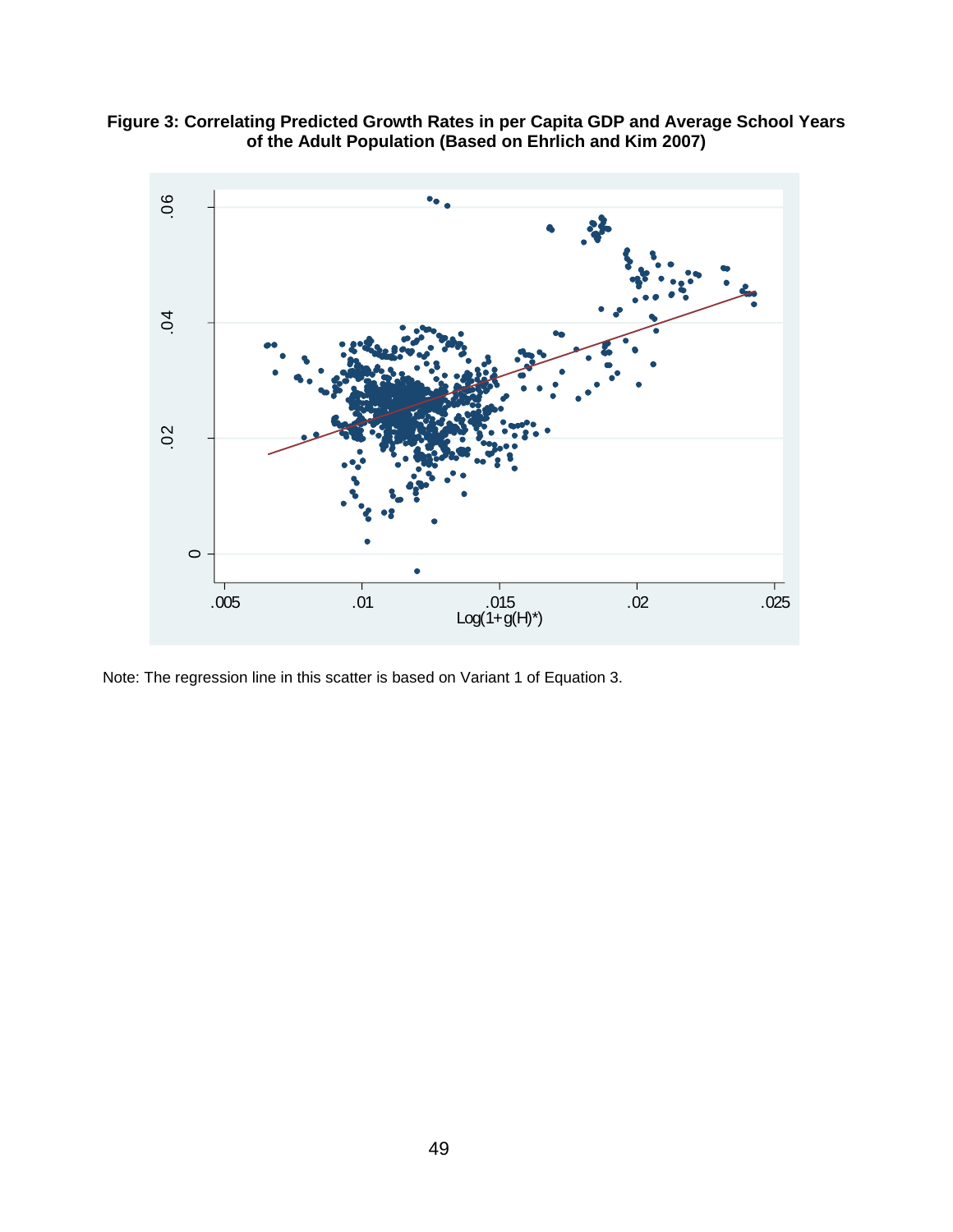



Notes: For 2011–2012, we compute the GDP using real GDP growth rate estimates from the IMF. The GDP data are in real (ppp) 1990 Geary–Khamis million dollars.

The E4 consists of France, Germany, Italy, and Spain.

Source: Bolt, Jutta and Jan Luiten van Zanden. 2014 "The First Update of the Maddison Project; Re-<br>
estimating Growth before 1820." Maddison Project Working Paper 4. estimating Growth before 1820." Maddison Project Working Paper 4. <http://www.ggdc.net/maddison/maddison-project/home.htm>